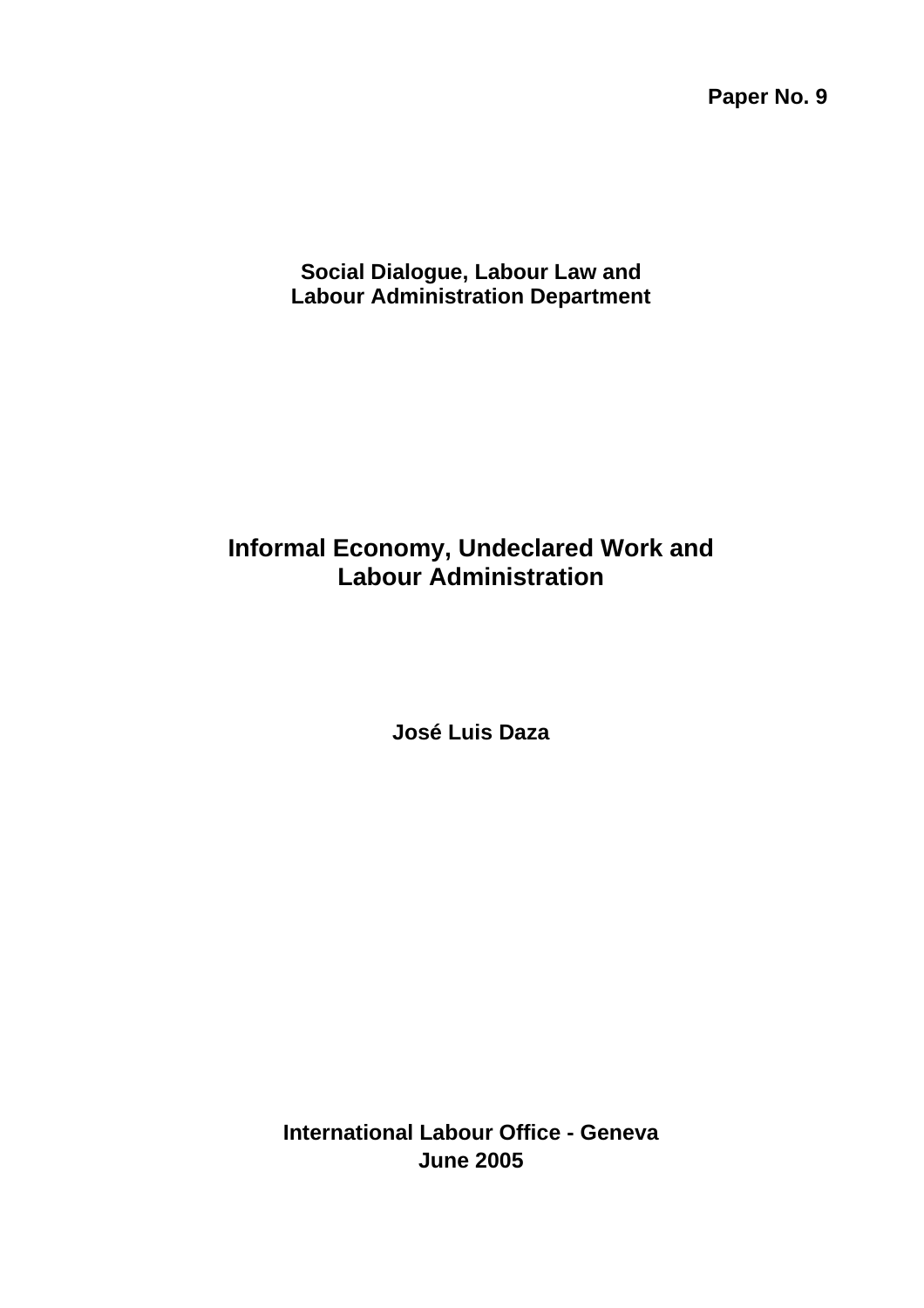Copyright © International Labour Organization 2005 First published 2005

Publications of the International Labour Office enjoy copyright under Protocol 2 of the Universal Copyright Convention. Nevertheless, short excerpts from them may be reproduced without authorization, on condition that the source is indicated. For rights of reproduction or translation, application should be made to the Publications Bureau (Rights and Permissions), International Labour Office, CH-1211 Geneva 22, Switzerland, or by email: pubdroit@ilo.org. The International Labour Office welcomes such applications.

Libraries, institutions and other users registered in the United Kingdom with the Copyright Licensing Agency, 90 Tottenham Court Road, London W1T 4LP [Fax: (+44) (0) 20 7631 5500; email: cla@cla.co.uk], in the United States with the Copyright Clearance Center, 222 Rosewood Drive, Danvers, MA 01923 [Fax: (+1) (978) 750 4470; email: info@copyright.com] or in other countries with associated Reproduction Rights Organizations, may make photocopies in accordance with the licences issued to them for this purpose.

\_\_\_\_\_\_\_\_\_\_\_\_\_\_\_\_\_\_\_\_\_\_\_\_\_\_\_\_\_\_\_\_\_\_\_\_\_\_\_\_\_\_\_\_\_\_\_\_\_\_\_\_\_\_\_\_\_\_\_\_\_\_\_\_\_\_\_\_\_\_\_\_\_\_\_\_\_\_\_\_\_\_\_\_\_\_\_\_\_\_

Daza, J.L. *Informal economy, undeclared work and labour administration*  Geneva, International Labour Office, 2005

DIALOGUE Paper No. 9

ISBN 92-2-117360-7 (print) ISBN 92-2-117361-5 (web pdf)

The designations employed in ILO publications, which are in conformity with United Nations practice, and the presentation of material therein do not imply the expression of any opinion whatsoever on the part of the International Labour Office concerning the legal status of any country, area or territory or of its authorities, or concerning the delimitation of its frontiers.

\_\_\_\_\_\_\_\_\_\_\_\_\_\_\_\_\_\_\_\_\_\_\_\_\_\_\_\_\_\_\_\_\_\_\_\_\_\_\_\_\_\_\_\_\_\_\_\_\_\_\_\_\_\_\_\_\_\_\_\_\_\_\_\_\_\_\_\_\_\_\_\_\_\_\_\_\_\_\_\_\_\_\_\_\_\_\_\_\_\_

The responsibility for opinions expressed in signed articles, studies and other contributions rests solely with their authors, and publication does not constitute an endorsement by the International Labour Office of the opinions expressed in them.

Reference to names of firms and commercial products and processes does not imply their endorsement by the International Labour Office, and any failure to mention a particular firm, commercial product or process is not a sign of disapproval.

ILO publications can be obtained through major booksellers or ILO local offices in many countries, or direct from ILO Publications, International Labour Office, CH-1211 Geneva 22, Switzerland. Catalogues or lists of new publications are available free of charge from the above address, or by email: pubvente@ilo.org

Visit our website: www.ilo.org/publns

Printed in Switzerland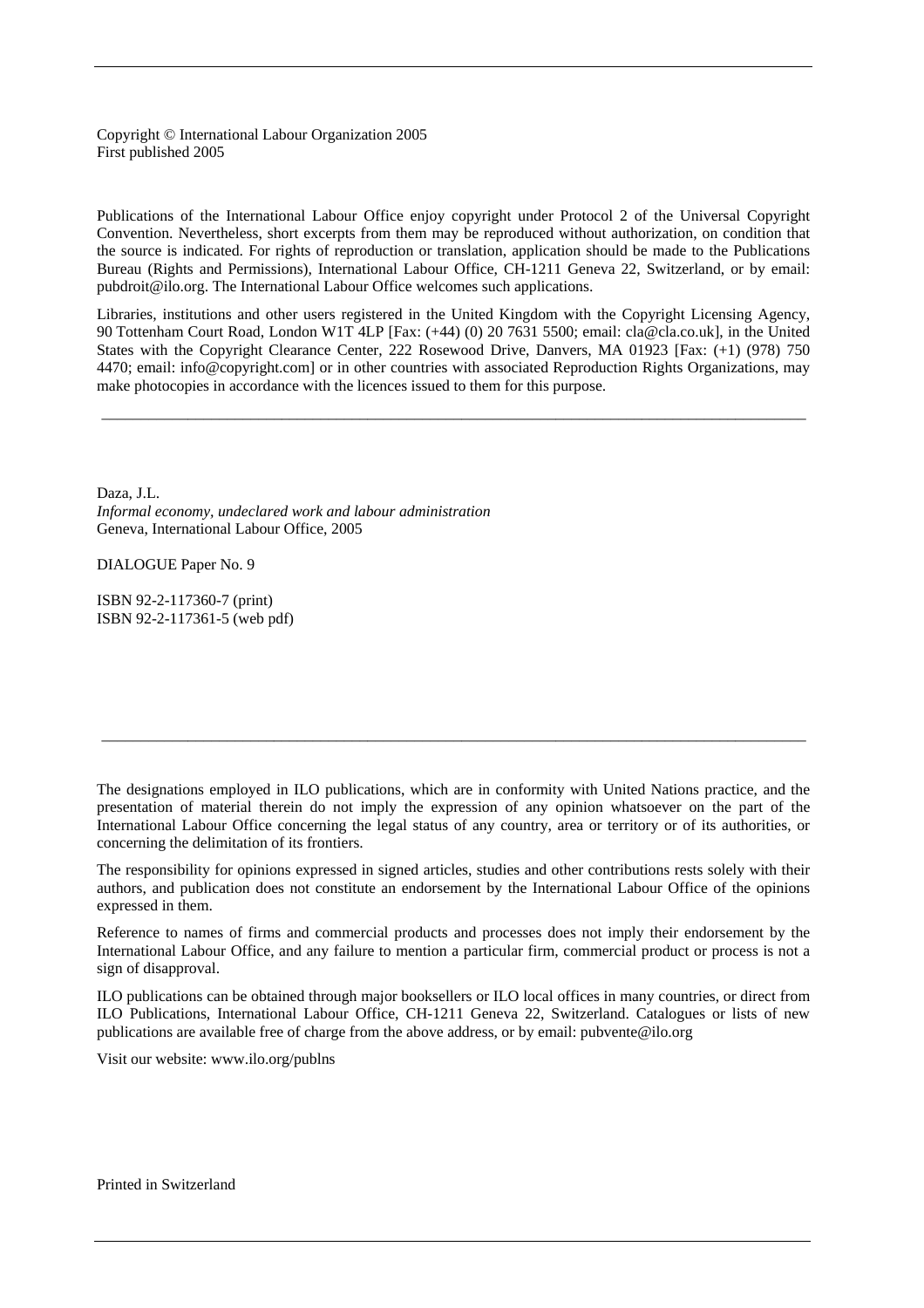# **Preface**

In line with the ILO resolution concerning decent work and the informal economy, adopted at the International Labour Conference in 2002, governments have a key role to play, in consultation with workers and employers, in promoting decent work through the extension of their services to the informal economy. This requires the development of innovative approaches and new tools which can be used by ministries of labour to promote decent work through technical assistance to small and micro-enterprises and independent or self-employed workers. During the current biennium, José Luis Daza, Senior Labour Administration Specialist of the Dialogue Department, worked on this research paper for ministries of labour on the theme "informal economy, undeclared work and labour administration". He was supported by other colleagues: Giuseppe Casale, Normand Lecuyer, Rainer Pritzer and Alagandram Sivananthiram.

This research document was validated at an Experts' meeting on "Undeclared work, informal economy and labour administration" which was held in Turin on 4-6 May 2005. The workshop key objective was to show how labour administration can contribute to extending decent work to those categories of workers deprived of rights, either because they are undeclared by their employers, or are considered excluded from the application of labour and social security laws. The Experts' meeting saw the participation of Sathaporn Charupa, Director of Labour Protection, Ministry of Labour, Thailand; Mr. Ukrisdh Musicpunth, Labor Officer, International Labor Standard Section, Ministry of Labour, Thailand; Mr. Manohar Lal, Joint Secretary and Director-General, Labour and Welfare, Ministry of Labour and Employment, India; Mr. Sharda Prasad, Labour Commissioner, Government of Uttar Pradesh, India; Ms Theresia Ilembo, Ministry of Labour, Youth Development and Sports, Tanzania; Benjamin Zio, Director-General, Employment, Burkina Faso; Cem Toker, Advisor to the Minister, Ministry of Labour and Social Security, Turkey; Mr. Julio Gamero, Lima, Perú; David Tajgman, consultant; and Stefano Caffio, research fellow, University of Bari, Italy. Jim Baker, Director, ILO, ACTRAV, Geneva; Catherine Saget, ILO, TRAVAIL, Geneva and Daniela Bertino of the ILO Turin Center took also part in the working sessions of this meeting.

The Dialogue Department views this work as a contribution to the ongoing debate on promoting decent work in the informal economy and the changing role of labour ministries in this area. This document should be seen as a first step towards the practical work which is going to take place in the coming years.

I would like to take this opportunity to express my sincere appreciation to José Luis Daza, author of the paper, and to the Labour Administration team for coordinating this work.

> Johanna Walgrave Director, Social Dialogue, Labour Law and Labour Administration Department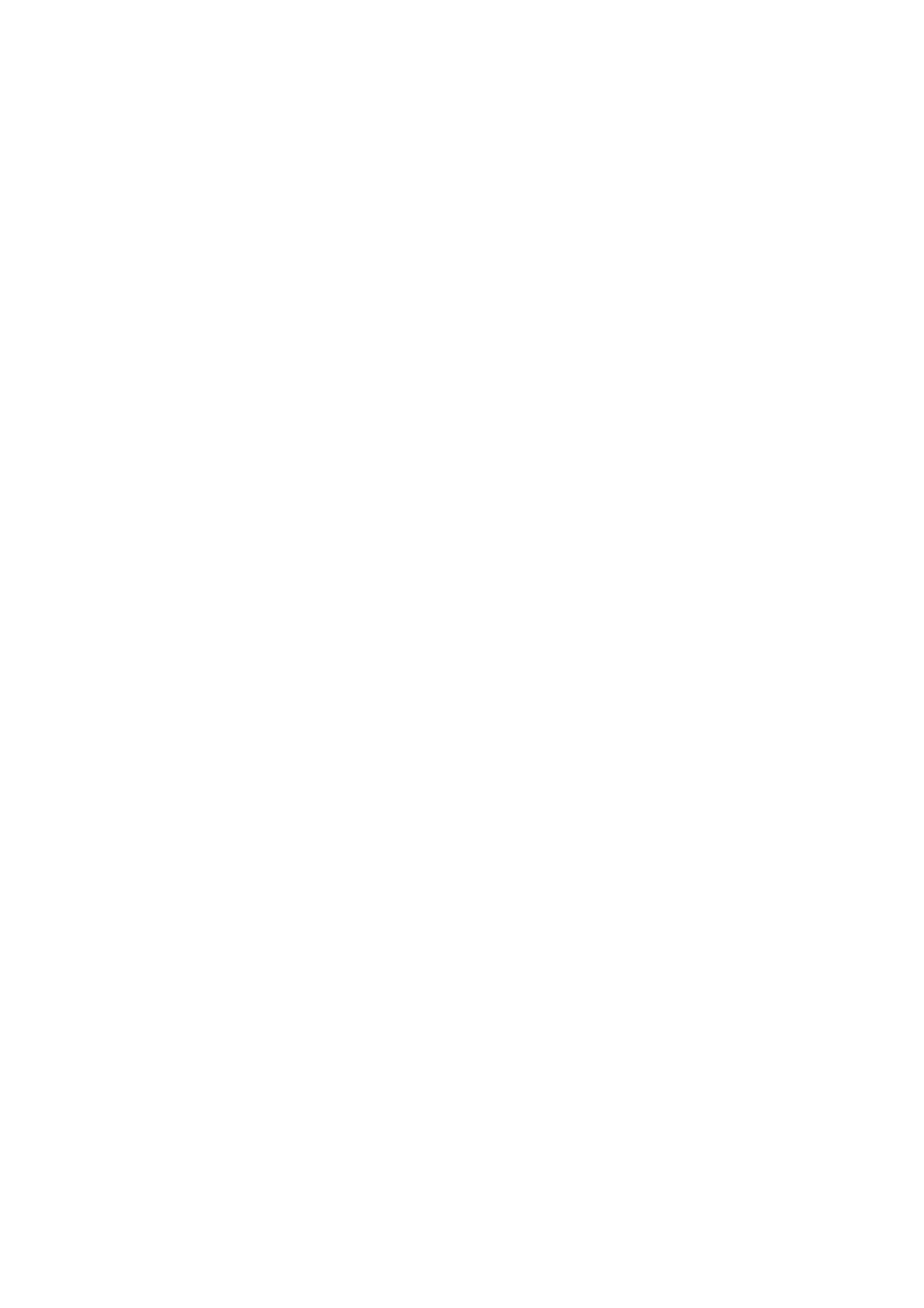# **Contents**

| 1. |                                                            |                                                                             |  |  |  |
|----|------------------------------------------------------------|-----------------------------------------------------------------------------|--|--|--|
|    | 1.1.                                                       |                                                                             |  |  |  |
|    | 1.2.                                                       |                                                                             |  |  |  |
|    | 1.3.                                                       | International definition of the informal sector for statistical purposes  4 |  |  |  |
|    | 1.4.                                                       |                                                                             |  |  |  |
|    | 1.5.                                                       |                                                                             |  |  |  |
| 2. | Perspective of the informal economy in developed countries |                                                                             |  |  |  |
|    |                                                            |                                                                             |  |  |  |
|    |                                                            |                                                                             |  |  |  |
|    | 2.2.                                                       | Informal economy, illegal labour and undeclared work                        |  |  |  |
|    |                                                            |                                                                             |  |  |  |
|    | 2.3.                                                       | Informal economy and informal work in developing countries 13               |  |  |  |
|    | 2.4.                                                       |                                                                             |  |  |  |
| 3. |                                                            |                                                                             |  |  |  |
|    | 3.1.                                                       |                                                                             |  |  |  |
|    | 3.2.                                                       | The real scope of labour laws: Inclusions, exclusions and exemptions  17    |  |  |  |
|    | 3.3.                                                       |                                                                             |  |  |  |
|    | 3.4.                                                       |                                                                             |  |  |  |
|    | 3.5.                                                       | Exclusions that give rise to lack of protection due                         |  |  |  |
|    |                                                            |                                                                             |  |  |  |
|    |                                                            |                                                                             |  |  |  |
|    |                                                            |                                                                             |  |  |  |
|    | 3.6.                                                       | Exclusions from general labour laws which do not imply a lack of protection |  |  |  |
|    |                                                            | 3.7. The form of the contract of employment as a determining                |  |  |  |
|    |                                                            |                                                                             |  |  |  |
|    |                                                            | 3.7.1.                                                                      |  |  |  |
|    |                                                            | 3.7.2.                                                                      |  |  |  |
|    |                                                            | 3.7.3.                                                                      |  |  |  |
|    |                                                            | 3.4.7.                                                                      |  |  |  |
|    |                                                            | 3.7.5.                                                                      |  |  |  |
|    | 3.8.                                                       |                                                                             |  |  |  |
| 4. |                                                            | Establishing the concept of informal work for the purposes                  |  |  |  |
|    |                                                            |                                                                             |  |  |  |
|    | 4.1.                                                       |                                                                             |  |  |  |
|    | 4.2.                                                       |                                                                             |  |  |  |
|    | 4.3.                                                       |                                                                             |  |  |  |
|    |                                                            | 4.3.1. Activities or persons or enterprises not covered by labour laws  37  |  |  |  |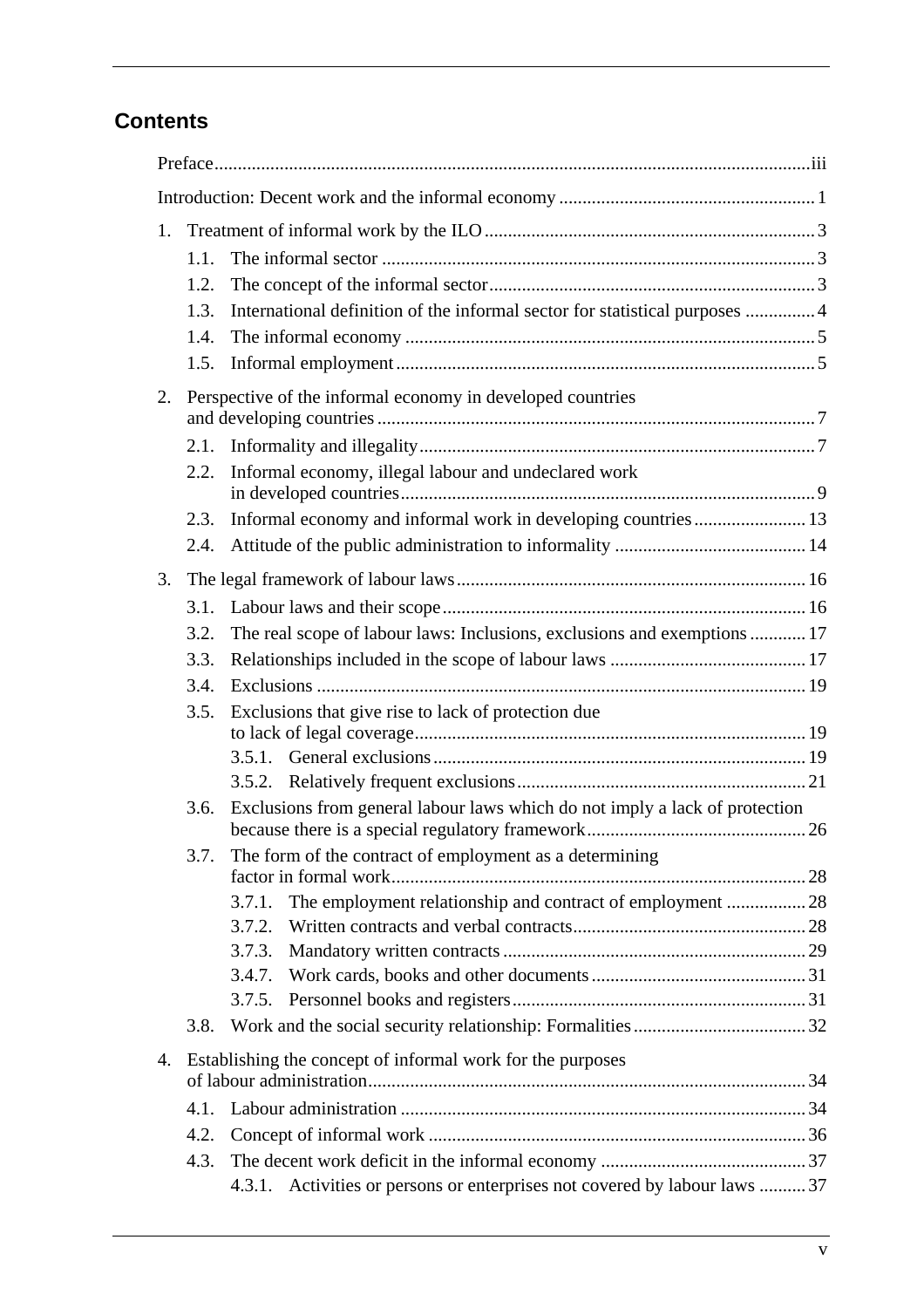|    |      | 4.3.2. Activities where laws are not enforced or complied with in practice 38 |  |  |  |
|----|------|-------------------------------------------------------------------------------|--|--|--|
|    | 4.4. |                                                                               |  |  |  |
|    | 4.5. |                                                                               |  |  |  |
| 5. |      | Labour administration and the informal economy: Challenges, experiences       |  |  |  |
|    |      |                                                                               |  |  |  |
|    |      |                                                                               |  |  |  |
|    | 5.2. |                                                                               |  |  |  |
|    |      |                                                                               |  |  |  |
| 6. |      |                                                                               |  |  |  |
|    |      |                                                                               |  |  |  |
|    |      |                                                                               |  |  |  |
|    |      | R169 Employment Policy (Supplementary Provisions)                             |  |  |  |
|    |      |                                                                               |  |  |  |
|    |      | R195 Human Resources Development Recommendation, 2004  55                     |  |  |  |
|    |      |                                                                               |  |  |  |
|    |      |                                                                               |  |  |  |
|    |      |                                                                               |  |  |  |
|    |      | R169 Employment Policy (Supplementary Provisions)                             |  |  |  |
|    |      |                                                                               |  |  |  |
|    |      | R189 Job Creation in Small and Medium-Sized Enterprises                       |  |  |  |
|    |      |                                                                               |  |  |  |
|    |      |                                                                               |  |  |  |
|    |      |                                                                               |  |  |  |
|    |      |                                                                               |  |  |  |
|    |      |                                                                               |  |  |  |
|    |      |                                                                               |  |  |  |
|    |      |                                                                               |  |  |  |
|    |      |                                                                               |  |  |  |
|    |      |                                                                               |  |  |  |
|    |      |                                                                               |  |  |  |
|    |      |                                                                               |  |  |  |
|    |      |                                                                               |  |  |  |
|    |      |                                                                               |  |  |  |
|    |      | R190 Worst Forms of Child Labour Recommendation, 1999  62                     |  |  |  |
|    |      |                                                                               |  |  |  |
|    |      | C143 Migrant Workers (Supplementary Provisions) Convention, 1975 63           |  |  |  |
|    |      |                                                                               |  |  |  |
|    |      |                                                                               |  |  |  |
|    |      |                                                                               |  |  |  |
|    |      |                                                                               |  |  |  |
|    |      |                                                                               |  |  |  |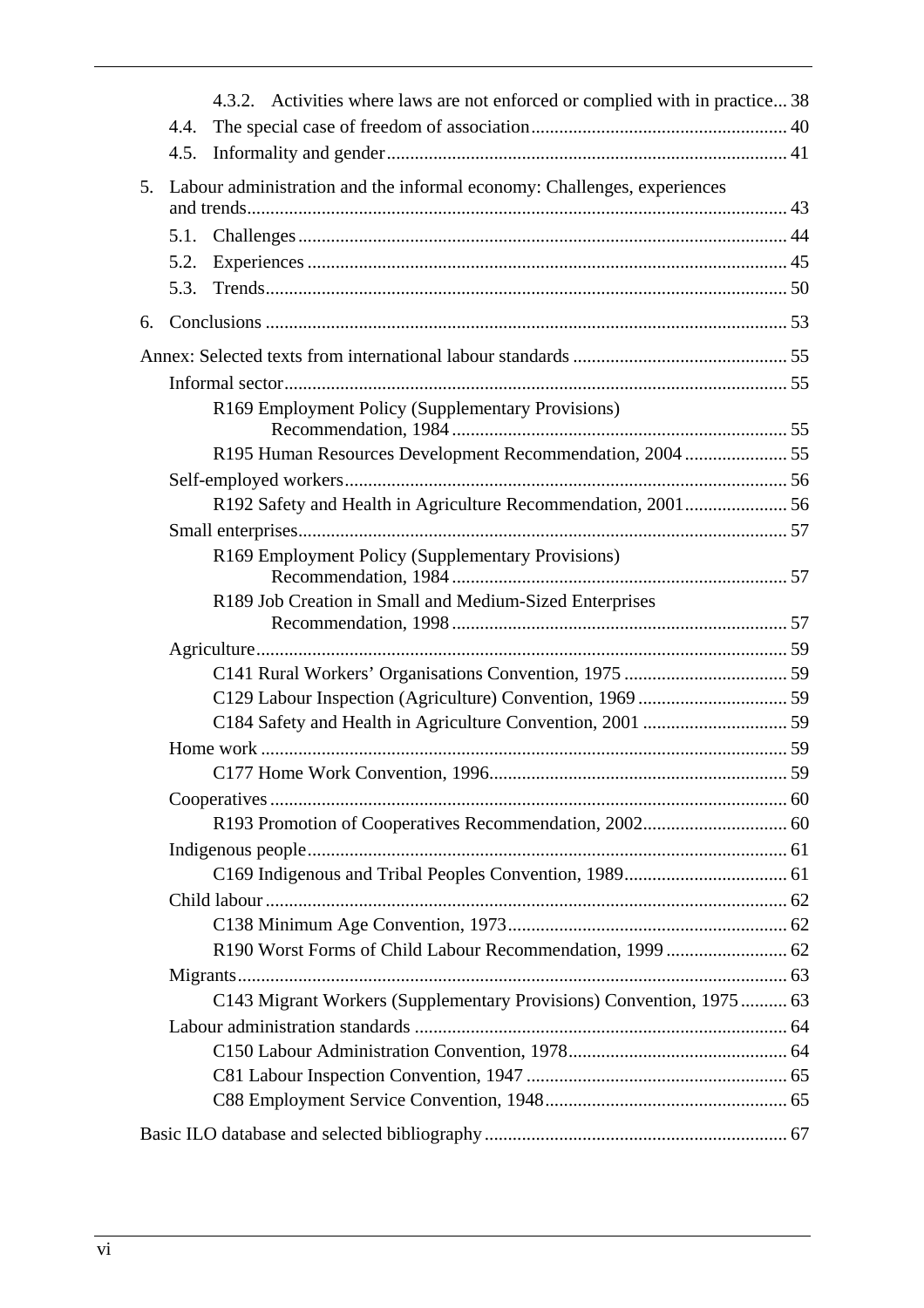# **Introduction: Decent work and the informal economy**

Evidence that a large part of the working population in developing countries work outside the parameters established by labour and fiscal laws, and that part of the services and goods produced in industrialized countries are produced clandestinely, has made the informal economy the focus of attention of economic and labour policies. Despite the fact that the informal economy is of universal concern nowadays, the definitions used, the ideas traded, the perception of the phenomenon, its consequences and the solutions proposed to remedy the associated problems are not the same in all parts of the world. Furthermore, a great difference can be seen between the perception and treatment of informality in developing countries and that in the highly industrialized countries.

The problems surrounding the informal economy can be addressed from many points of view, but when dealing with informality and work, there emerges a human dimension which forces us to think about people's conditions of work. For the International Labour Organization, whose mission is to improve the working conditions of people worldwide, the treatment of informality is intended to promote opportunities of decent work for all.<sup>1</sup>

The Director General of the ILO, in his Report on Decent Work submitted to the 87<sup>th</sup> session of the International Labour Conference (ILC) in 1999, pointed out that all those who work have rights at work and that the ILO must be concerned about all workers, including those who work outside the formal labour market, such as unregulated wage workers, self-employed workers and homeworkers. The Report stated that the informal sector accounts for almost 60 per cent of total employment in Latin America, and for over 90 per cent of urban jobs in Africa during the last decade.

In 2001, the Director General posed the question whether decent work could constitute a universal goal (*Report on the reduction of the decent work deficit*) and returned to the theme of informality, establishing that although the majority of the world's workers are employed in the informal economy, almost all of them lack adequate social security protection, organization and a voice at work. Considering that the principles of decent work are as important in the informal as in the formal economy, he urged that a way be found to extend rights to everyone.

At its  $90<sup>th</sup>$  Session in 2002, the ILC addressed the theme of the informal economy and adopted a resolution on decent work and the informal economy in which it recognized the obligation of the ILO and its constituents to make decent work a reality for all workers and employers. The Resolution stated that informality was primarily a matter of governance, and considered that the difficulty of reducing the decent work deficit is much greater when the work performed is outside the limits of the coverage or scope of the legal and institutional framework. It also emphasized that, given that workers and enterprises in the informal economy are often not recognized, regulated or protected by law, a national legal and institutional framework becomes crucial.

<sup>&</sup>lt;sup>1</sup> *Decent work*, Report of the Director-General to the 87<sup>th</sup> Session of the International Labour Conference, Geneva, 1999.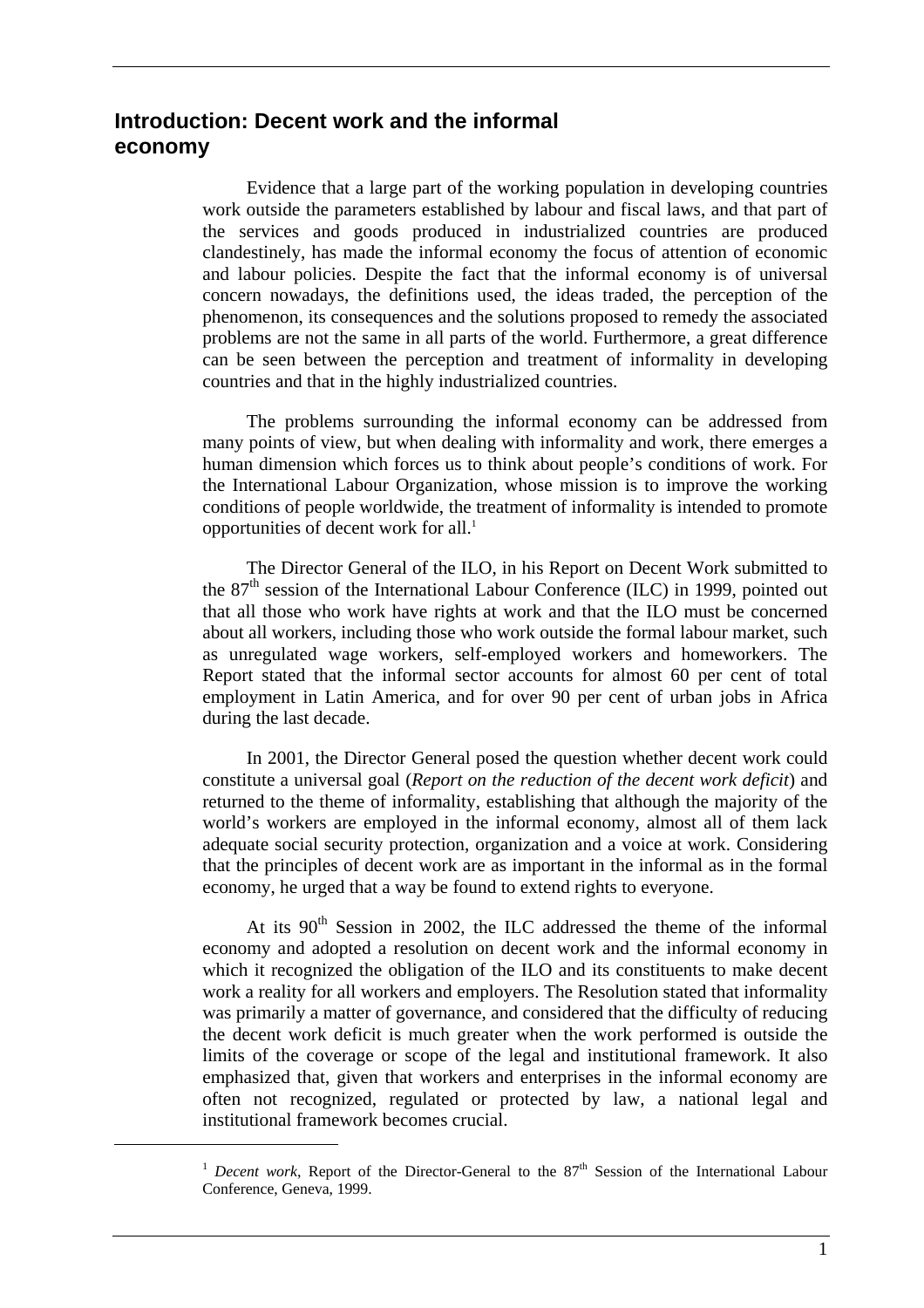The Conference declared that the ILO should draw upon its mandate, tripartite structure and expertise to address the problems associated with the informal economy.<sup>2</sup> It recommended specific areas which should be a priority for the work programme and technical assistance. Of these, we highlight the following:

- To help member States to formulate and implement, in consultation with employers' and workers' organizations, national policies aimed at moving workers and economic units from the informal economy into the formal economy;
- To identify the obstacles to application of the most relevant labour standards for workers in the informal economy and assist the tripartite constituents in developing laws, policies, and institutions that would implement these standards;

Following these recommendations, the Social Dialogue, Labour Law and Labour Administration Department (DIALOGUE) included in its programme for the biennium 2004-2005 the preparation of a document which, taking into account the conceptual difficulties arising from the considerable diversity in the informal economy, would help to show how labour administrations can contribute to extending decent work to various categories of workers deprived of their rights because they have not been declared by their employers, because they are in forms of clandestine work, or because they are considered to be excluded from the scope of labour and social security laws.<sup>3</sup>

With a view to establishing a basis for a technical discussion, this working paper will attempt:

- 1. To describe the evolution of the terminology;
- 2. To describe what is meant by informal economy in industrialized and developing countries, taking labour legislation as a starting point;
- 3. To explain which activities by persons or enterprises are not covered by labour laws;
- 4. To highlight the decent work deficit in the informal economy in terms of the legal situation of those employed in it and suggest a concept of labour informality with which labour administrations can work;
- 5. To propose key elements for action by labour administrations in the framework of a global and integrated strategy to facilitate the transition from the informal to the formal economy.

<sup>2</sup> *Conclusions on decent work and the informal economy*, International Labour Conference, Geneva, 2002, para. 35.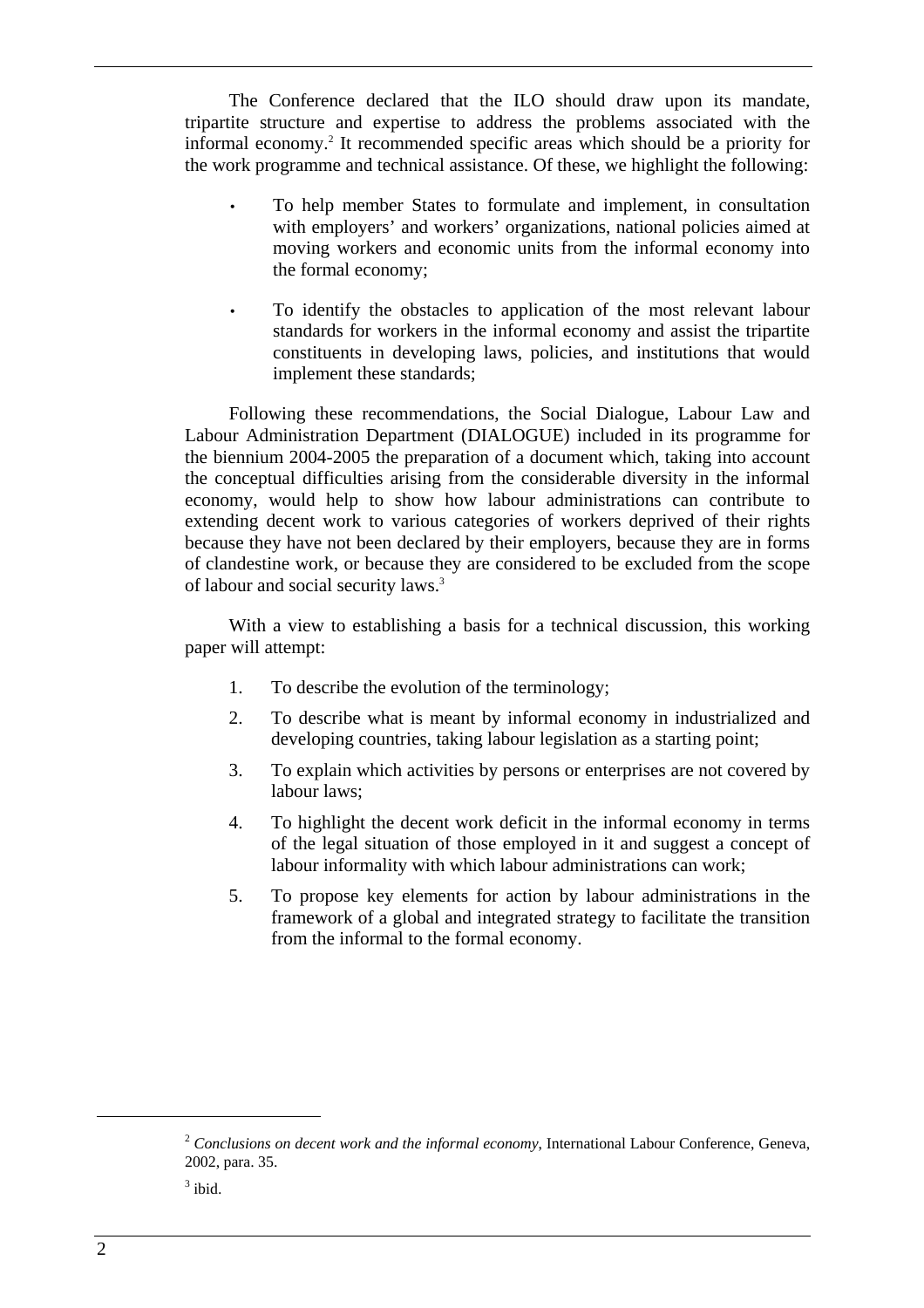# **1. Treatment of informal work by the ILO**

## **1.1. The informal sector**

The ILO used the expression "informal sector" for the first time in a study entitled *Employment, incomes and equality: A strategy for increasing productive employment in Kenya* (Geneva, 1972). The term was used to describe the activities of poor workers which were not recognized, recorded, protected or regulated by public authorities. Since then there have been numerous ILO activities and documents in which this term has been used.<sup>4</sup> The opposite of informal sector was the "modern sector of the economy", but both terms were highly ambiguous.

Almost twenty years later, in 1991, the  $78<sup>th</sup>$  session of the ILC examined "the dilemma of the informal sector". The question was posed on whether the ILO and its constituents should promote the informal sector as a provider of employment and incomes, or seek to extend regulation and social protection to it and thereby possibly reduce its capacity to provide jobs and incomes for an ever expanding workforce.

The Report of the Director General to the 1991 Conference emphasized that "there can be no question of the ILO helping to 'promote' or 'develop' an informal sector as a convenient, low-cost way of creating employment unless there is at the same time an equal determination to eliminate progressively the worst aspects of exploitation and inhuman working conditions in the sector".

The Conference discussion stressed that the dilemma should be addressed by "attacking the underlying causes and not just the symptoms" through "a comprehensive and multifaceted strategy".<sup>5</sup>

#### **1.2. The concept of the informal sector**

 $\overline{a}$ 

Over the years, as the use of the term informal sector became more widespread, attempts were made to describe its composition, to measure the number of economic units and persons operating in informality, to account for their contribution to the gross domestic product and, of course, to explain the causes of informality.

Some ILO instruments refer to the informal sector but the first attempt to describe its nature can be found in the Employment Policy (Supplementary Provisions) Recommendation, 1984 (No. 169), which in its paragraph 27 refers to the informal sector in terms of "economic activities which are carried on outside the institutionalised economic structures" .

The terminology has given rise to much debate, complicated by the various connotations of apparently equivalent terms in different languages (translations

<sup>&</sup>lt;sup>4</sup> "Non-structured sector" in French and Spanish documents.

 $5$  *Decent work and the informal economy, Report VI to the 90<sup>th</sup> Session of the International Labour* Conference, Geneva, 2002.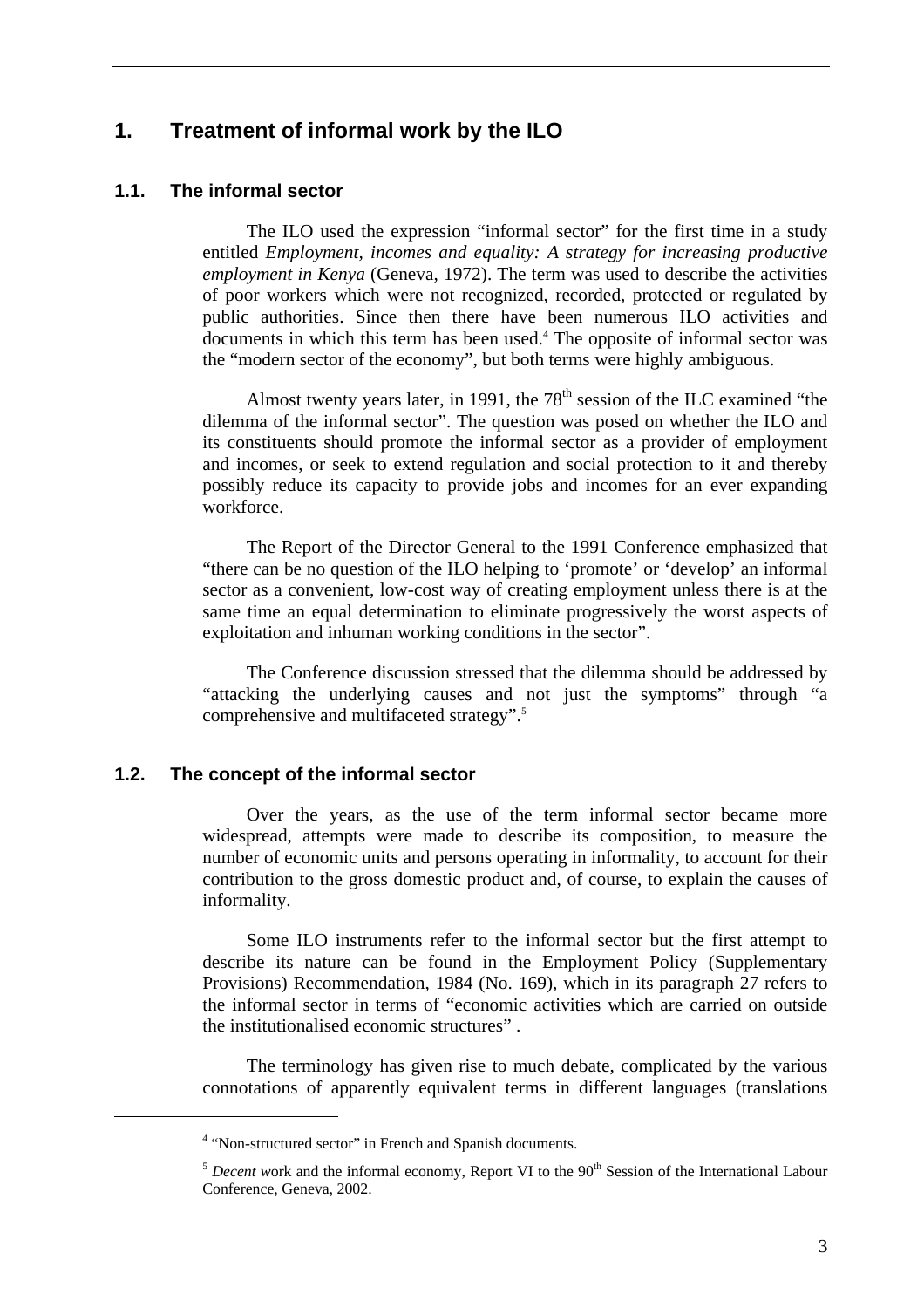sometimes use synonyms which are not usual or which in certain national or local usage confer on them particular nuances or make them dissimilar).

The term informal sector is now outdated and is now being used in a narrower sense. Instead, there is a shift towards the use of the term informal economy and to related concepts such as informal work, informal workers, informal enterprises or informal activities.

## **1.3. International definition of the informal sector for statistical purposes**

The concern to measure the phenomenon of informality led to the adoption of an international definition of the informal sector for statistical purposes at the  $15<sup>th</sup>$ International Conference of Labour Statisticians in 1993. On that occasion, the informal sector was defined in terms of the characteristics of the "units of production" (enterprises) in which the activities took place, rather than in terms of the characteristics of the persons concerned or their work.<sup>6</sup> The definition for statistical purposes of the concept of "enterprises of informal workers" introduced the size of enterprise, measured by the number of workers, as one of the criteria for defining informality. The practical result in many developing countries was that, without taking other criteria into account, the broadest concept of informality focuses primarily on the size of enterprise, sometimes combined with the volume of business in monetary terms, but not the scope of the legislation concerning them.

While it is true that in some countries some laws existed, especially on safety and health at work, which did not include small enterprises in their scope (the socalled Factory Acts in common law countries), in the majority of countries there were no exclusions based on size. Nevertheless, in many developing countries "small" gradually became synonymous in practice with "informal" when speaking of enterprises and work.

In those countries, taking into account that the majority of employment occurs in small-scale economic units without corporate form (i.e. not constituted as limited companies), in family businesses and in various forms of self-employment, it is no wonder that when employment is quantified, the percentages involved reflect the predominance of the informal over the formal.

As background to the discussion of decent work and the informal economy during the 2002 ILC, the ILO presented a conceptual framework for employment in the informal sector which related the concept of employment in the informal sector based on enterprises to a broader concept of informal employment based on jobs. As a result, a distinction could be made between employment in the informal economy, informal employment, employment in the informal sector and informal employment outside the informal sector. Total employment (in terms of jobs) was broken down by type of unit of production (enterprises in the formal sector,

<sup>6</sup> Hussmans, R. 2004. *Defining and measuring informal employment*, E/ESCAP/SOS/11 (Geneva, ILO).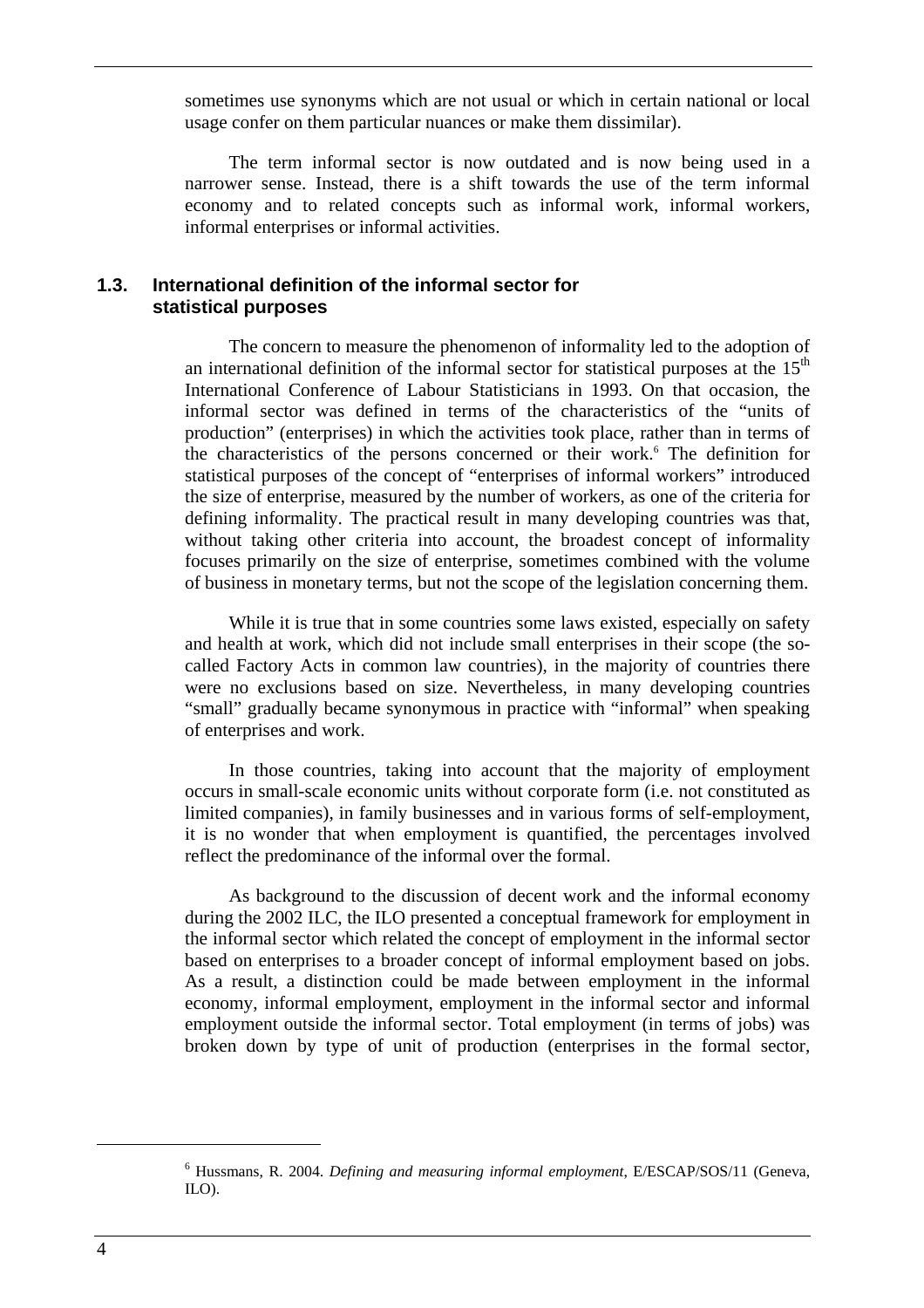enterprises in the informal sector, households), by situation in employment, and by the formal or informal nature of employment.<sup>7</sup>

#### **1.4. The informal economy**

The 2002 ILC Resolution concerning decent work and the informal economy considered that the term "informal economy" was preferable to the term "informal sector" because the workers and enterprises in question did not fall within any one sector of economic activity, but cut across many sectors. Since then, in the ILO context, the use of "informal sector" has been systematically replaced by "informal economy".

The Resolution also indicated that there is no universally accurate or accepted description or definition of the term "informal economy", but it can be said to refer to all economic activities by workers and economic units that are – in law or in practice – not covered or insufficiently covered by formal arrangements. Their activities are not included in the law, which means that they are operating outside the formal reach of the law; or they are not covered in practice, which means that although they are operating within the formal reach of the law, the law is not applied or not enforced; or the law discourages compliance because it is inappropriate, burdensome, or imposes excessive costs.<sup>8</sup>

#### **1.5. Informal employment**

 $\overline{a}$ 

Since the 2002 ILC, labour statisticians have agreed on the value of supplementing statistics on employment in the informal sector with statistics on informal employment. It was considered that international statistical guidelines were needed on the definition of informal employment, and these were drawn up by the  $17<sup>th</sup>$  International Conference of Labour Statisticians (ICLS) in 2003.

Under the *Guidelines on a statistical definition of informal employment*  established by the ICLS in 2003, informal employment includes the following types of jobs:

- own-account workers employed in their own informal sector enterprises;
- employers employed in their own informal sector enterprises;
- contributing family workers, irrespective of whether they work in formal or informal sector enterprises;
- members of informal producers' cooperatives;

<sup>&</sup>lt;sup>7</sup> *Report of the Working Group on informal employment*, 17<sup>th</sup> International Conference of Labour Statisticians, Geneva, 2003, Ch. 3, Annex.

<sup>8</sup> *Conclusions on decent work and the informal economy*, International Labour Conference, Geneva, 2002, para. 3.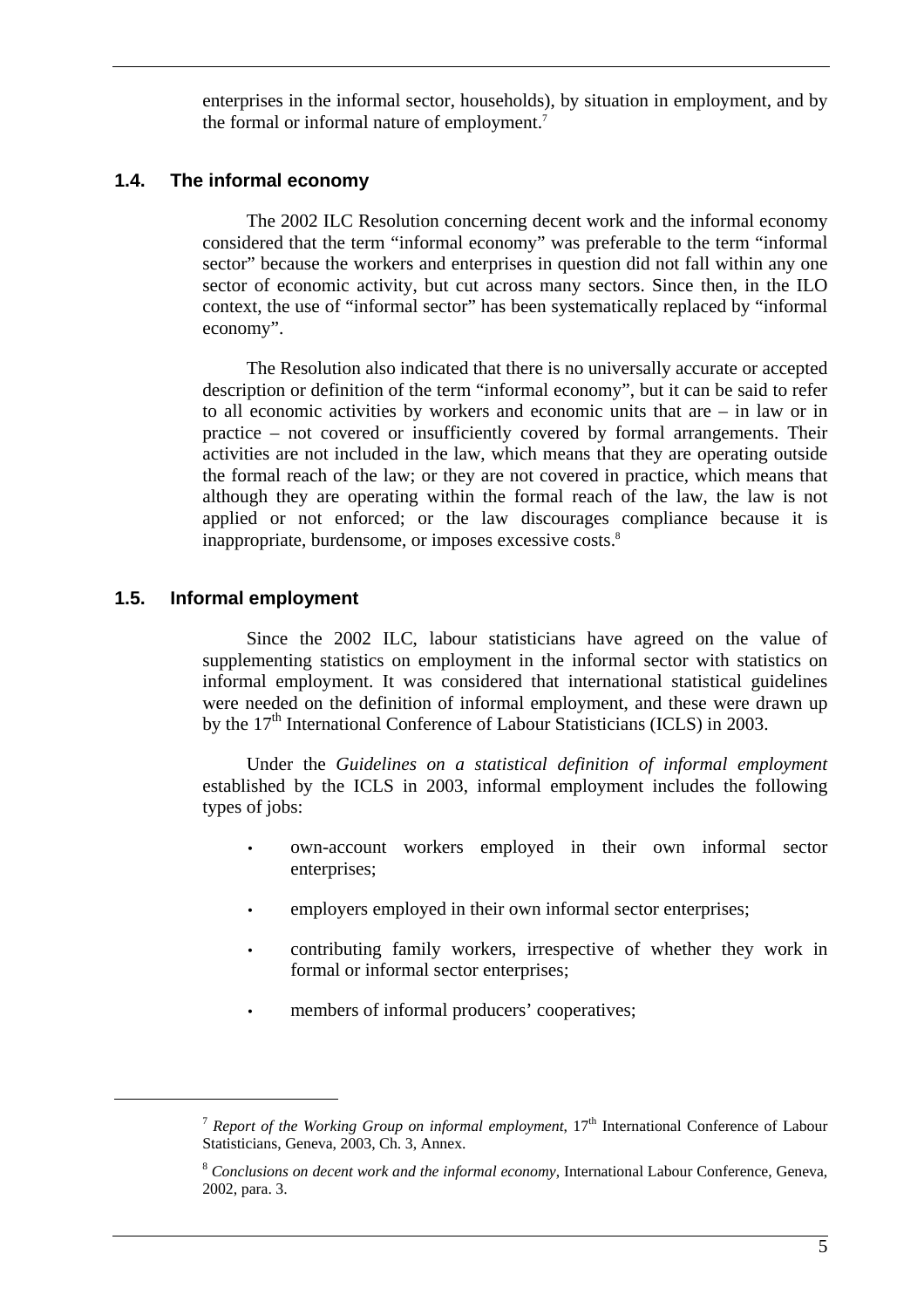- employees holding informal jobs,<sup>9</sup> whether employed by formal sector enterprises, informal sector enterprises, or as domestic workers employed by households;
- own-account workers engaged in the production of goods exclusively for own final use by their household.

The reasons for being considered informal may be the following: nondeclaration of the jobs or the employees; casual jobs or jobs of a limited short duration; jobs with hours of work or wages below a specified threshold (e.g. for social security contributions); employment by unincorporated enterprises or by persons in households; jobs where the employee's place of work is outside the premises of the employer's enterprise (e.g. outworkers without employment contract); or jobs for which labour regulations are not applied, not enforced, or not complied with for any other reason.

<sup>&</sup>lt;sup>9</sup> Employees are considered to have informal jobs if their employment relationship is, in law or in practice, not subject to national labour legislation, income taxation, social protection or entitlement to certain employment benefits (advance notice of dismissal, severance pay, paid annual or sick leave, etc.).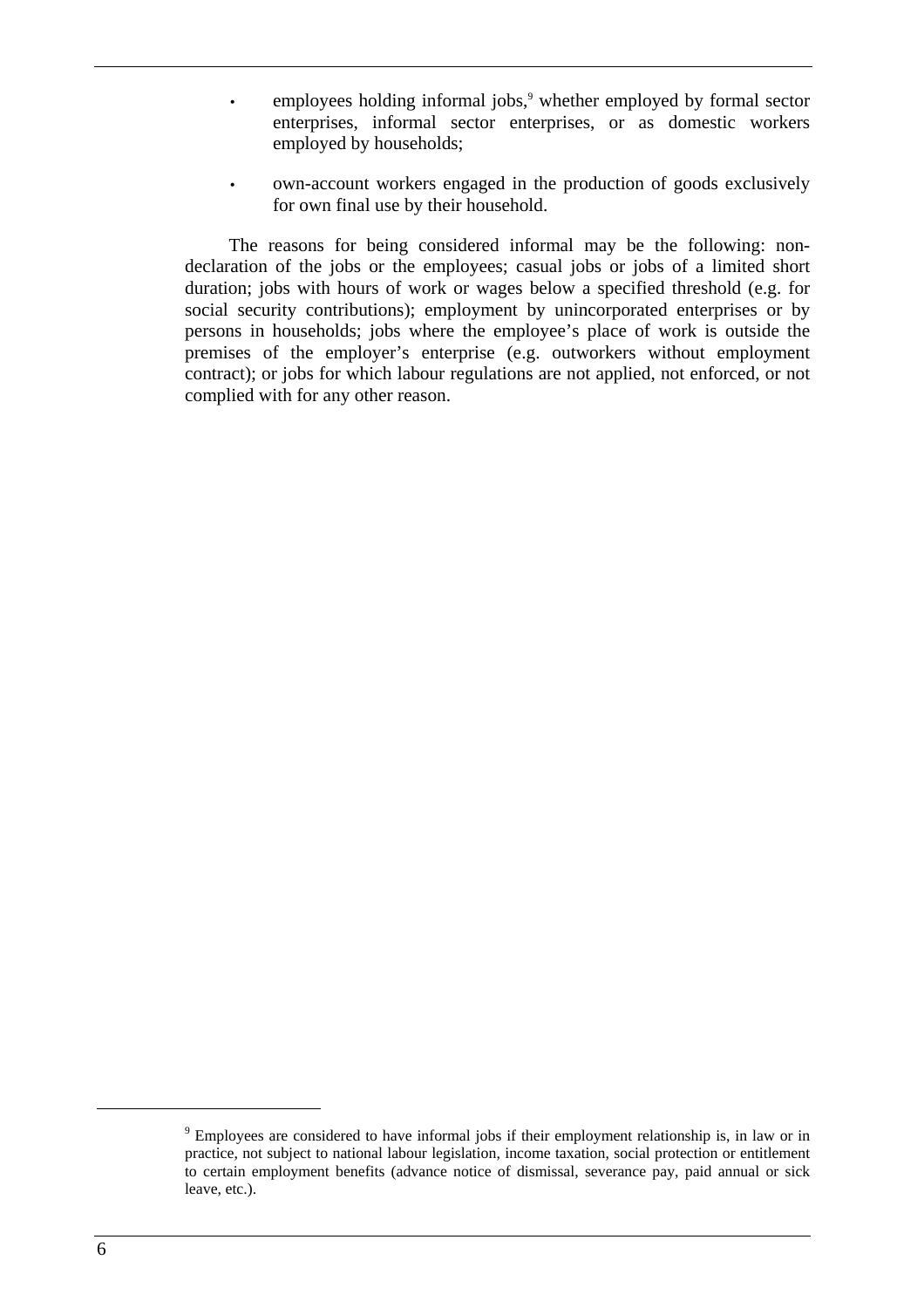# **2. Perspective of the informal economy in developed countries and developing countries**

The informal economy exists, even if it is not always easy to define or identify who is in it. Attempts to define it from an economic, sociological or legal standpoint, or by the use of quantitative (measurement of scale) or qualitative methods, have not replaced the popular perception of informality. People in general know informality from their own national perspective and personal experience, both of which are influenced by the causes of informality and its obvious manifestations. The greater or lesser development of countries and the degree of wealth or poverty of their societies can lead to very different views.

Two opposing views are, first, that which identifies the source of informality in poverty, and second, that which identifies it simply with cost-avoidance. For the first view, informal activities are about survival or subsistence; for the second, it is about reaching a threshold of profitability or obtaining benefits without complying with laws which impose burdensome obligations.

# **2.1. Informality and illegality**

The terms "informal sector", "informal work", "non-organized labour", "informal enterprise" or "informal worker" are commonly used in developing countries, much less in industrialized countries. The term "informal economy" is widely used in all countries, recently introduced in some – but not all agree on its meaning. Moreover, its use in different languages may also have different connotations or nuances.

Other apparently similar terms, such as illegal labour, hidden labour, clandestine employment, "black" labour, undeclared labour, clandestine workers, underground enterprises, etc., which are used quite frequently in industrialized countries, are not always interchangeable with those that refer to "informality", and their use depends very much on the meaning specific to each language and, above all, their possible legal implications.

In the international context there have been many suggested definitions in various contexts. For the ILO, under the Employment Policy (Supplementary Provisions) Recommendation, 1984 (No. 169), illegal employment is defined as "employment which does not comply with the requirements of national laws, regulations and practice". The same Recommendation urged member States to take measures to combat effectively illegal employment, and to take measures to enable the progressive transfer of workers from the informal sector, where it exists, to the formal sector to take place.

The Organization for Economic Cooperation and Development (OECD) proposed a definition of hidden employment as "that which although not illegal in itself, has not been declared to one or more administrative authorities" (OECD *Employment Outlook, 2004*). This definition seems to suggest that not all concealment can be qualified as illegal.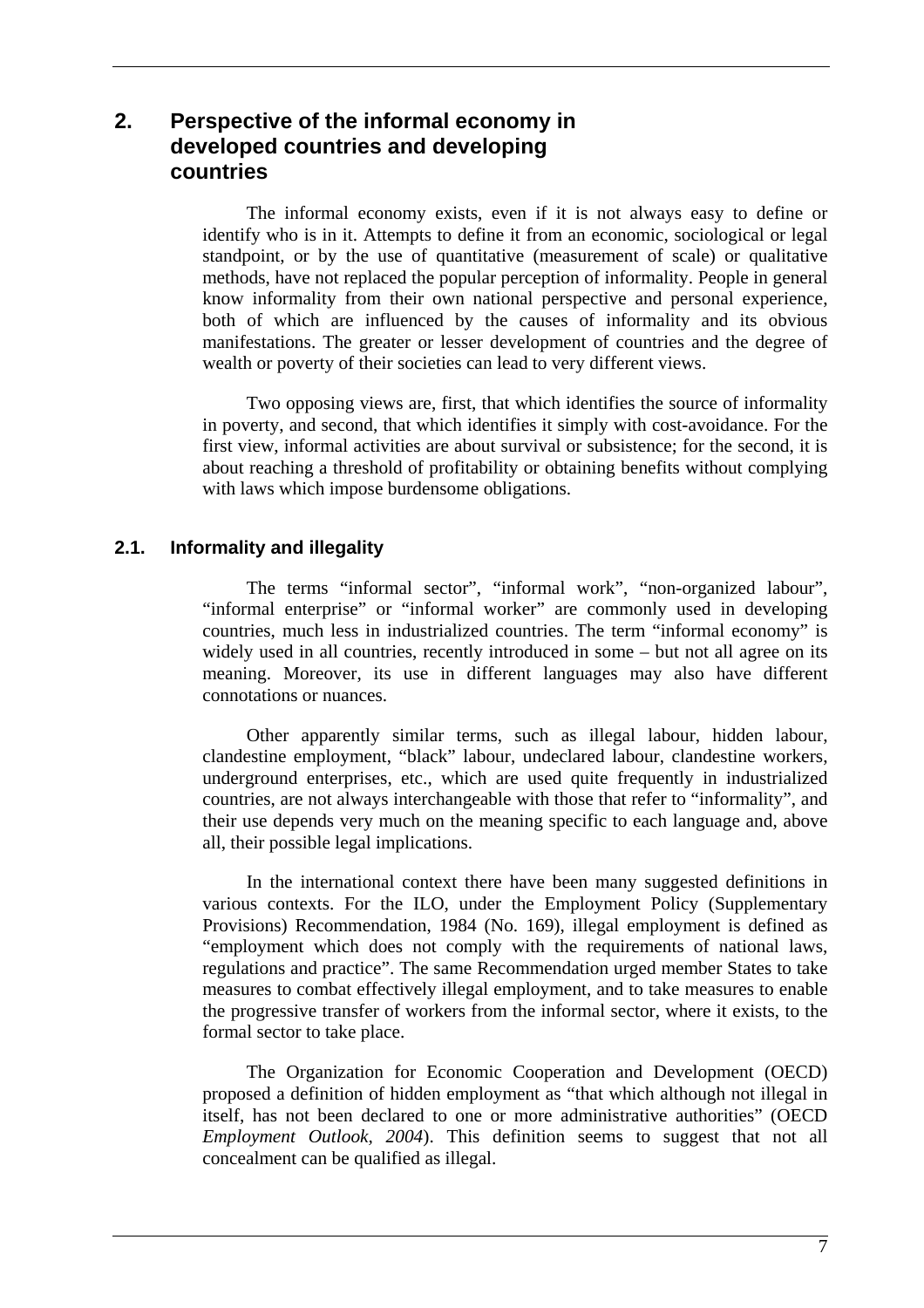In reality, the descriptions referring to informality tend to be of a sociological or economic nature, while those of a legal character refer to illegality, concealment or failure to declare.

Nor should informality and illegality be likened to criminal activities. A supplement to the 1993 System of National Accounts is an international conceptual framework which measures the unseen economy and distinguishes the informal sector from underground production, illegal production and production by households for their own final consumption.<sup>10</sup>

Legal definitions of illegal labour are scarce and only recently introduced into labour law, as in Lithuania.<sup>11</sup> In some cases, as in Belgium, the definition is broad, since any violation of social legislation enforceable by the federal authorities is regarded as social fraud. In addition, certain forms of illegality fall into the category of "social crime", such as the employment of five or more undeclared persons or the employment of at least three foreign workers without the required permits.

Some definitions of clandestine labour in a few European countries refer to activities which are considered illegal. Examples are situations where workers have no work permits, compulsory declarations are not made or tax or social security contributions are not deducted or withheld from workers' wages.<sup>12</sup>

For the OECD, illegal work is that which concerns persons who are not legally authorized to work (which should not be confused with illegal production). Specific examples are migrant workers without work permits or government employees who hold a second job incompatible with the duties of their first job. In many countries, labour by children below the prescribed minimum age is also

2. Illegal work shall not include assistance (help) and voluntary works. Their conditions and performance procedure shall be established by the Government.

3. Employers or their authorised persons, who have permitted to perform illegal work, shall be liable in accordance with the procedure prescribed by laws.

 $12$  Law of 3 August 1977 which prohibits clandestine labour, Luxembourg.

It considers clandestine labour to be:

- the exercise on an independent basis of professional activities governed by law (\*\*\*) regulating access to the occupations of artisan, shopkeeper, industrial, and certain liberal professions, without the authorization required for the purpose;

- the performance of paid work when the worker knows that the employer does not possess the authorization required by law or when he knows that his situation as employee is not legal under the law governing deductions from wages and remuneration or social security legislation.

- the law also prohibits using the services of a person or group of persons for the performance of clandestine work.

Available at http://www.itm.etat.lu/droit/fr/1/index.htm

<sup>&</sup>lt;sup>10</sup> *Report of the Working Group on informal employment*, 17<sup>th</sup> International Conference of Labour Statisticians, Geneva, 2003, Ch. 3, Annex.

<sup>&</sup>lt;sup>11</sup> Labour Code, Lithuania, 4 June 2002.

Article 98. Illegal Work. 1) Illegal work shall mean work: 1) performed without the conclusion of an employment contract although the characteristics of an employment contract specified in Article 93 of this Code are present; 2) performed by foreign citizens and stateless persons failing to comply with the procedure of their employment established by regulatory acts.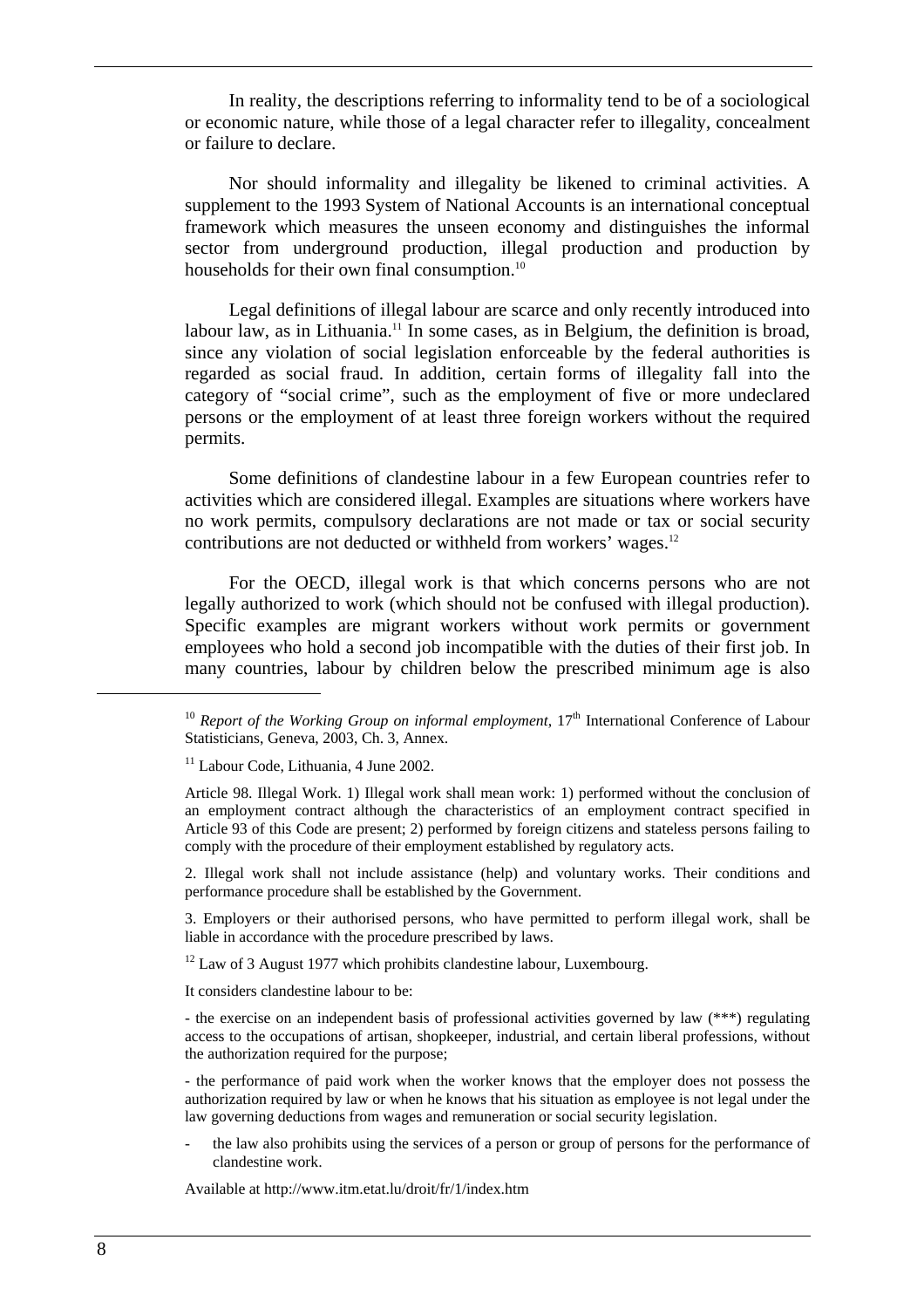considered illegal, as well as remunerated activities undertaken by unemployed workers while they are in receipt of unemployment benefits.

Thus, even when illegality is the opposite of legality and formality can be synonymous with legality, illegality cannot always be equated to informality. In quite a number of countries, however, especially the industrialized ones, talking in legal terms, activities carried out outside the scope of the law are popularly called informal, and may be or are considered illegal because they do not comply with certain legal requirements or because they are in breach of some law.

The difference between informality and illegality, which has many national nuances, has not been the subject of much study, but has been present in some fora and discussions since the late 1990s (IALI Congress 2000).<sup>13</sup> At times the prevailing idea in the discussions was that informal productive units should not be qualified as illegal, especially in those contexts where the majority of the population live in a traditional framework where the social rules do not correspond to the legal rules (which are ignored).

In speaking of labour legislation and informality, it is customary in developing countries to say that "it does not apply" to the informal sector, while in industrialized countries, it is more common to say that "it is not enforced".

## **2.2. Informal economy, illegal labour and undeclared work in developed countries**

One of the chief characteristics of informal activities in industrialized countries is its concealment or clandestine nature. These activities are generally invisible or difficult to locate, as when they are carried out in unmarked establishments not declared to the authorities. There are, for example, enterprises the majority of whose employees are legal, but which also have some workers who have not been declared or are under the guise of being independent or belonging to another enterprise. Other cases do not fall into the category of business activities but are domestic, such as cleaning, child care or gardening.

Activities carried out by independent workers are in principle not considered as informal. Although self-employment or autonomous work is outside labour legislation, it is normally obligatory to declare it to the authorities and it has broad protection in social security systems.<sup>14</sup>

In the majority of industrialized countries, economic activities carried out on the street, without a permanent establishment, or in open-air markets, are not considered informal in themselves, while those in developing countries tend to be

<sup>&</sup>lt;sup>13</sup> IALI: International Association of Labour Inspection.

<sup>&</sup>lt;sup>14</sup> **Spain**. Decree 2530/1970 of 20 August regulating the Special Social Security Scheme of Selfemployed and Autonomous Workers. Inclusion of the following is compulsory: (a) self-employed and autonomous workers, whether or not they are owners of individual or family firms; (b) the spouse and blood relations or kin up to the third degree, including workers defined in the previous paragraph who normally, personally and directly collaborate with them in performing work in the activity concerned, provided that they are not their employees.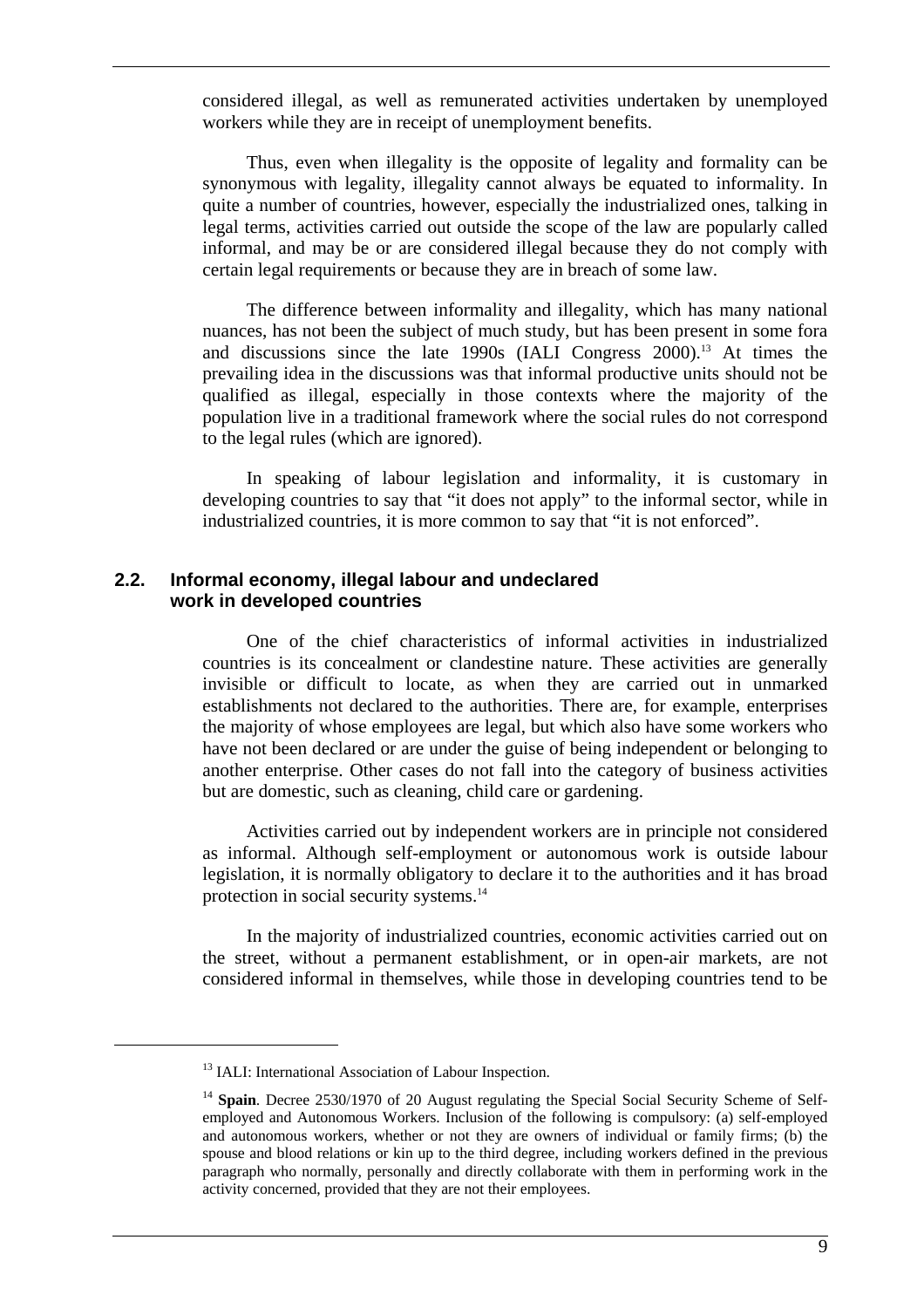identified with the informal economy. These activities are regulated by law,<sup>15</sup> though this does not preclude cases of non-compliance. They have warranted the attention of both commercial and labour legislation and it is normally mandatory for persons who carry out such activities to be included in social protection systems.<sup>16</sup>

The terms used in dealing with the informal economy are not always the same, but in Europe, in the case of labour or employment, we frequently come across terms such as undeclared economy, underground economy, clandestine labour and undeclared labour. The term most used for labour purposes, at least officially in the documents of the European Union, is undeclared labour.

The question of undeclared labour has been referred to in community policy for many years. As far back as 1993, the *White Paper on Growth, Competitiveness and Employment* spoke of reintegrating marginalized workers and those performing clandestine work into the formal labour market.

Some studies carried out in the European Union estimate that the informal economy represents between 7 and 16 per cent of GDP.<sup>17</sup>

A 1998 Communication of the European Commission defined undeclared work as "any paid activities that are lawful as regards their nature but not declared to public authorities". This definition is similar to the OECD definition previously cited. This definition excludes criminal activities, as well as work not covered by the usual regulatory framework and which does not have to be declared to public authorities, such as activities undertaken within the household economy.

The 1998 Communication was prepared with the aim of launching a debate on the causes of undeclared work and the policy options for combating it. The document considered that the main motivation for employers, employees and the self-employed to participate in the undeclared economy is economic. Working in the informal economy offers the opportunity to earn income and evade taxation on income and social contributions. It pointed out two dimensions to the problem of undeclared work: it can be viewed as an issue of individuals taking advantage of the system and undermining solidarity in the process, or as a reflection of the need for greater flexibility in the labour market and further adaptation of existing legislation. State intervention, then, should be oriented towards sanctions and revision of inappropriate legislation.

The same document also put forward a description of the participants in undeclared work, identifying the following groups:

<sup>&</sup>lt;sup>15</sup> **France**. Labour Code. Book 2. Regulation of labour. Article L200-1. Subject to the provisions of the present book are industrial and commercial establishments and their branches, irrespective of their nature ... Also subject to these provisions are establishments in which only family members are employed under the authority of the father, the mother, or guardian, even when such establishments carry out their activity on the public highway.

<sup>&</sup>lt;sup>16</sup> Spain. Law 7/1996 of 15 January, regulation of retail trade. Article 55. Identification. Persons who engage in street vending must, in a manner easily visible to the public, display their personal details and the document attesting to the relevant municipal authorization, and an address for the receipt of possible complaints.

<sup>&</sup>lt;sup>17</sup> Council Decision of 22 July 2003 on guidelines for the employment policies of the Member States (2003/578/EC).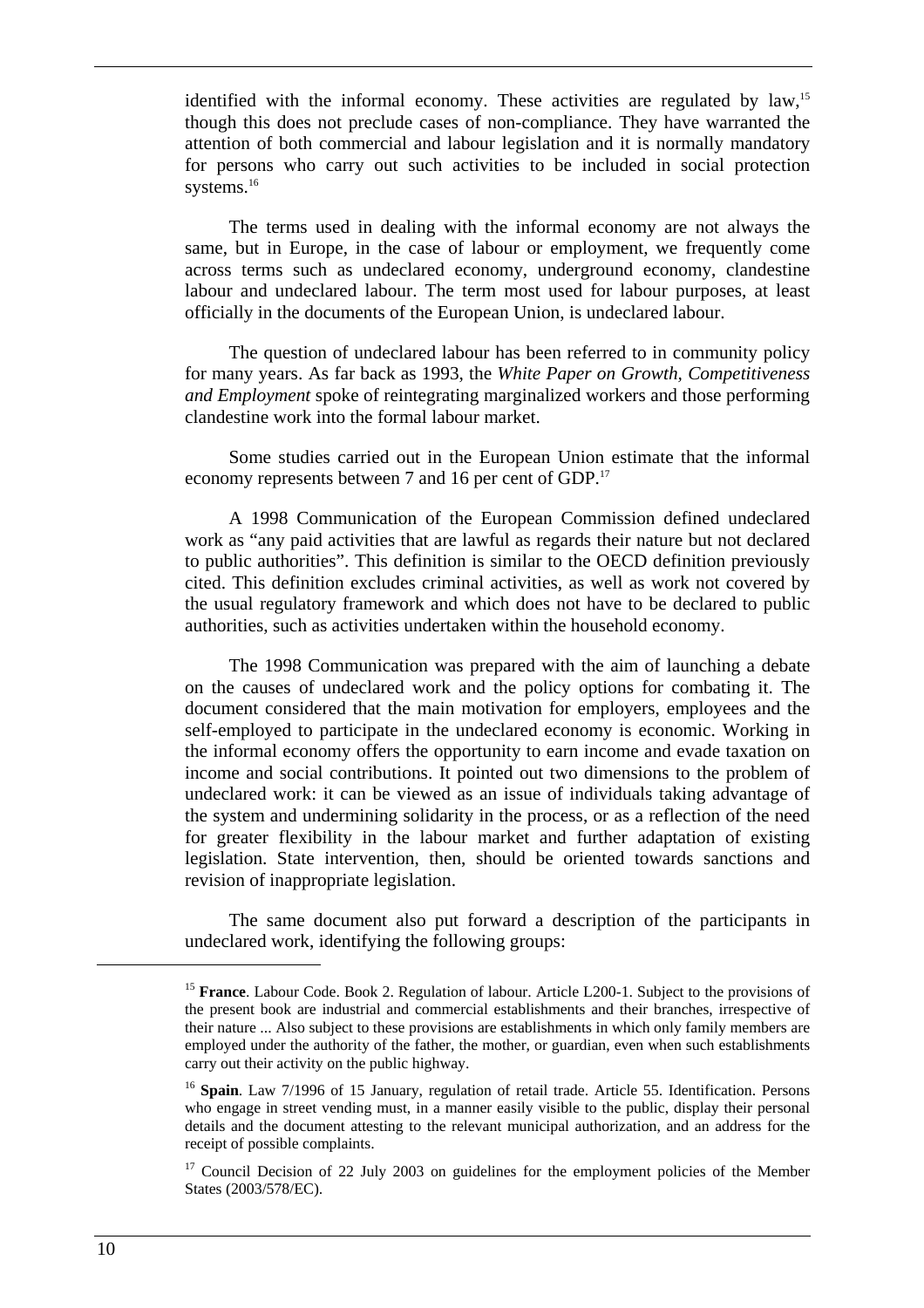- second and multiple job holders;
- the "economically inactive" population;
- the unemployed; and
- third country nationals illegally resident in the EU.

A related issue is the abuse of social security benefits and contributions fraud. It is common to find national policies and laws in which a fundamental element of combating informality is the regularization of workers – registering them in the social security system and ensuring that recipients of certain benefits are legally entitled to them.

The European Employment Strategy (established by the European Union) sets out each year general economic policy orientations for Member States and the Community. Since 2001, among the *Guidelines for employment policies* in Member States, the one on "transforming undeclared work into regular employment" has been systematically reiterated. The *Guidelines*, together with other measures, urge Member States to develop and implement broad actions and measures to eliminate undeclared work, which combine simplification of the business environment, removing disincentives and providing appropriate incentives in the tax and benefits system, improved law enforcement and the application of sanctions. The *2004 Guidelines*, which goes into detail for each country of the European Union, highlights the scale of the problem of undeclared work in at least two of the old Member States and seven of the new entrants.

In some countries, awareness of the size or growth of the informal economy has led to the creation of administrative structures, interdepartmental coordination systems, and programmes or initiatives aimed at combating illegal work in its various forms. For example, an inter-ministerial mechanism was established in France in 1997 to combat illegal work.<sup>18</sup> The mechanism brings together several organizations in a committee, with a national commission, departmental commissions and operational committees. In Italy, a plan to bring illegal work into the open was established along similar lines in the Ministry of Labour. Outside the EU, in Switzerland, the Federal Council has submitted to Parliament a bill on

- illegal subcontracting and illicit supply of labour;
- fraud in the introduction and employment of foreign labour without work permits;
- fraud observed in relation to the operation of foreign enterprises in the territory of France (fraud in service provision, against the monopoly of the International Office of Migrations, secondment of foreign workers);
- illegal accumulation of jobs;
- paid placement;

 $\overline{a}$ 

- fraud relating to replacement income.

Available at http:www.travail.gouv.fr/odf/Dilti.pdf

<sup>&</sup>lt;sup>18</sup> In France, the term "illegal work" designates seven categories of fraud against social legislation:

<sup>-</sup> dissimulated work by dissimulation of activity, paid employment or hours worked;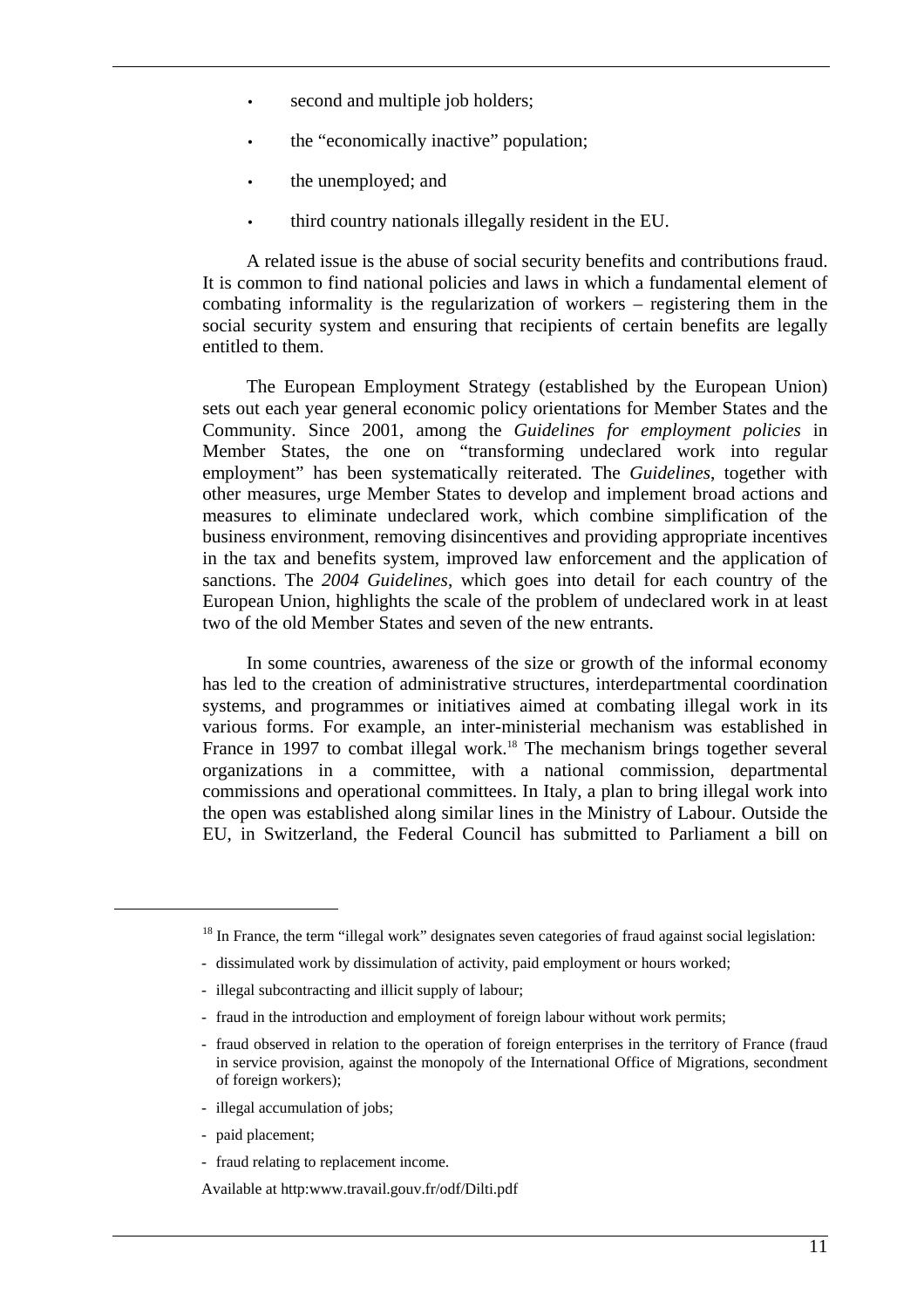"black" labour,<sup>19</sup> after undertaking a detailed study of this issue and its consequences.

For many years, the US Federal Labour Administration and the parallel departments at state level have carried out programmes and campaigns with the intention of ensuring compliance with the laws on conditions of work, such as minimum wage and the employment of children. Some sectors such as the textiles and clothing industry were the subject of monitoring campaigns due to the discovery of rampant clandestine immigrant labour and non-compliance with the laws on conditions of work. As the workshops were links in complex chains of subcontractors, a way sought to solve the problem by making the principal contractors and distributors legally responsible.

In the countries in transition, estimates indicate the existence of a considerable informal economy. Among the countries of the Commonwealth of Independent States (CIS), the informal economy is actually bigger than the formal economy in Azerbaijan, Georgia and Ukraine, and almost as large in Armenia, Belarus, the Republic of Moldova and the Russian Federation.<sup>20</sup>

OECD evaluations of the causes of the persistence of informal work in its undeclared form are similar to those of the EU, as are the measures proposed to prevent its growth and to bring informal activities back to the formal sector.<sup>21</sup>

Both in the USA and Europe, the problem of foreign workers without residence and work permits has given rise to numerous legislative and administrative measures, involving several government departments and especially the labour administration. Indeed, there is no lack of polemic on whether clandestine immigration and the informal economy go hand in hand, and whether the ease with which jobs in the hidden economy can be found encourages immigration "without papers".<sup>22</sup>

On this subject, the Migrant Workers (Supplementary Provisions) Convention, 1975 (No. 143) provided that all necessary and appropriate measures should be adopted to suppress clandestine movements of migrants for employment and illegal employment of migrants. The Convention also states that provision should be made under national laws or regulations for the effective detection of the illegal employment of migrant workers and for the definition and the application of administrative, civil and penal sanctions, which include imprisonment in their range, in respect of the illegal employment of migrant workers.

In some European countries campaigns have been undertaken at various times to regularize foreign workers in illegal situations, involving fixing a period

<sup>19</sup> http://www.seco-

admin.ch/themen/arbeit/recht/schwarzarbeit\_recht/index.html?lang=fr&PHPSESSID=ef44008eb4cd fbe9b68d0192144c8feb

<sup>20</sup> *Managing transition: Governance for decent work*, Report of the Director-General of the ILO for the Seventh European Regional Meeting, Feb. 2005, p. 45.

<sup>21</sup> See: *OECD Employment Outlook 2004*, Ch. 5.

 $22$  See "Study on the links between legal and illegal migration", Communication of the European Commission, COM (2004) 412.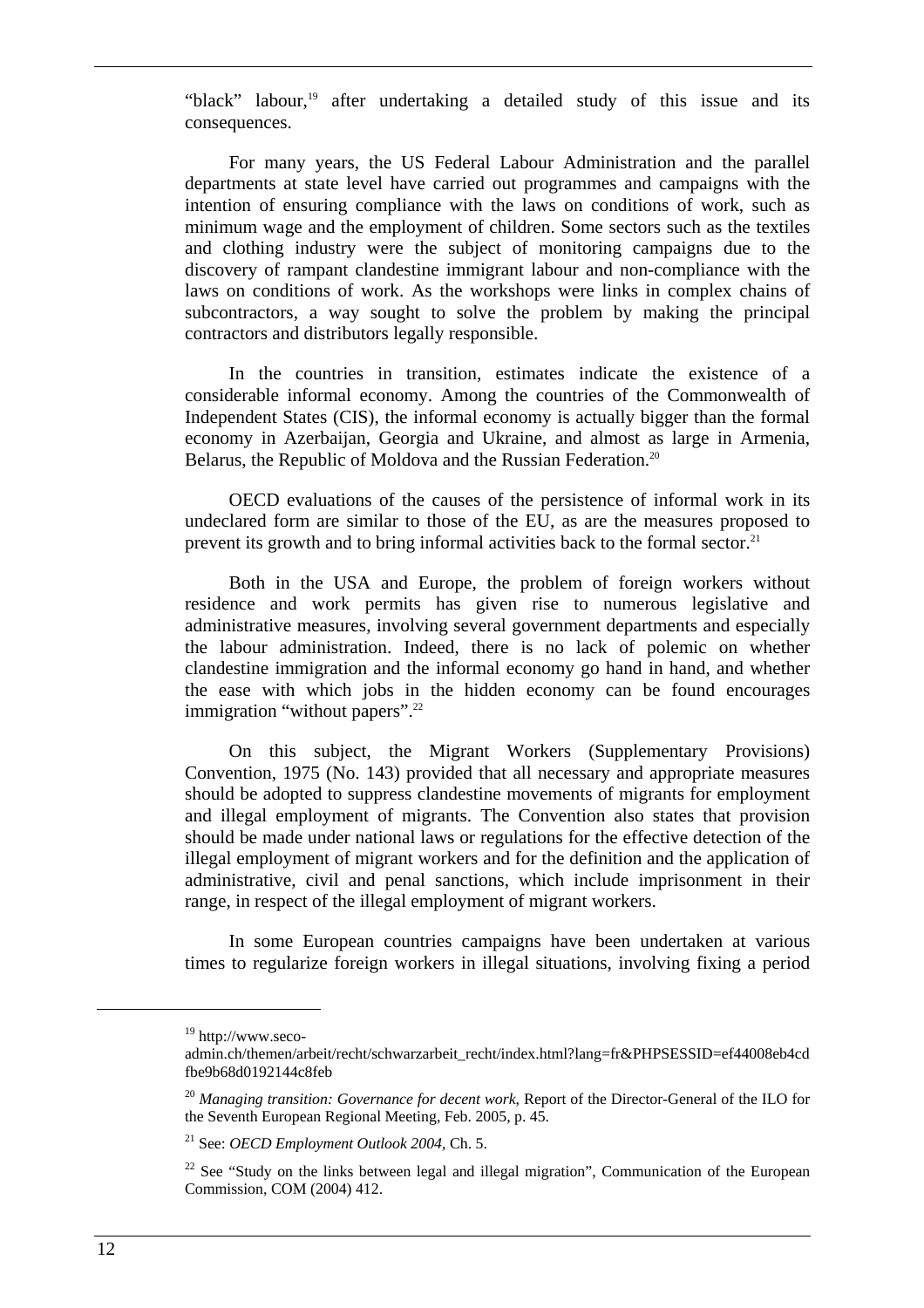during which employers could formalize contracts and declare the situation of their workers to the social security authorities without being subject to sanctions.<sup>23</sup>

#### **2.3. Informal economy and informal work in developing countries**

While in developed countries informal activities are characterized by their concealment or low visibility, in developing countries quite the opposite occurs. A large proportion of activities are carried on in the open air, on an itinerant basis, involving occupation of public highways, permanent occupation of public areas and, in general, invisible premises or establishments even with signs to attract the attention of potential customers or users.

The list of informal economy operators include street vendors or those who offer services in the street, such as shoe cleaners, car washers, taxi drivers and unofficial porters, food stall operators, vendors of all types of articles, shoe repairers, barbers, etc., the majority of them self-employed. This is not an exhaustive list, although these are the most visible.

In developing countries, a large proportion of production and transformation of goods, trade in all types of products, or services to the public, such as hairdressing or dressmaking, are carried on in small workshops, shops or visible establishments, permanent or temporary, in which workers are also employed by others. However, the rights of the vast majority of these paid workers, with regional and national differences, are not recognized by their employers, despite the fact that they are included in the scope of national legislation. These workers are not usually registered with the institutions that administer the social security system and contributions are not paid for them, so that such protective systems as exist, focused on health benefits and pensions, do not cover them in case of need.

In answer to the question of what the informal sector is and who informal workers are, it is usual to receive replies descriptive of particular situations, amalgams of situations which do not always have common characteristics and few definitions. Even the few legal definitions available have a certain degree of ambiguity.

One of the few countries which have a legal definition of the informal sector is Tanzania. For the purposes of the National Employment Promotion Service Act, "informal sector" means income-generating small-scale non-agricultural activities and self-employment, involving low levels of organization, capital and technology.

In Peru, an attempt was made to define informal activities in the Employment Promotion Act, 1995, which introduced a chapter on productive conversion programmes for enterprises in the urban informal sector. Considered as informal sector activities are those "predominantly of an informal character, for the purposes of that law, all those that were carried on independently in the context of a microenterprise or small enterprise, defined according to the relevant legal criteria and which did not reach the minimum levels of productivity determined for each job by the National Centre for Productivity (CENIP), and which mainly carry on their

 $23$  For example: Belgium, Netherlands and Spain.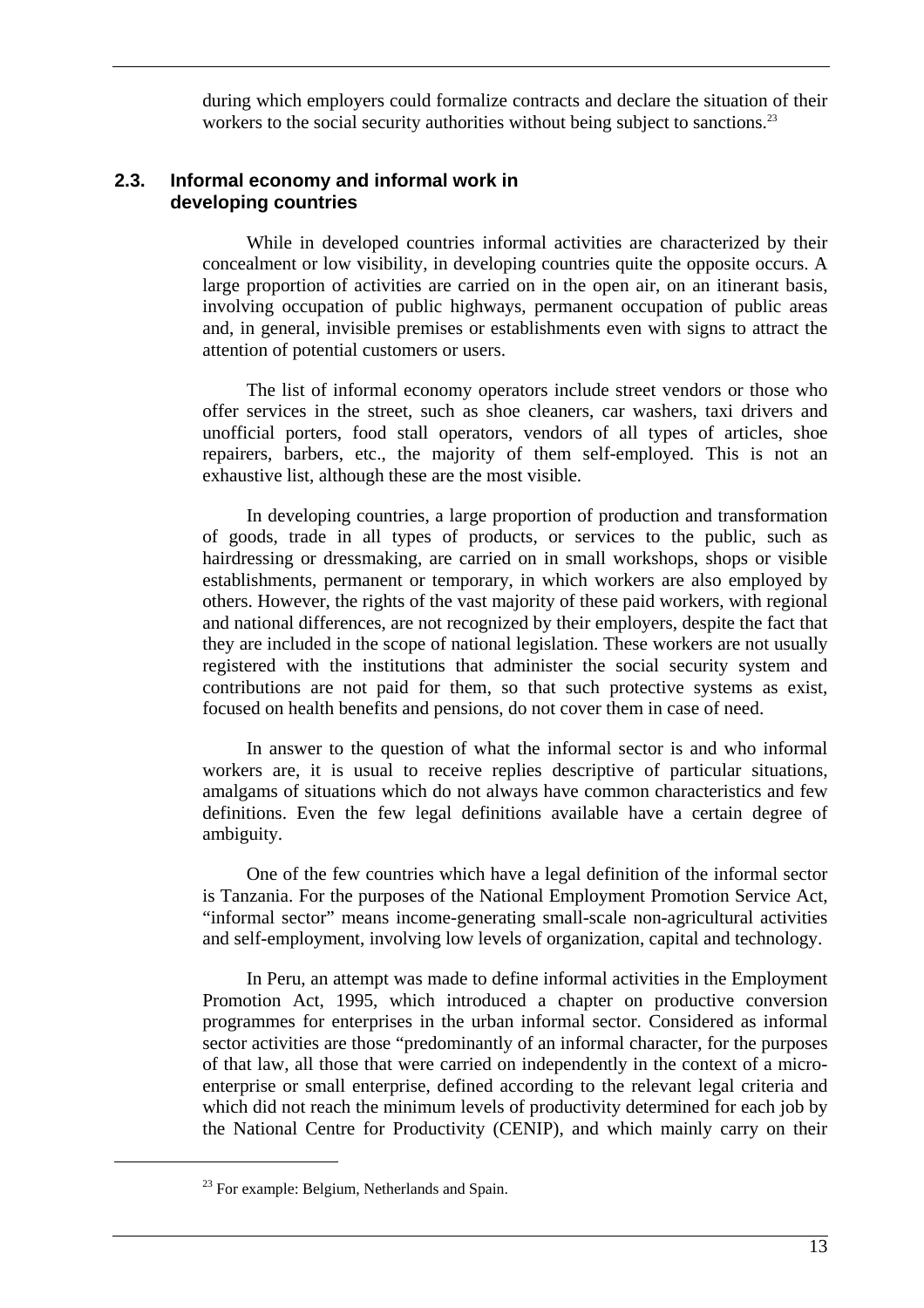activities in the commercial, services, small industry, construction and basic manufacturing aimed at the local, regional or national domestic market."<sup>24</sup>

Despite the lack of a common definition, laws referring to the informal sector are numerous, although they tend to be descriptive rather than prescriptive in content or laws creating administrative organs or public entities to deal with some aspect of informality.

Taking into account that informal productive units can coincide with what are often termed micro-enterprises, the difference sometimes established is based on whether these are subsistence activities or profit-making ventures.

As regards conditions of work, it is clear that there is no regulation applicable to self-employed workers in matters such as wages, and as for those employed by others, real earnings can be below the legal minimum.

Neither are aspects such as the working hours and rest periods regulated for independent workers in labour legislation, although they may be subject to laws on opening and closing times for commercial or industrial establishments, which do not come under the labour authorities but stem from other ministries or local authorities. For employees, working time and rest are regulated, but it is likely that their duration is not respected, either through ignorance or lack of control.

In any case, informality has been regarded as a more or less natural phenomenon in many developing countries, hence the talk of promotion of the informal sector, in the sense of improving the material and social conditions of the persons affected.

#### **2.4. Attitude of the public administration to informality**

The differing visions of the phenomenon of informality from region to region around the world determine different attitudes on the part of the public authorities.

Generally, efforts to enforce existing legislation in developing countries have been scant, since governments have been overwhelmed by the growth of informality and have not seen the need to adopt firm or repressive measures, especially when the administrative control mechanisms have traditionally been ineffective.

Treating informal activities as a means of subsistence and inadequate regulation of the labour market or large segments of that market, have led to tolerance or ignorance on the one hand and political proposals to procure or facilitate some degree of protection on the other.

In countries where informality is regarded as a breach of the rules of the market, the attitude of public administrations has tended to be to try and enforce the law. State resources, informative, persuasive and repressive, have been set in motion to regularize situations which do not comply with the law.

<sup>&</sup>lt;sup>24</sup> Title V. Employment promotion. Law No. 26513 of 27 July 1995.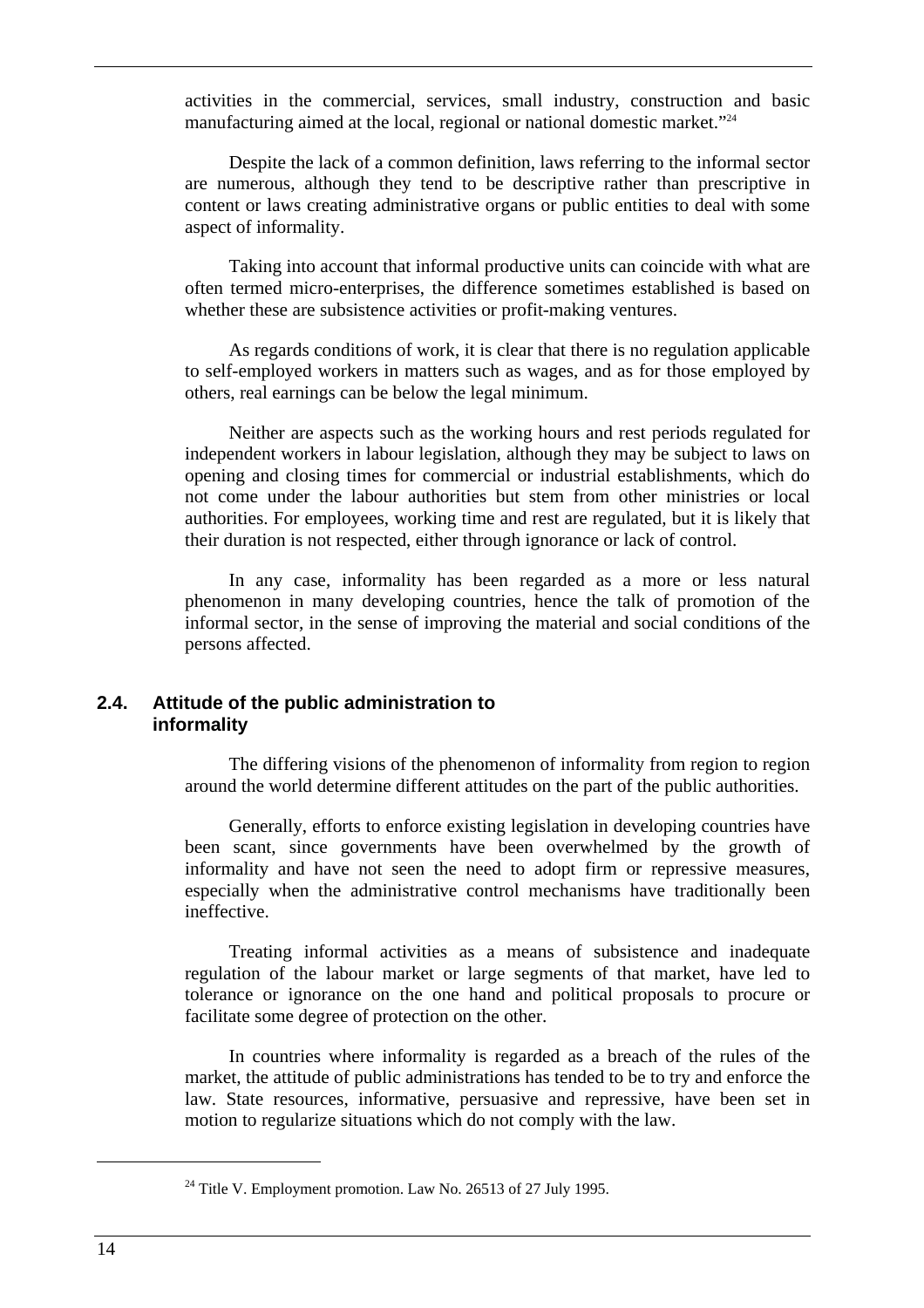Subject to the risk inherent in generalizations, we can summarize the attitude of public administrations to informality as follows:

- In industrialized countries, informality is equivalent to illegality. Thus, ministries of labour are obliged to combat it, irrespective of the size of the enterprises or sectors in which it is found.
- In developing countries, the labour administration tends to regard micro and small enterprises as outside the scope of regulation and tolerates them, without exerting any pressure to enforce existing laws.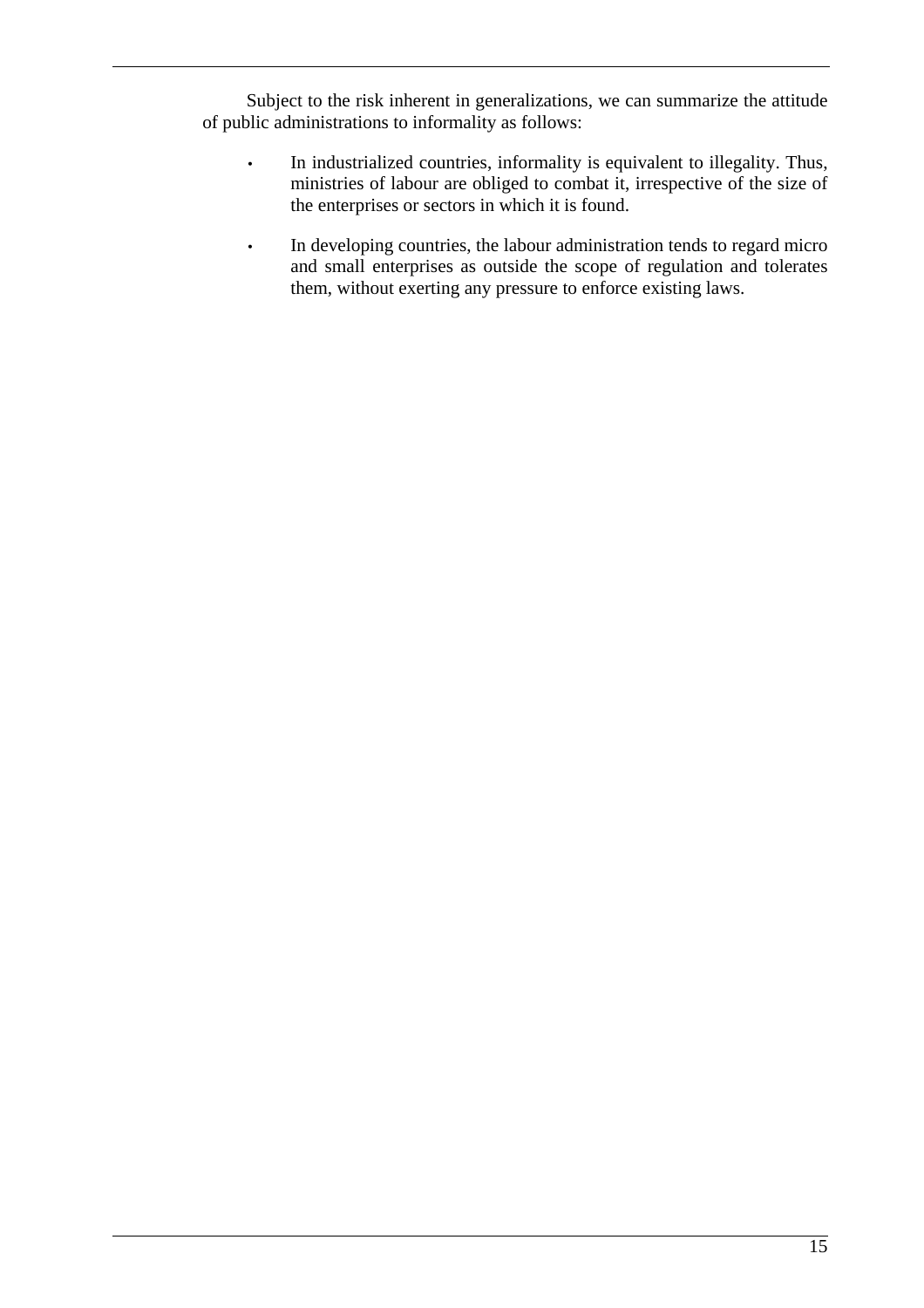# **3. The legal framework of labour laws**

#### **3.1. Labour laws and their scope**

In many documents and debates on informal work, it is commonly said that labour legislation does not apply to the informal economy or that the legislation does not apply to informal enterprises. This assertion, which may be true in some cases, depends both on what is meant by the application of labour legislation and what is meant by informal economy or informal enterprises.

In 2002, the ILC stated in its Declaration that the term "informal economy" refers to all economic activities by workers and economic units that are – in law or in practice – not covered or insufficiently covered by formal arrangements.<sup>25</sup>

In this concept of the informal economy the chief references are, on one hand, persons (workers and employing enterprises), economic units (independent workers and enterprises), and on the other, legislation (a legal framework that is non-existent, inadequate or not enforced).

In the informal economy we find both independent and dependent workers, employees or wage workers of enterprise owners who work in the informal economy, and enterprises owners themselves. To analyse the situation of these persons, one must take into account whether they are dependent or independent workers, as different laws apply to each category. Furthermore, the majority of the countries in this study have no labour laws for independent workers.

As indicated in Report V, *The scope of the employment relationship*, which was discussed at the  $91<sup>st</sup>$  session of the ILC in 2003, "workers' protection has mainly been centred on the universal notion of the employment relationship, based on a distinction between dependent and independent workers, also known as ownaccount or self-employed workers. This is still the basic approach in many countries, with some variations …."

The report also states that "the same approach is also reflected in many international labour standards: some ILO Conventions and Recommendations cover all workers, without distinction, while others refer specifically to independent workers or self-employed persons and others apply only to dependent workers."

In order to determine to which persons or enterprises the provisions of labour legislation apply, a study was carried out on the scope of Member States' labour legislation.

 $25$  Their activities are not included in the law, which means that they are operating outside the formal reach of the law; or they are not covered in practice, which means that – although they are operating within the formal reach of the law, the law is not applied or not enforced; or the law discourages compliance because it is inappropriate, burdensome, or imposes excessive costs.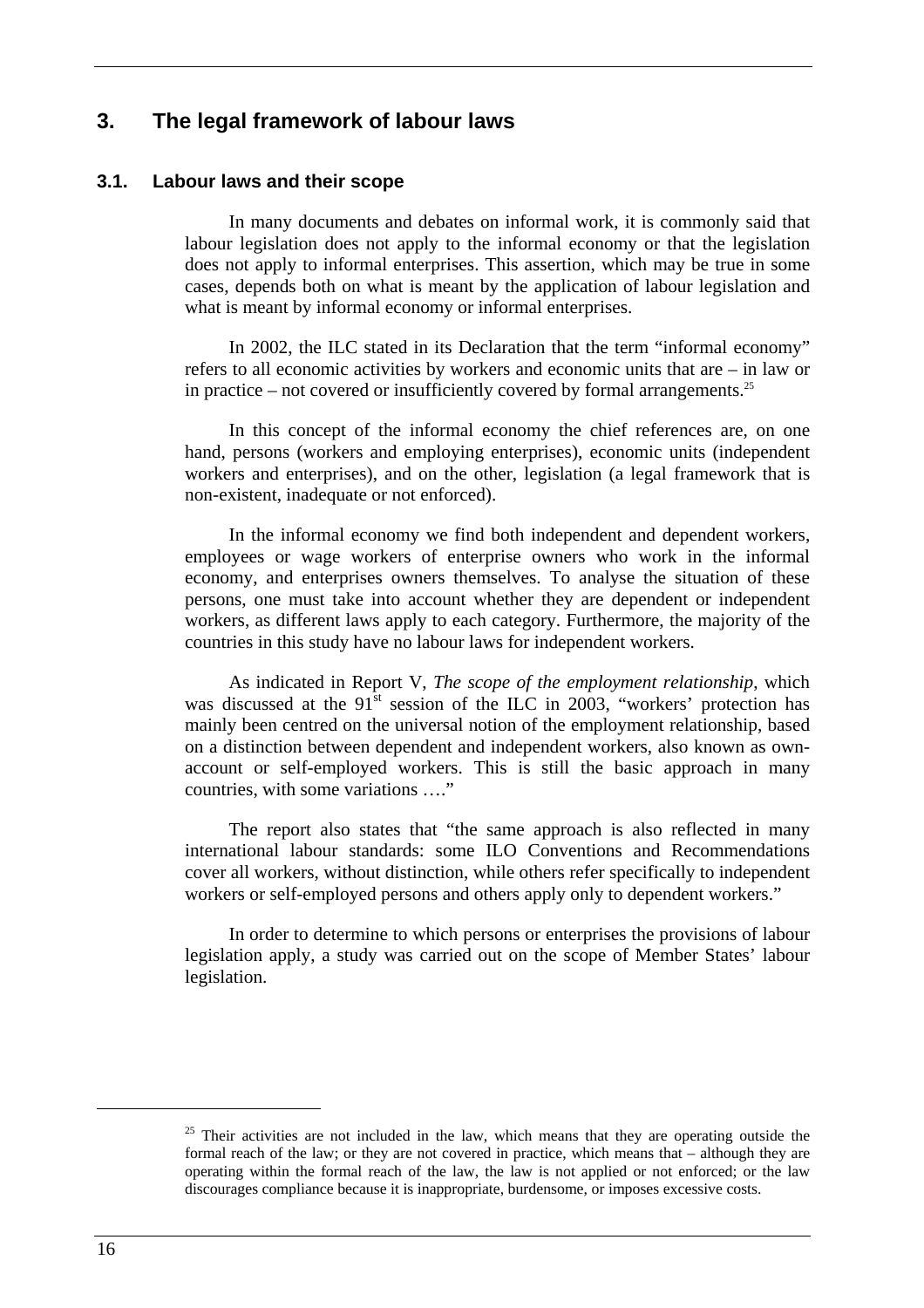#### **3.2. The real scope of labour laws: Inclusions, exclusions and exemptions**

The notion of labour laws in this study was used in a broad sense. The analysis focussed on labour codes or general labour laws and social security laws in force in 2004. In countries which did not have legal texts which group or consolidate labour laws, a fairly detailed survey was carried out on the laws which govern contracts of employment, employment, small enterprises and occupational safety and health.

In general, labour laws contain clauses which describe their scope. These clauses specify inclusions and exclusions, i.e. to whom they apply and to whom they do not apply. In some countries, they only indicate inclusions generically, but exclusions may appear throughout in specific articles. In other countries, only exclusions are indicated. On a few occasions, they are silent as to the scope, in which case it may be necessary to refer to each country's system of interpretation of laws to infer to which persons they apply.

In the majority of common law countries, the substantive content of the law is preceded by a series of definitions, to which reference must be made to obtain a precise idea of the scope. These definitions extend to terms such as enterprise, entrepreneur, establishment, worker, contract of employment, subcontractor, domestic work, home working, etc.

As regards exclusions, there is a whole series of employment relationships which may be excluded from the scope of a general labour law, but which are regulated by a law with similar content, giving them special treatment.

### **3.3. Relationships included in the scope of labour laws**

In the majority of countries, all employment situations are included in the scope of labour laws, i.e. those featuring employer and employee. From that starting point, explicit exclusions come into play, as well as those that are implicit, under another separate law, whether or not containing specific provisions.

**SENEGAL**. Law No. 97-17 of 1 December 1997 containing the Labour Code. Article L.2 – The present law applies to relationships between employers and workers. For the purposes of the present law, worker means any person, irrespective of sex or nationality, who, in return for remuneration, undertakes to place his professional activity under the direction of another natural or legal person, whether public or private. In determining classification as a worker, neither the legal status of the employer nor that of the employee shall be taken into account. Article L.3. – Any natural or legal person, subject to public or private law, employing one or more workers in the meaning of article L.2 shall be subject to the provisions of the present Code insofar as they apply to employers and constitute an enterprise.

Normally the scope refers to the subjects of the employment relationship, i.e. including employers, workers or both.

**CHINA** Labour Act. Dated 5 July 1994. Section 2. This Law applies to all enterprises and individual economic organizations (hereafter referred to as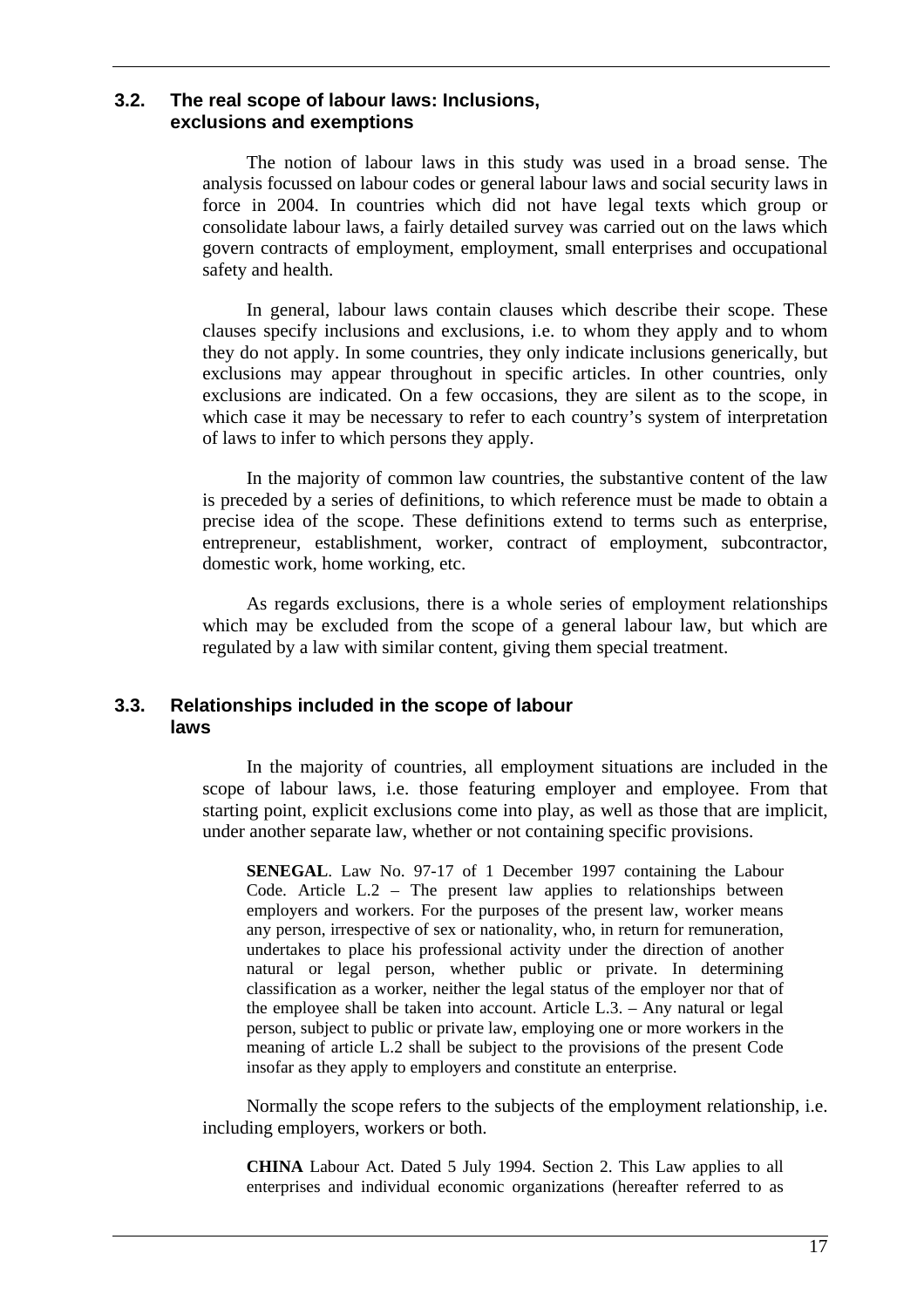employing units) within the boundary of the People's Republic of China, and labourers who form a labour relationship therewith. State organs, institutional organizations and societies as well as labourers who form a labour contract relationship therewith shall follow this Law.

The figure of the employer takes various forms, such as entrepreneur or boss, and frequently, enterprise or establishment.

**IRAN** Labour Code. Dated 20 November 1990. Chapter I. General definitions and principles. Sec. 1. All employers and workers, as well as workplaces and production, industrial, services and agricultural establishments are required to comply with the provisions of this Code.

**TUNISIA**. Labour Code. General provisions. Article 1 – The present Code applies to industrial, commercial and agricultural establishments and their branches, irrespective of their nature, whether public or private, religious or secular, even if they are of a professional or charitable character,

It also applies to the liberal professions, artisanal establishments, cooperatives, civil societies, trade unions, associations and groups irrespective of their nature.

Numerous cases are also found in which inclusion refers to relations between parties to an employment relationship.

**NICARAGUA**. Law No. 185, Labour Code, 1996. Title I. General provisions. Chapter I. Subject and scope. Article 1. The present Code shall regulate employment relationships and establish the minimum rights and obligations of employers and workers.

Sometimes, the scope of a law is defined by the scope of others.

**BANGLADESH**. The employment of Labour (Standing orders) ACT, 1965. 1. Short title, extent, commencement and application. (4) It shall apply to:

(a) every shop or commercial establishment to which the Shops and Establishments Act, 1965 applies;

(b) every industrial establishment in the areas in which the Shops and Establishments Act, 1965 applies;

(c) every industrial establishment in all other areas of Bangladesh, in which five or more workers are employed or were employed on any day of the preceding twelve months.

There is no lack of cases where it is stated that there may be special regulations.

**TADJIKISTAN**. Labour Code of 15 May 1997 Section 6. Special legal provisions relating to particular categories of workers. The provisions of the Labour Code shall apply to all workers.

Work done by particular categories of workers may have special characteristics depending on the form of ownership of the enterprise where the worker is employed, the nature and conditions of the work, the nature of the employment relationship with the enterprise, natural and climatic conditions, and various other objective factors, and shall be covered by separate legislation and other statutory instruments of the Republic of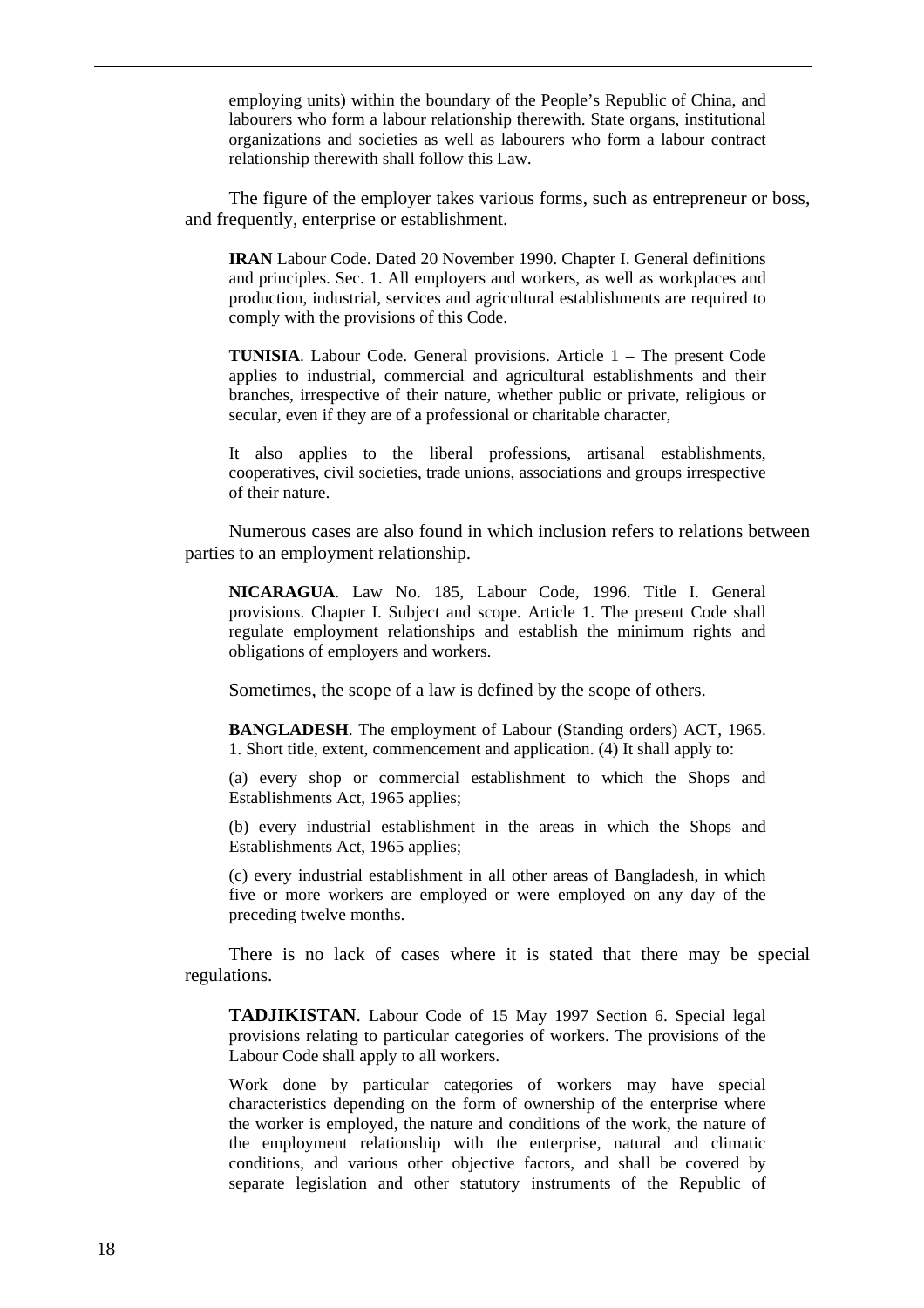Tajikistan. However, the overall level of rights and safeguards provided shall not be inferior to those provided under the present Labour Code.

#### **3.4. Exclusions**

Exclusions are also made by reference to the parties and their characteristics, their relationships (or absence of a relationship) or to sectors of the economy. However, some categories of workers excluded from the scope of general labour law have their conditions of work regulated by other labour or administrative legislation. What follows is an attempt to classify true exclusions, which are found in almost all legislations, and exclusion from a general law regulated by a specific law, of which some are very frequent, others frequent only in certain regions and others less frequent.

Included among the former, true exclusion, are situations in which there is no employment relationship: autonomous or independent work; family workers; members of cooperatives; priests; and charitable or voluntary work. Also included, however, are certain cases of an employment relationship: home working; domestic service; casual work; certain types of part-time work; and relationships excluded because of the size of the enterprise. "Au pair" work and certain types of unpaid apprenticeship could also be placed in this group.

Among the latter, situations regulated by other laws, are: civil servants and other public employees regulated by a statute, and activities in economic sectors governed by special regulations, such as agriculture, maritime work and air transport.

#### **3.5. Exclusions that give rise to lack of protection due to lack of legal coverage**

#### **3.5.1. General exclusions**

**(a)** Normally excluded from the scope of labour laws is *autonomous work*, i.e. autonomous or independent (also designated as self-employed workers, workers on their own account, etc.) since in these cases no employment relationship of any kind exists. However, in the legislation of industrialized countries, the majority of provisions on occupational safety and health also affect this class of workers.

**JAPAN** Labour Standards Law [Law No. 49 of 7 April 1947 as amended through Law No. 107 of 9 June 1995]. Article 131. In respect of the application of the provisions of paragraph 1 of Article 32 regarding undertakings of a scale not larger than the scale stipulated by order or undertakings of a type stipulated by order (except when applied correspondingly under the provisions of paragraph 2 of Article 60), the words "forty hours" in paragraph 1 of Article 32 shall be read until March 31, 1997 as "the hours to be stipulated by order within the range of more than 40 hours but not more than 44 hours".

**KOREA, REPUBLIC OF**. Law No. 5309, Mar. 13, 1997. Labor Standards Act. Article 10 (Scope of Application). (1) This Act shall apply to all businesses or workplaces in which more than 5 workers are ordinarily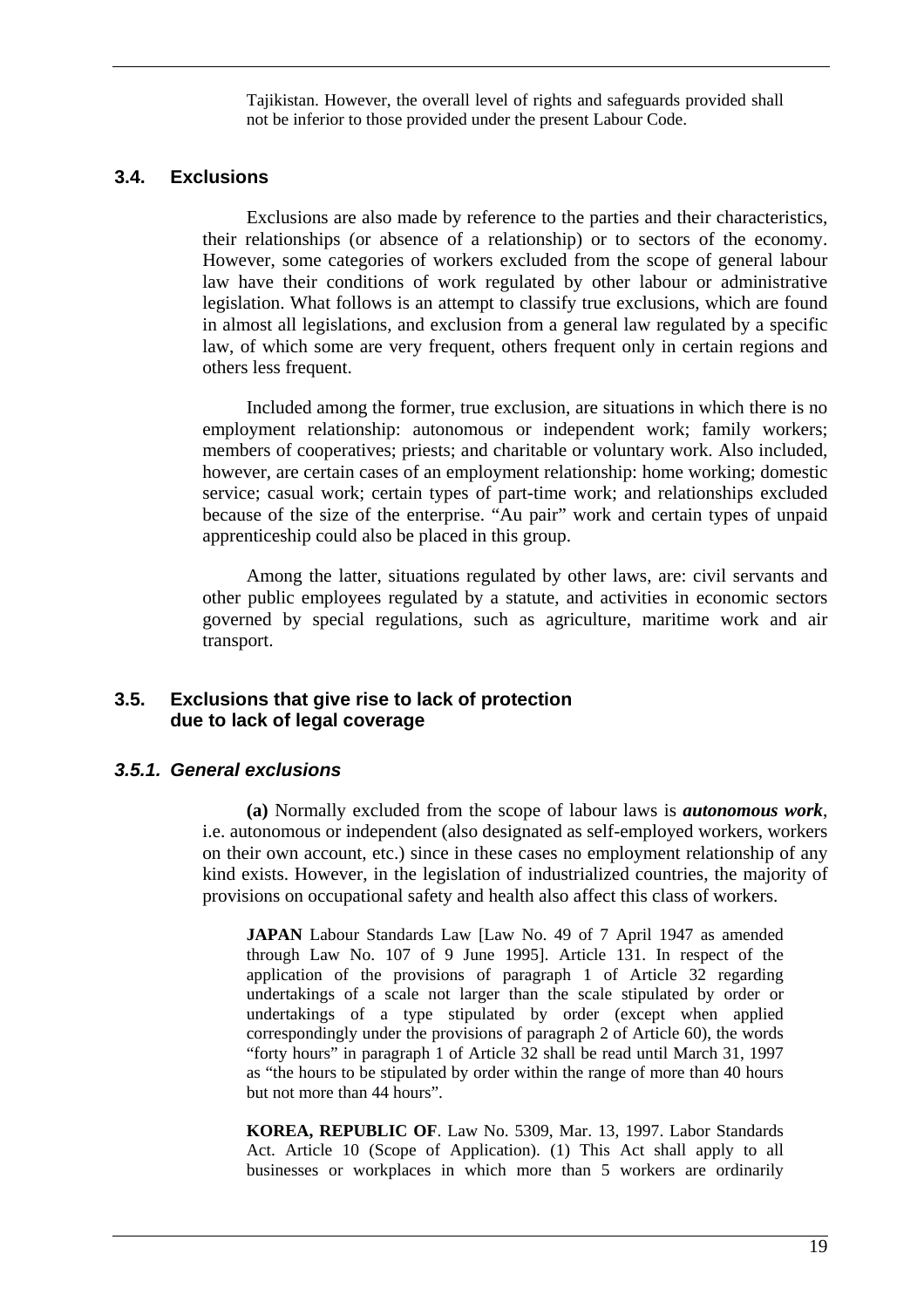employed. This Act, however, shall not apply to any business or workplace which employs only relatives living together, and to a worker who is hired for domestic works.

(2) With respect to a business or workplace which ordinarily employs less than 4 workers, some of the provisions of this Act may be applicable as prescribed by the Presidential Decree (Enforcement Decree of the Labour Standards Act (Presidential Decree No. 15320).

**NEPAL**. Labour Act, 1992. Section 2. Definitions. (b) "Establishment" means any factory, organisation, institution or firm, or group thereof, established under current law with the objective of operating any industry, enterprise or service, and employing ten or more workers or employees.

**VIETNAM**. Law of 23 June 1994 containing the Labour Code. Article 138. In enterprises employing less than ten workers, the employer shall nevertheless be required to assure workers' fundamental rights and interests in accordance with the provisions of the present Code, but shall enjoy a limitation or exemption from the scope of certain provisions and procedures to be determined by the Government.

Article 141. (1) The compulsory social security system shall apply to enterprises employing ten or more workers. In such enterprises, the employer and the worker respectively must contribute to the social security scheme, in accordance with the provisions of article 149 of this Code. Workers shall be entitled to social security benefits in the event of sickness, accident at work and occupational disease, maternity, retirement and death.

(2) In enterprises employing less than ten workers or those employed in work for periods less than three months, seasonal work or other casual work, social insurance costs shall be included in workers' wages to allow them to participate in the voluntary social insurance scheme or make other insurance provision.

Article 182. …When ten or more workers are employed, the employer shall be required to maintain a register of employment, wages and social security.

**(b) Members of the family of the entrepreneur or the owner of the business** are generally excluded, since it is considered that even though there is a dependent relationship, it is not contractual. The way in which this exclusion is expressed may vary, from the most generic provision to a list of the degrees of parentage covered. In many cases, as well as the family tie, there is a requirement of living in the same household and the absence of a wage.

**NIGERIA**. Labour Act. Section 91. Interpretation. "worker"... does not include: c) members of the employer's family.

**IRELAND**. National Minimum Wage Act, 2000 (National Minimum Hourly Rate of Pay) 5. —This Act does not apply to the remuneration of a person who is (a) the spouse, father, mother, grandfather, grandmother, step-father, step-mother, son, daughter, step-son, step-daughter, grandson, granddaughter, brother, sister, half-brother or half-sister of an employer, employed by the employer.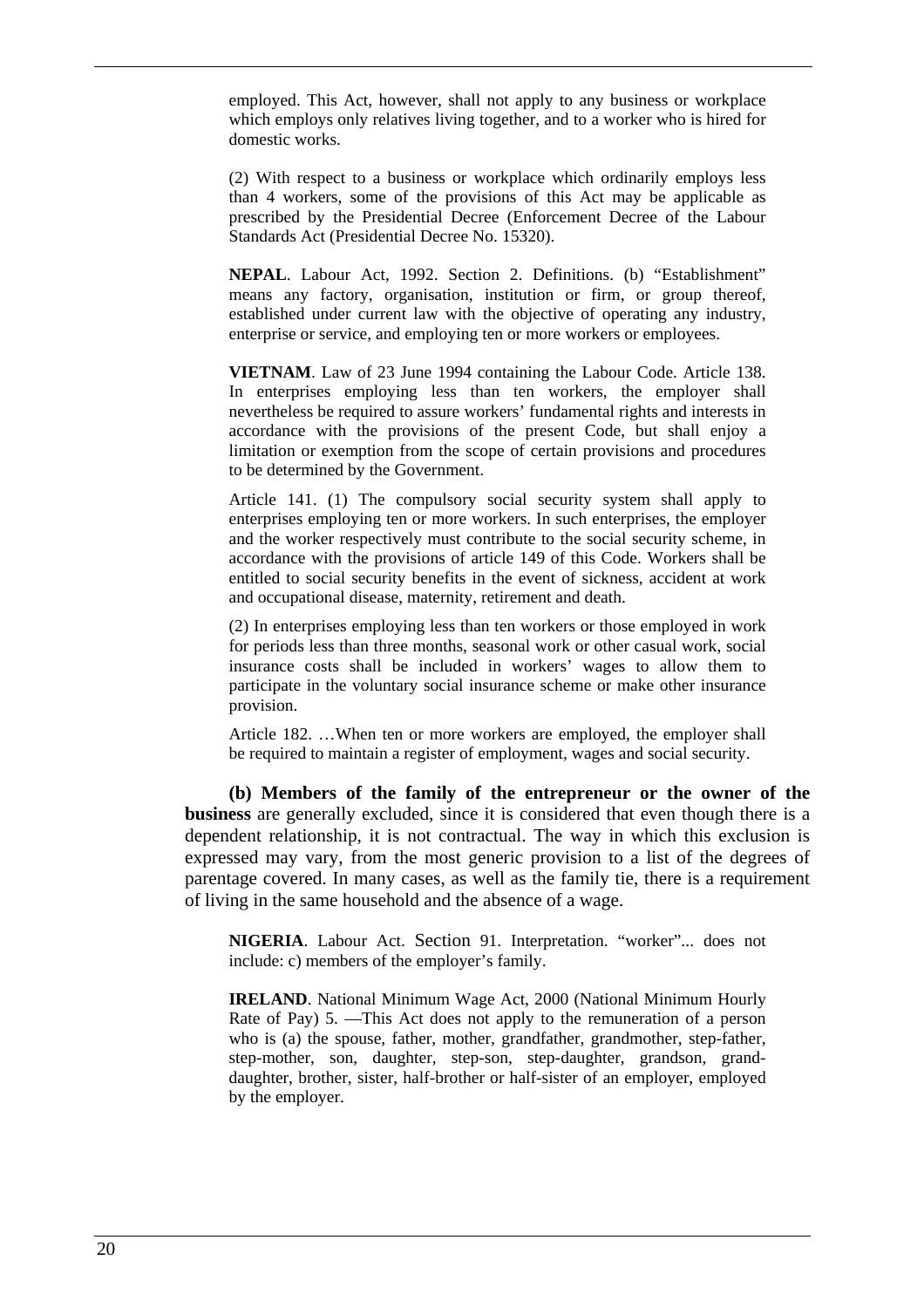**JORDAN**. Labour Code, Law No. 8 of 1996. Section 3. The provisions of this Code shall apply to all workers and employers, except: (2) an employer's family members working without remuneration in his undertakings.

 **(c)** Normally excluded are **members of producer cooperatives**, since there is no dependent relationship, reference being made to the specific regulations on cooperative societies. In some countries, labour legislation is declared applicable on a subsidiary basis to cooperatives.

**BRAZIL**. Consolidated Labour Act. Art. 442. … Irrespective of the branch of activity of the cooperative society, no employment relationship exists between it and its members, nor between the latter and its clients.

**(d)** In certain countries, **persons exercising an activity of a religious character** are excluded, identifying them by their inclusion in the organization of a particular faith or church and the function exercised (Germany, Denmark, Estonia, Finland, Switzerland).

**SWITZERLAND.** Federal Industry, Crafts and Commerce Act (Labour Act) of 13 March 1964. Art. 3. Neither shall the law apply to: a. Priests and other persons in the service of a church, nor members of monasteries, convents or other religious communities.

**(e)** In several countries, **voluntary or charitable work** is expressly excluded, as is work on a friendly or good neighbour basis performed on a casual and unpaid basis.

**SOUTH AFRICA**. Basic conditions of employment Act, 1997. Act No. 75. 1997. Application of this Act. 3. ( 1 ) This Act applies to all employees and employers except  $-$  (b) unpaid volunteers working for an organisation serving a charitable purpose.

In the foregoing cases, exclusion is justified by the absence of one or more of the contractual elements in the employment relationship.

#### **3.5.2. Relatively frequent exclusions**

We shall see, below, other groups of cases where despite the existence of contractual elements, some countries have chosen to exclude them from the scope of labour legislation. Many more countries, however, instead of excluding theme, have given them special treatment with exceptions to the application of certain rules.

In one group, special consideration is paid to the place where the work is carried out, whether at the worker's home (home work) or the employer's family home (domestic service, "au pair" work). Another group primarily concerns work referred to as precarious work (part time, temporary or casual work). Finally, in a separate group, exclusions are found based on the size of the enterprise.

#### **a. Exclusions based on the place of work**

*(i) Home work*. Although home work is almost always included in the scope of labour laws, a number of countries exclude it. Several European countries have excluded home work from the scope of their labour codes (Lithuania) or from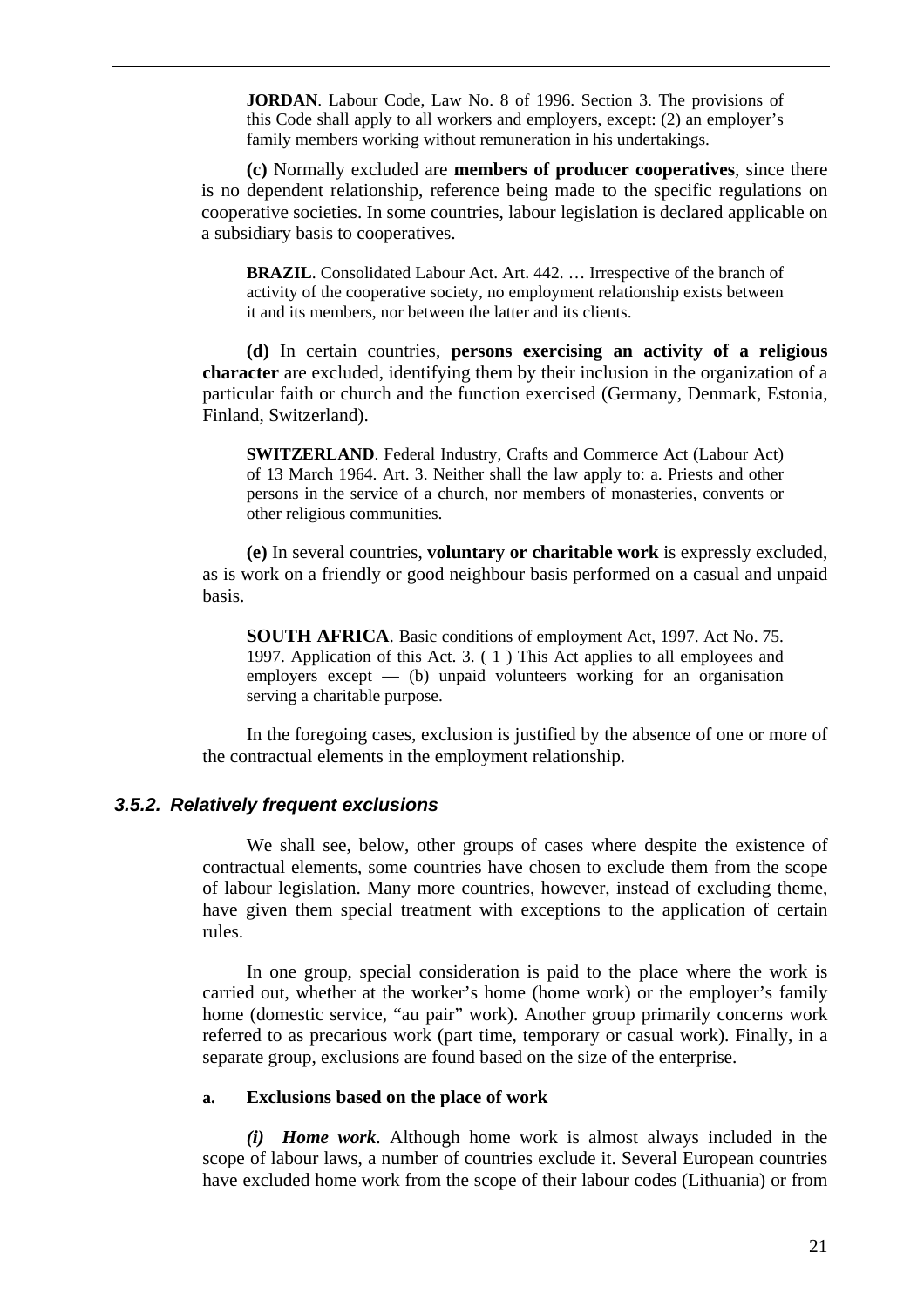some labour laws (Belgium and Luxembourg – working hours). For the purposes of the ILO Home Work Convention, 1996 (No. 177), Article 1, the term home work means work carried out by a person, to be referred to as a homeworker: (i) in his or her home or in other premises of his or her choice, other than the workplace of the employer; (ii) for remuneration; (iii) which results in a product or service as specified by the employer, irrespective of who provides the equipment, materials or other inputs used, unless this person has the degree of autonomy and of economic independence necessary to be considered an independent worker under national laws, regulations or court decisions.

*Telework*. This can be regarded as a variant of home work. However, forms of telework have been identified performed in call centres or on a mobile or itinerant basis. No legal definitions for labour purposes or express exclusions from the scope of general labour legislation have been found.

In the European Framework Agreement of 16 July 2002, telework is a form of organising and/or performing work, using information technology, in the context of an employment contract/relationship, where work, which could also be performed at the employers premises, is carried out away from those premises on a regular basis.

*(ii) Domestic service*. Domestic service is normally the subject of special treatment in the majority of countries, falling only partly within the scope of labour law or a special regulation. There are also many countries which have left this activity totally unregulated.<sup>26</sup>

#### **b. Precarious work**

*(i) Casual work*. Some countries exclude casual workers of short-term temporary contracts from the scope of their labour laws. $27$ 

The problem that arises with these situations is that they are not always defined, nor defined with sufficient precision. Moreover, in many legislations, temporary contracts are not required to be in writing when their duration is less than a given period.

**ZAMBIA**. Employment Act. In this Act, unless the context otherwise requires-Interpretation "casual employee" means any employee the terms of whose employment provide for his payment at the end of each day and who is engaged for a period of not more than six months.

**BOTSWANA**. Employment Act, 1982 "casual employee" means an employee whose terms of contract are for a period of not more than twelve months, and which contain provisions limiting employment to not more than three days, or more than twenty two and a half hours work per week; contracts of employment may be oral or in writing, expressed or implied.

<sup>26</sup> Cambodia, Japan, Singapore, Bahrain, Jordan, Kuwait, Lebanon, Oman, Qatar, Saudi Arabia, Yemen and Sweden.

<sup>&</sup>lt;sup>27</sup> Kuwait, Bahrain (Persons employed in temporary and casual work which is outside the scope of the employer's business and for a duration not exceeding three months).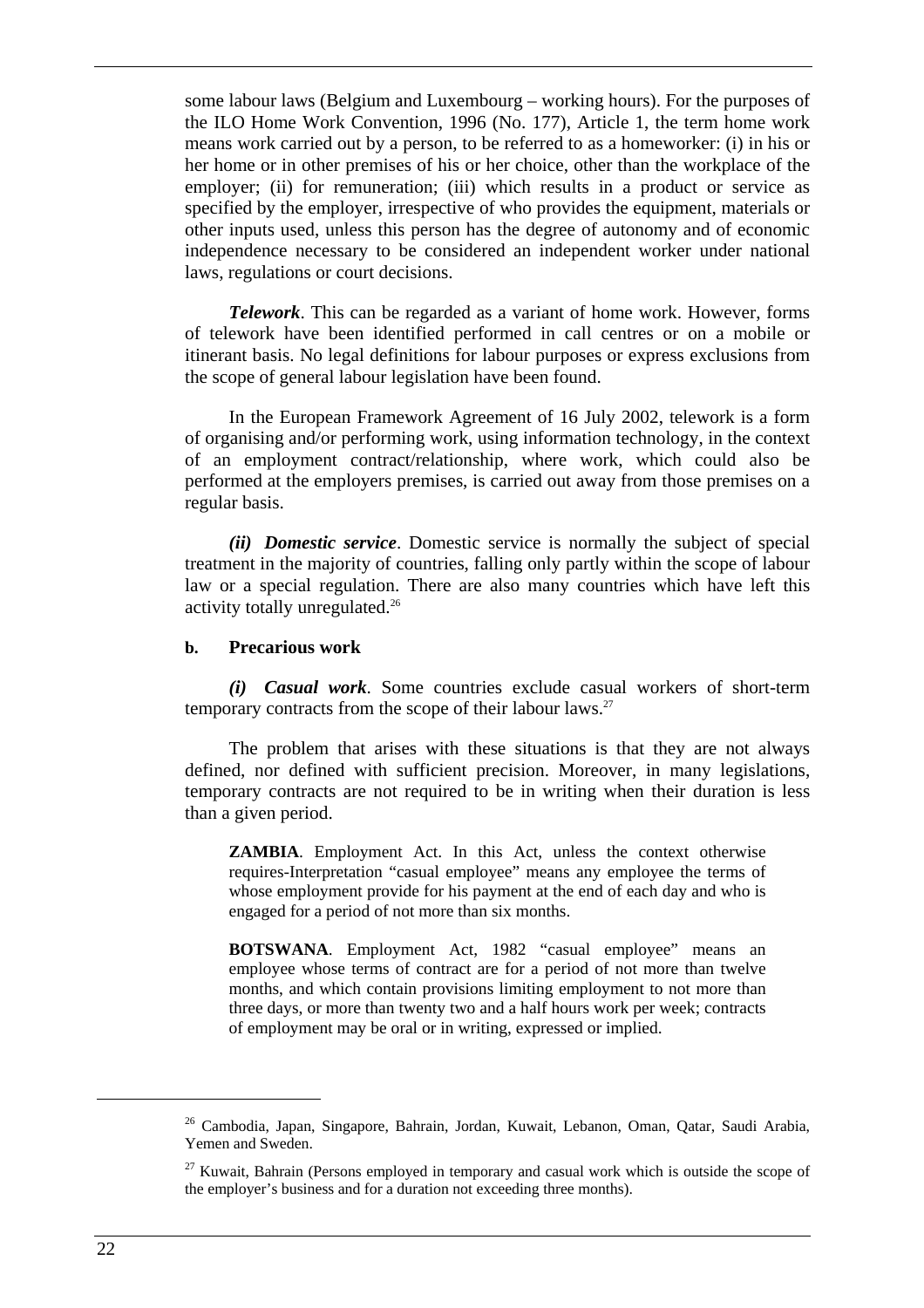**JORDAN**. Casual work: work necessitated by unforeseen contingencies the completion of which does not require more than three months

*Work by students during academic vacations*. Some legislation, such as that in Luxembourg,<sup>28</sup> concerns itself with the conditions of paid work of school and university students during vacation.

*(ii) Part-time workers*. The term part-time worker, according to the Part-Time Work Convention, 1994 (No. 175), means an employed person whose normal hours of work are less than those of comparable full-time workers. Some countries (Germany, Austria, Denmark) exclude part-time workers whose income and length of work are less than determined minimum limits from the scope of social security schemes (except for work-related accidents).<sup>29</sup> In these cases, it is also usual to exclude them from the scope of protective measures relating to termination of the employment relationship, paid annual holidays and paid public holidays, maternity protection and sick leave. Thus, for example, in Ireland, the *Regular Part-Time Employees Act, 1991*, extended the protection of labour legislation to part-time workers who have completed 13 weeks service and who work for at least 8 hours a week.<sup>30</sup>

#### **c. Exclusions based on size of enterprise**

 $\overline{a}$ 

Although in many countries there is a widespread view that labour law does not apply to micro-enterprises and small enterprises, in fact, only in a very small number of legislations are they outside the scope of the general regulations on employers and workers in enterprises of a certain size.

Exclusions of this type are very rare in labour codes and labour laws. Only ten per cent of the 178 ILO Member States have legislated such exclusions.

**KUWAIT**. Law No. 38 of 1964 concerning Labour in the Private Sector Art. 3. The following categories shall not be subject to the application of this law provisions: F) Owners of non-mechanical minor business concerns, normally employing less than five labourers.

Furthermore, some of these exclusions only affect enterprises in certain sectors, such as agriculture.

 $28$  Law of 22 July 1982. The law presumes that the hiring is under a contract of work when a contract for the employment of school or university students conforming to the legal provisions has not been signed. The law does not admit proof to the contrary. The law fixes the maximum length of a contact for the employment of school or university students at two months in each calendar year, which may not be exceeded even in the case of more than one contract. Employment of school or university students does not give rise to their registration for sickness schemes or pensions insurance, consequently the related contributions are not due. However, employment of school and university students is subject to insurance against work-related accidents and thus the related contributions are payable. Available at http://www.itm.etat.lu/droit/fr/6/4/1.htm

<sup>&</sup>lt;sup>29</sup> In Germany, for example, workers with wages under 400 euros per month or who work less than two months or less than 50 working days a year are excluded from the scope (except for workrelated accidents).

<sup>&</sup>lt;sup>30</sup> Worker Protection (Regular Part-Time Employees) Act, 1991.An Act to extend full protection under labour legislation to part-time workers who are normally expected to work for at least 8 hours a week and have completed 13 weeks' service.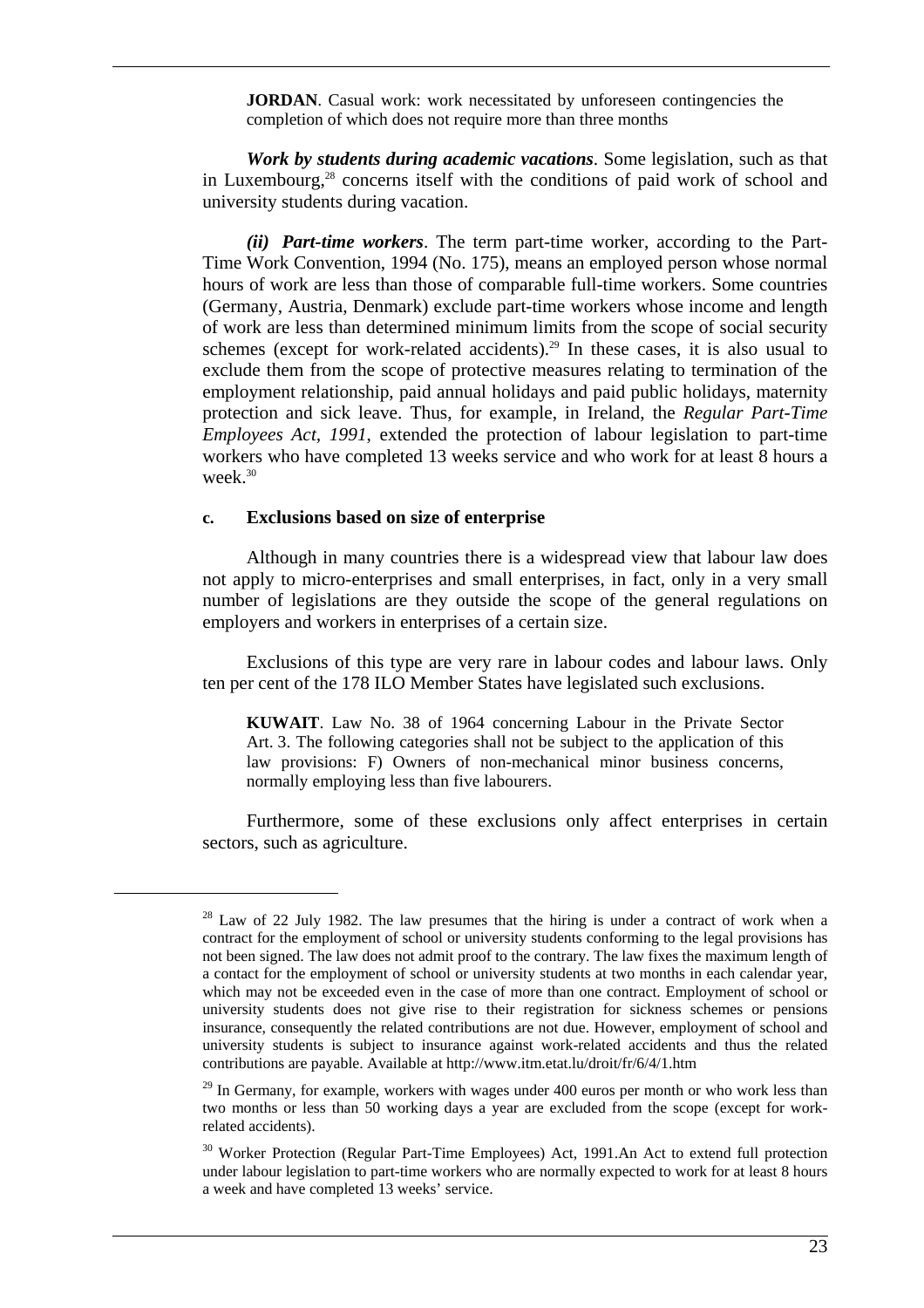**COSTA RICA**. Labour Code. Article 14. The following are excepted: … (c) strictly agricultural or livestock farms which permanently employ not more than five workers. However, the Executive may determine by decree which rules of this Code will continue apply to them. In this respect, these will be primarily those which do not involve a serious economic burden to employers.

**HONDURAS**. Labour Code, 1999. Article 2. The following are excepted: (1) agricultural or livestock farms which permanently employ not more than ten (10) workers.

Somewhat more frequent are exclusions of small enterprises from the scope of legislation on occupational safety and health, especially in countries where such legislation is laid down for industrial establishments. The majority of exclusions occur in African and Asian countries which followed the British Factory Acts model, and it is almost impossible to find such exclusions in other regions of the world.

**BANGLADESH**. Factories Act, 1965 (No. 4 of 1965). (f) 'factory' means any premises including the precincts thereof whereon ten or more workers are working or were working on any day of the preceding twelve months and in any part of which a manufacturing process is being carried on with or without the aid of power, but does not include a mine subject to the operation of the Mines Act, 1923 (IV of 1923).

With respect to social security, exclusions from the scope of social security laws can be found in a number of developing countries, at least for certain contingencies, concerning enterprises of up to 5, 10 or 20 workers. The exclusions are found in less than 10 per cent of the countries, mostly in former British colonies. Exclusions based on the size of the enterprise have been found in Liberia, Nigeria, Sudan and Uganda in Africa, and in Bahrain, Bangladesh, India, Indonesia, Iraq, Jordan, Kiribati, Laos, Pakistan and Vietnam in Asia.

#### **d. Artisans**

The category of artisan appears in some legislations, usually referring to the self-employed and owners of micro and small enterprises, with full or partial exemption from labour legislation or subject to special regulations.

**MOROCCO**. Law No. 65-99 on the Labour Code (2003). Article 4. … A special law shall determine relationships between employers and employees and conditions of work in sectors of a purely traditional character.

For the purposes of the first paragraph of this article, any natural person engaged in a manual trade, with the assistance of his spouse, his parents and descendants and additionally five assistants, at home or in another work place, for the purpose of manufacturing traditional products for sale, shall be considered to be an employer in a sector of a purely traditional character.

**ECUADOR**. Codification of the Labour Code, 1997

Art. 291. Persons considered as artisans. The provisions of this chapter include self-employed master craftsmen, workers, apprentices and selfemployed artisans, without prejudice in the case if apprentices to the provisions of Title 1, Chapter VIII.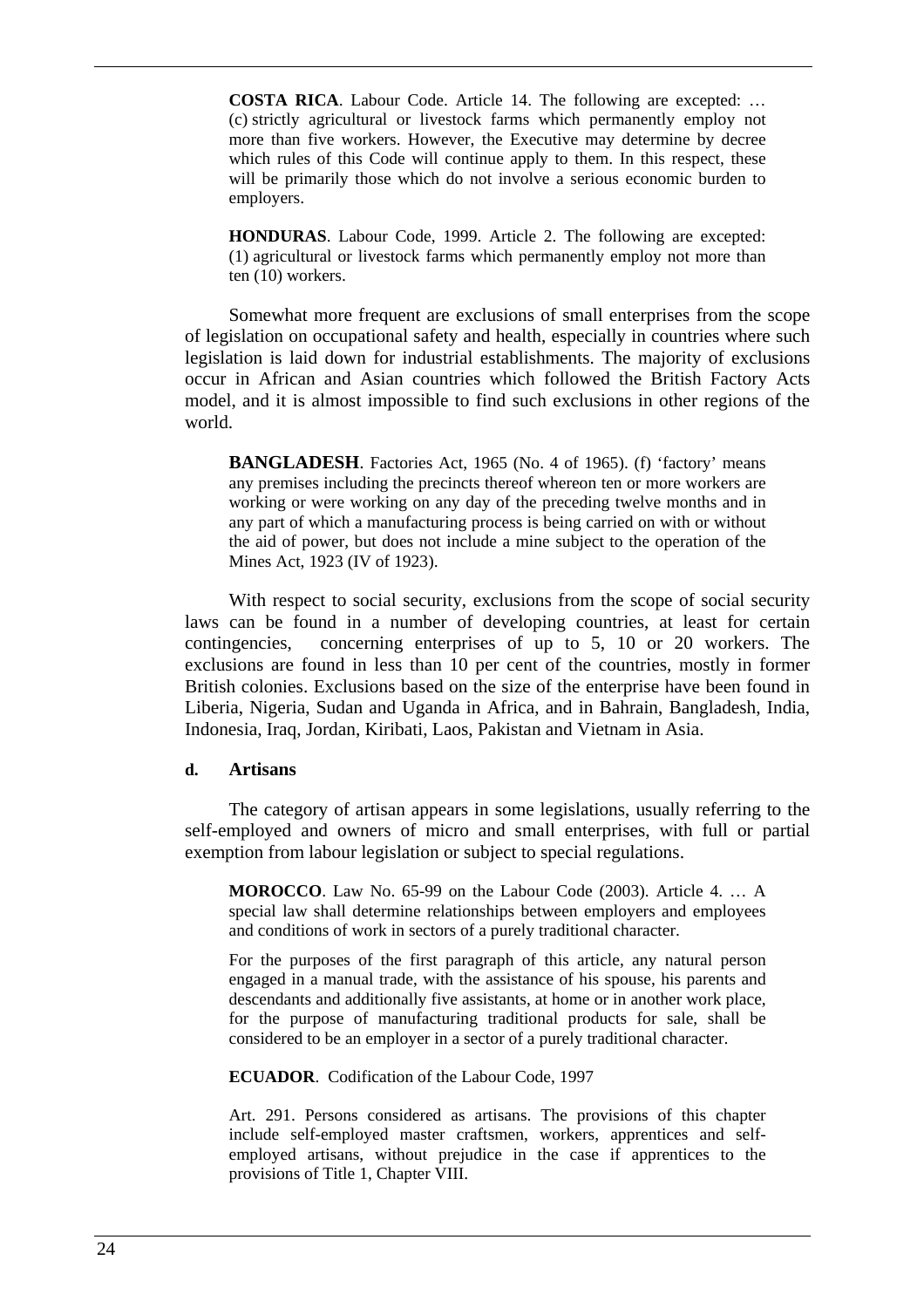An artisan means a manual worker, master craftsman or self-employed artisan who, duly registered with the Ministry of Labour and Human Resources, has invested in his workshop, work tools, machinery or raw materials an amount not greater than that established by law, and who has in his employ not more than fifteen workers and five apprentices, and who sells the articles produced in his workshop. Artisan also means a manual worker even when he has not invested any amount whatsoever in work tools or does not employ workers.

Art. 308. Obligations of accredited artisans. Artisans accredited by the National Council for the Protection of Artisans are not subject to the obligations imposed on employers by this Code.

However, artisans who are workshop owners are subject, with respect to their workers, to the provisions on minimum wages and legal compensation for unfair dismissal.

Workers shall also be entitled to holidays and are subject to the maximum working hours, as laid down in this Code.

Art. 310. Exemptions. Artisans who belong to trade or cross-trade organizations with legal personality shall enjoy the exemption to which paragraph 1 of article 308 refers.

**CAMBODIA**. Law of 10 January 1997, the Labour Code. Article 7.

Artisans means all persons working at home or elsewhere, personally engaged on their own account in a manual trade, whether or not using power-driven machine tools, with or without a sign and shop, principally engaged in the sale of the products of their own work, working alone or assisted by their spouse, members of their family working without pay, workers and apprentices, but in sole charge of their workshop.

The number of workers outside the family permanently assisting an artisan may not exceed seven. If the number exceeds seven, the employer shall lose the status of artisan.

**ISLAMIC REPUBLIC OF IRAN**. Labour Code. Dated 20 November 1990. Sec. 191. Small scale enterprises with fewer than ten workers may, as circumstances require, be temporarily excluded from some of the provisions of this Code. Determination as to such exceptional cases shall be in conformity with regulations to be proposed by the Supreme Labour Council and approved by the Council of Ministers.

#### **e. Employments classified as other than work with legal regulation**

**"Au pair"** placement. This type of relationship is regulated in many European States along the lines of the European Agreement (Council of Europe) of 24 November 1969. The Agreement considers that this type of placement does not imply an employment relationship and defines it as "the temporary reception by families, in exchange for certain services, of young foreigners who come to improve their linguistic and possibly professional knowledge as well as their general culture by acquiring a better knowledge of the country where they are received".

#### **f. Unpaid work experience in enterprises**

This type of activity, where those involved are usually young students, is considered part of their education and may to some extent be covered through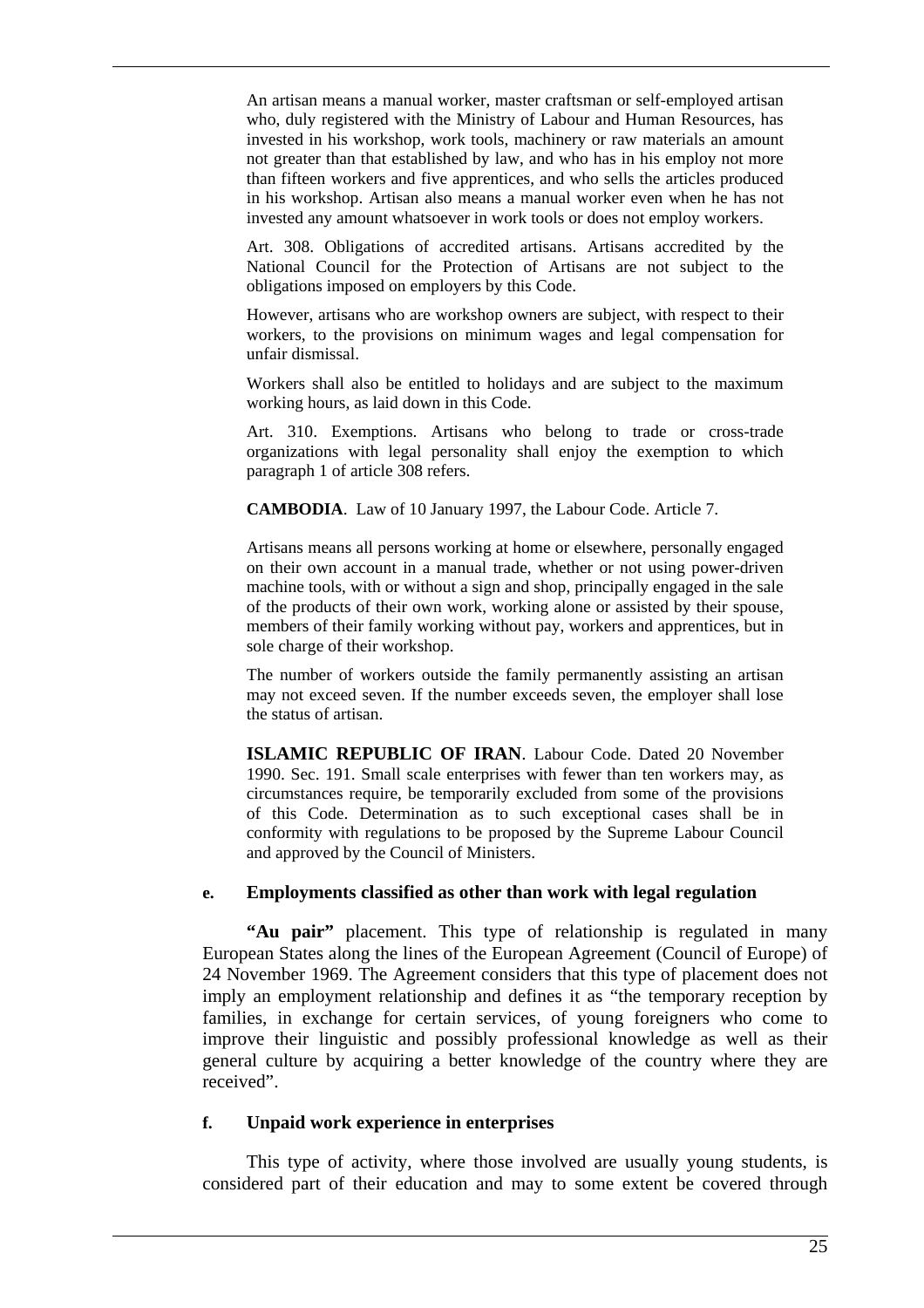legislation on education or vocational training. To facilitate its acceptance in enterprises, the relationship has been deprived of its work character and responsibilities normally remain with educational establishments.**<sup>31</sup>**

However, apprenticeship contracts are normally regulated as a contract having the nature of work, with special characteristics (qualities of the employer, formalities, teaching a job, lower wages, defined duration, etc.).

## **3.6. Exclusions from general labour laws which do not imply a lack of protection because there is a special regulatory framework**

**(a)** In the majority of countries, the following categories of workers whose employer is the State are explicitly excluded from the scope of labour laws:

- Members of the armed forces and police
- Civil servants
- Judges

As this exclusion is made because such workers are included in the scope of other laws which govern their conditions of work, normally of an administrative character, it is obvious that they could in no way be regarded as informal. Furthermore, in some cases these workers, together with those in state corporations and large private firms, are almost the only formal workers in their countries.

**CAMEROON**. Law No. 92/007 of 14 August 1992, Labour Code. Article 1 (3). Excluded from the scope of the present Code are personnel governed by:

- The general civil service regulations;
- The regulations for the judiciary;
- The general regulations for the military;
- The special regulations for the national security service;
- The special regulations for the prison service;
- The specific provisions applicable to government auxiliary workers.

**(b)** Sectors with special regulations: agriculture, maritime work, air transport.

In some labour codes and laws, whole economic sectors or parts of sectors are excluded from the scope. The most common exclusion is agriculture, in totality or in part, as well as maritime work and, sometimes, air transport.

 $31$  Article 6 of the ILO Minimum Age Convention, 1973 (No. 138) took this into account when it stated that it would not apply to work done by children and young persons in schools for general, vocational or technical education or in other training institutions, or to work done by persons at least 14 years of age in undertakings, where such work is carried out in accordance with conditions prescribed by the competent authority.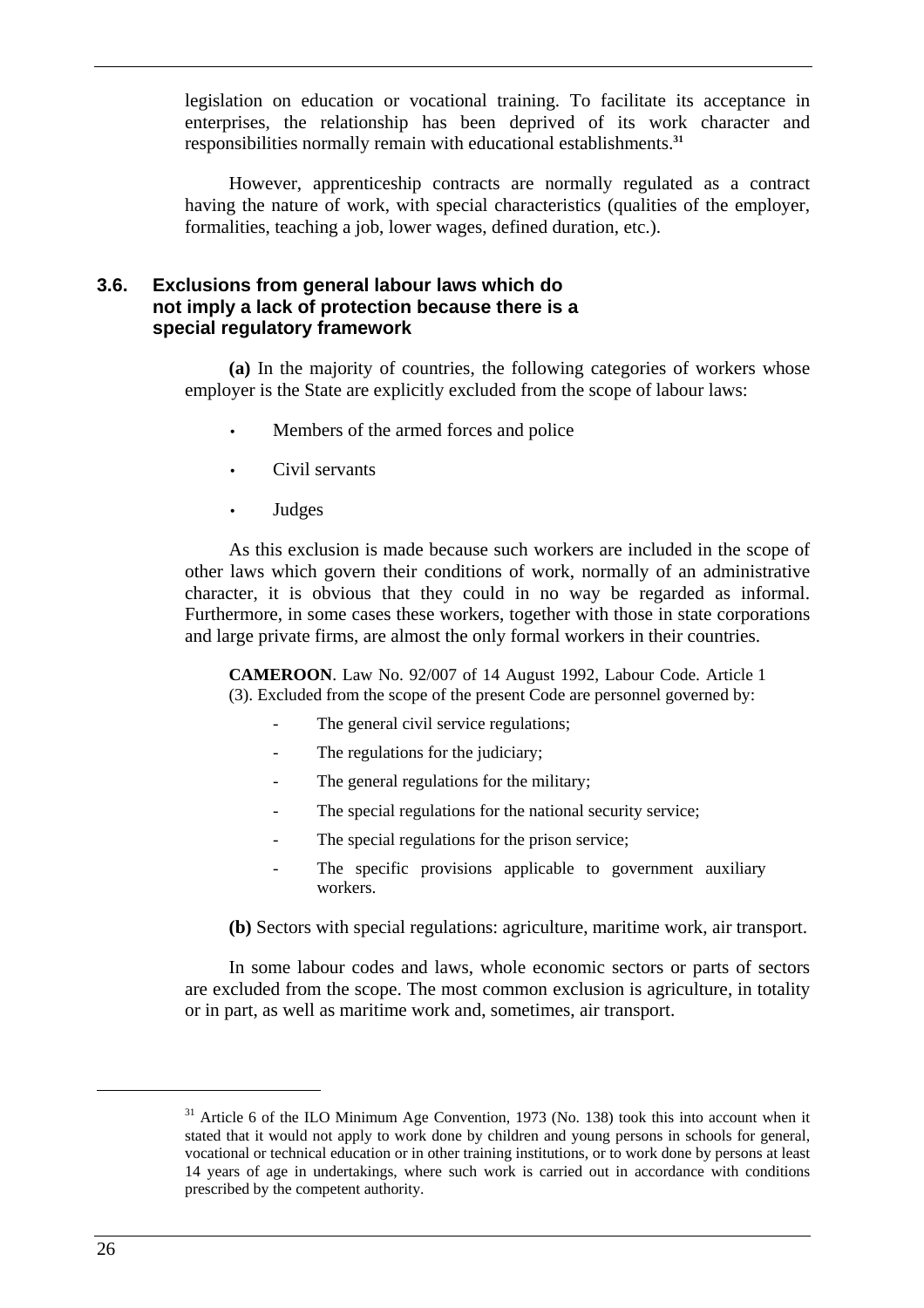**BRAZIL**. Consolidated Labour Act. Art. 7. The provisions of this Consolidated Act, except, where applicable, as expressly provided otherwise, shall not apply: … (b) to rural workers, meaning those who, exercising functions directly linked to agriculture and livestock, are not employed in activities which, by virtue of the methods used or the purpose of the operations, are classified as industrial or commercial.

This exclusion in many cases does not mean a total absence of regulation, since the exclusion is frequently followed by reference to another regulatory act, at least with respect to certain maritime activities and air transport.

**BOLIVIA**. General Labour Act. Art. 1. The present act shall determine the general character of the rights and obligations arising from work, with the exception of agriculture which shall be the subject of a special provision.

**BENIN**. Law No. 98-004 of 27 January 1998. Article 2. Workers in the merchant marine and maritime fishing shall continue to be governed by the provisions of the Merchant Marine Code and subsequent laws and regulations.

It is fairly common to find countries in which some agricultural workers in cross-cutting occupations (such as mechanics or managers) or certain types of agricultural or livestock production, fall within the scope of labour law, while manual workers are excluded.

**NAMIBIA**. Labour Act 1992. Dated 13 March 1992. Exceptions. 3. The following categories of persons shall be excluded from the application of the provisions of this Code: (g) agricultural workers other than those employed in the operation, repair and maintenance of agricultural machinery, or in enterprises which process or market agricultural products such as cotton gins or dairy product factories, or in jobs related to the administration of agricultural projects including office work, accountancy, storage, gardening, and livestock husbandry.

In some cases, the scope has been extended by regulatory act to certain categories of agricultural workers and to certain agricultural enterprises.

**JORDAN**. Labour Code, Law No. 8 of 1996, Section 3. The provisions of this Code shall apply to all workers and employers, except: (4) agricultural workers excluding those who shall be covered by this Code pursuant to a decision taken by the Council of Ministers on the basis of a recommendation by the Minister.

**BURUNDI**. Decree Law No. 1/037 of 7 July 1993, revision of the Labour Code. Art. 14. The present Code shall apply to both public and private enterprises and agricultural operations in the modern sector.

Sometimes labour provisions can be found in laws which seek to cover many aspects of a particular economic sector. Thus the situation of workers in those sectors may be protected in another equivalent way, but may also not be protected. In any case, it can be seen that when the agricultural sector has its own separate regulations, the protection is less.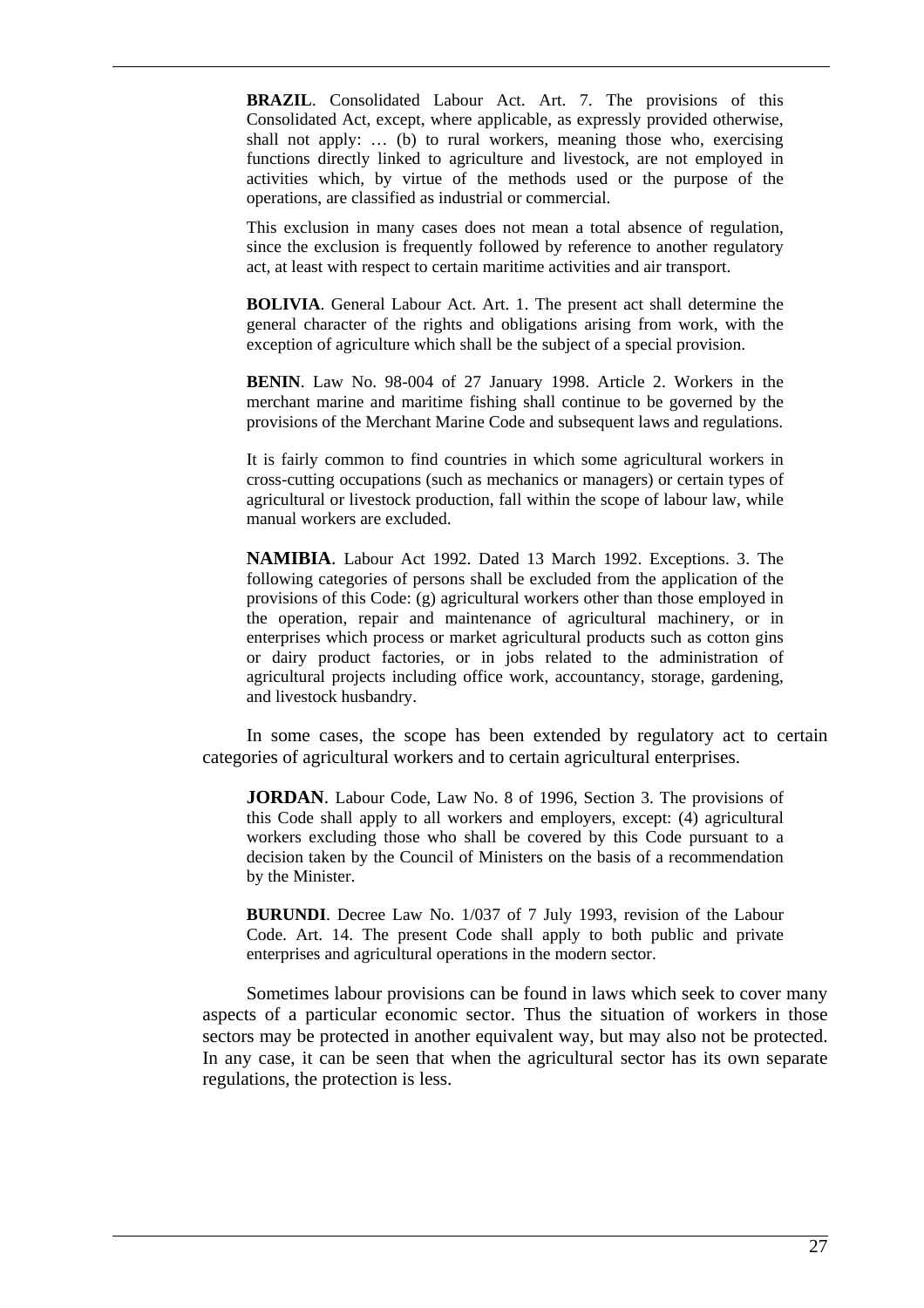# **3.7. The form of the contract of employment as a determining factor in formal work**

# **3.7.1. The employment relationship and contract of employment**

A problem that usually arises when dealing with the scope of labour legislation is that of determining the employment relationships to which it actually applies. Does it apply to all employment relationships defined in the scope of the law or only those that are supported by a written contract of employment? Is it necessary to have a written contract of employment for a worker to be considered formal?

The concept of employment relationship applies to a situation which creates a legal link between a person, called the "employee" with another person, called the "employer", to whom she or he provides labour or services under certain conditions in return for remuneration.<sup>32</sup>

This link is the product of an express or tacit agreement between the parties.

**BRAZIL**. Consolidated Labour Act. Art. 442. An individual contract of employment is the tacit or express agreement corresponding to the employment relationship.

The subtle difference between employment relationship and contract of employment is recognized in some legislations.

**NICARAGUA**. Law No. 185, Labour Code (1996). Article 19. An employment or work relationship, irrespective of its origin, is the provision of work by a natural person subordinated to an employer in return for payment of remuneration.

An individual contract of employment is a verbal or written agreement between an employer and a worker which establishes an employment relationship between them to carry out work or provide a service in person.

# **3.7.2. Written contracts and verbal contracts**

There is a fairly widespread belief among workers in many countries that only written contracts entitle the parties to rights and obligations. This may be the case in practice, but in fact the majority of legal systems recognize that written and verbal contracts are equally valid.

**BOTSWANA**.Employment Act, 1982. PART III - Contracts of Employment. 14. Oral and written contracts of employment.(1) Subject to Part IV, contracts of employment may be oral or in writing, expressed or implied.

Furthermore, in the majority of labour codes and laws, a contract is presumed to exist if the characteristics typical of an employment relationship are present.

<sup>&</sup>lt;sup>32</sup> Conclusions of the declaration on the employment relationship, ILC, Geneva, 2003.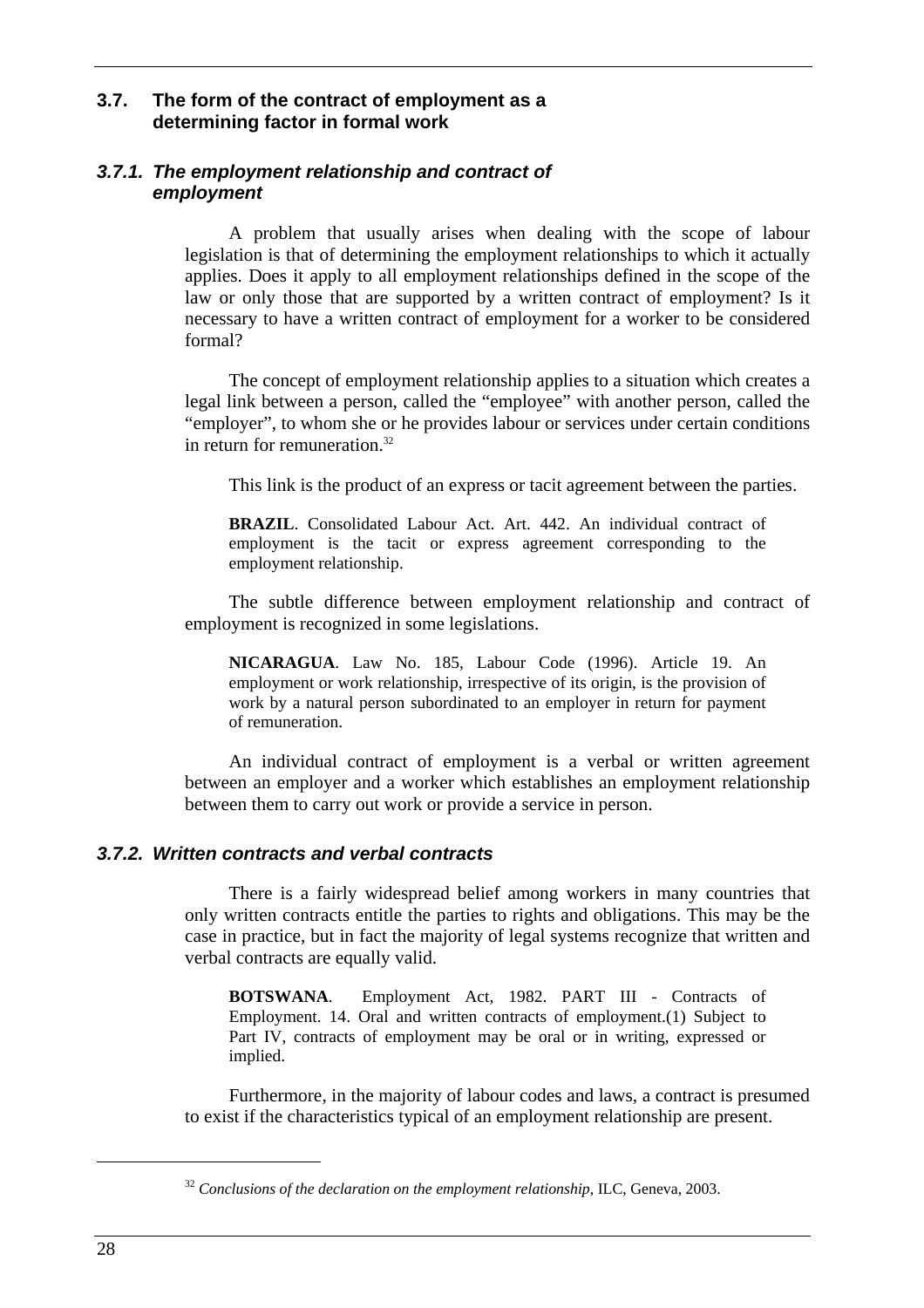**SPAIN**. Royal Legislative Decree 1/1995, of 24 March 1995, the Workers' Status (Reform) Act. Article 8. Form of contract. 1. The contract of employment may be concluded in writing or by word of mouth. It shall be presumed to exist between anyone who provides a service on behalf of and under the organization and direction of another person and the person who receives that service in exchange for remuneration paid to the former.

**SLOVENIA**. 2. Form of the Contract. Article 16 (Assumption of the Existence of Employment Relationship) In case of dispute on the existence of the employment relationship between the worker and the employer, it shall be assumed that employment relationship exists, if the elements of an employment relationship exist.

Various legal systems consider that a contract exists from the moment the provision of services begins.

**GUATEMALA**. Labour Code, Article 19. For the individual contract of employment to exist and to be concluded, it is sufficient that the employment relationship commences, being the fact itself of the provision of services or the execution of the task under the conditions set out in the preceding article.

The growing use of new communication technologies has led some countries additionally to recognize contracts in "electronic form".

**FINLAND** Employment Contracts Act (55/2001) Section 3. Form and duration of employment contract. An employment contract may be oral, written or electronic.

Some codes expressly indicate that verbal contracts must conform to the provisions of labour legislation.

**VIET NAM**. Law of 23 June 1994, Labour Code. Article 28. The contract of employment shall be established in writing, in two copies, one for each party. An oral contract may be concluded in respect of certain work of a temporary nature not lasting longer than three months, or in the case of domestic employees. In the case of an oral contract, the parties are presumed to conform to the provisions of labour legislation.

#### **3.7.3. Mandatory written contracts**

In some countries, the written form of the contract of employment is compulsory, but that does not preclude recognition of the employment relationship when that formality has not been honoured. In various cases where the written form is mandatory, the employer is held to be responsible.

**MEXICO**. Federal Labour Act. Article 26. The absence of the written document to which articles 24 and 25 refer does not deprive the worker of the rights derived from labour laws and the services provided, since the employer will be deemed liable for failure to observe that formality.

In others, the contract is considered valid even though not all the requirements had been recorded in writing.

**SLOVENIA**. 2. Form of the Contract. Article 15. (Written Form of the Employment Contract). (1) The employment contract shall be concluded in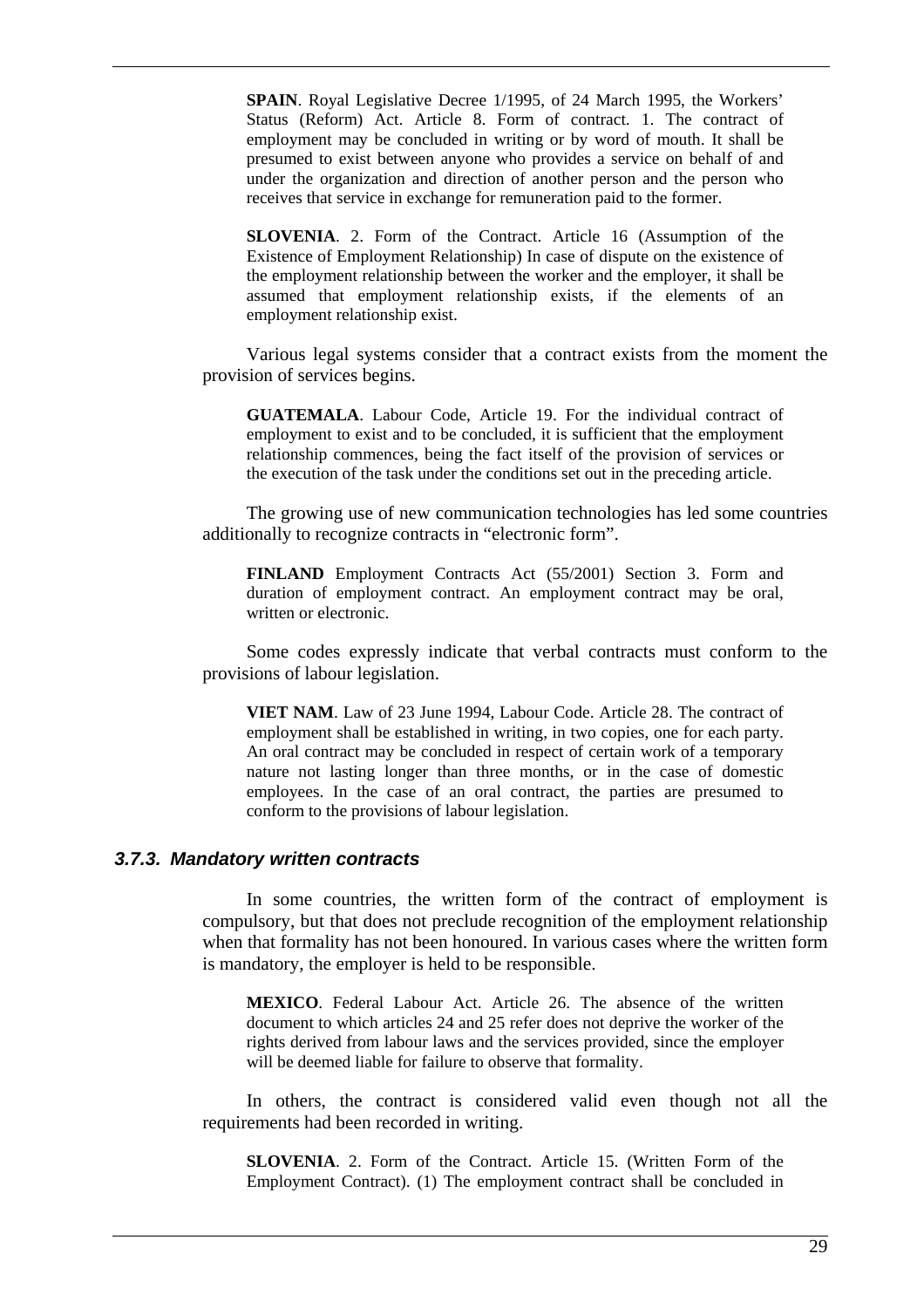written form. ... (4) The existence and validity of an employment contract shall not be affected by the fact that the contracting parties did not conclude the employment contract in written form, or that not all components of the employment contract referred to in Article 29 were laid down in writing.

In some cases, a certificate from the employer can serve as a substitute for the written contract.

**CROATIA**. Labour Act (No. 758/95). Section 11. Form of the contract of employment (1) The contract of employment shall be made in writing. (2) A failure on the part of the contractual parties to make a contract of employment in writing shall not influence the existence and validity of such a contract. (3) If the contract of employment is not made in writing, the employer shall give to the employee a written certificate about the contract no later than on the fifteenth day from the day that work commences ...

In other cases, the employer is required to maintain a record of each employee with whom he has a verbal contract.

**ZAMBIA** Employment Act (No. 57 of 1965), as amended up to Act No. 15 of 24. (1) Every employer shall prepare and maintain at his expense, or cause to be prepared and maintained, a record of contract for every employee employed by him under an oral contract of service … (3) Every record of contract shall be prepared in duplicate and one copy shall be given to the employee at the time of his engagement

Labour legislation, as seen in the previous examples, protects the employment relationship regardless of its form. However, ignorance of the law leads many workers without a written contract to consider themselves without rights because they are not in possession of a document which contains their contract or because they have difficulty in proving their employment relationship by other means. This is why many countries allow any form of evidence as proof of the existence of the contract.

**BULGARIA**. Form. Art. 62. (Amend., SG, No 100/1992) (1) (Amended - SG, No. 2/1996) The employment contract shall be concluded in writing. (2) (New - SG, No. 2/1996) Employment relations shall also arise where no employment contract concluded in writing is available, but the employer has admitted the employee to work, and he/she has commenced the performance of such work. In such cases the existence of employment relations may be ascertained by all means of evidence

**TUNISIA**. Labour Code Law No. 66-27 of 30 April 1966, as amended on 15 July 1996. Art. 6: the contract of employment is an agreement whereby one of the parties, called the worker or employee, undertakes to provide the other party, called the employer, with his personal services under the direction and control of the latter, in return for remuneration. The employment relationship may be proved by any means.

There are nevertheless countries where some types of contracts not only must be in writing but must also be registered or approved by the labour authorities. There are even cases where the worker must provide a photograph.

**ZANZIBAR**. Labour Act, 1997 35. (1) The types of contracts referred to in section 34(a), (b) and (c) shall: (a) be in writing; (2) Every contract of service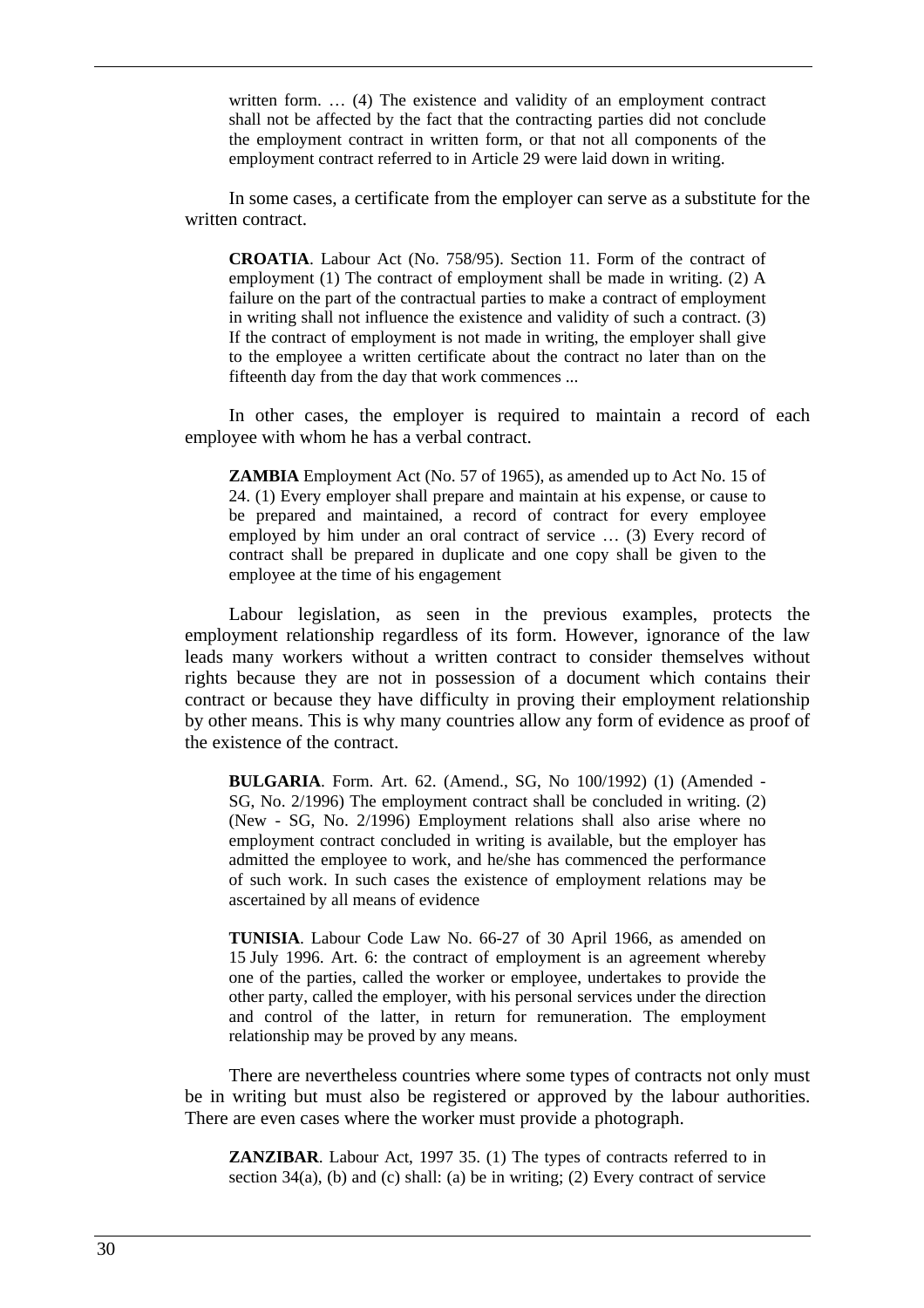entered into between the employer and employee shall be attested by the Labour Officer.

On some occasions, in order for the contract to be executed, the worker must be provided in advance with work documentation issued by the administration.

**HAITI**. Decree of 24 February 1984 updating the Labour Code of 12 September 1961. 15. No person may be party to an individual contract of employment, as an employee, unless in possession of a work certificate issued by the Department of Labour, in the form, under the conditions and subject to the sanctions contemplated in the law.

There exist prerequisites to contracting, such as medical certificates of fitness, which owe their origin to well-intentioned protective regulations, but which may involve a cost which cannot be afforded by an unemployed worker or not easily affordable by a micro-entrepreneur.

## **3.4.7. Work cards, books and other documents**

Some countries require workers to have a specific identity document which may be a requirement for hiring or to formalize the social security relationship. Documents such as work cards, folders or books, issued by the Ministry of Labour, are falling out of use. However, documents of membership of the social security system are almost universal and facilitate or are essential for access to certain social security benefits such as health.

In some countries, such as Brazil, the "work and social security card" is compulsory to work in any activity.<sup>33</sup> In Cambodia, it is compulsory for employees.<sup>34</sup> In Argentina, it is compulsory for rural workers. In both cases, the document shows the period of employment and wages, as well as other details, thus providing the worker with evidence of the contract.

## **3.7.5. Personnel books and registers**

 $\overline{a}$ 

In many cases enterprises are required to maintain a register of workers entering their service, which may be the only formal record of the contract. Registers must be standardized and are published and issued by ministries of labour. This type of register is an important element of legal security and serves as evidence of the employment relationship and the economic conditions of employment and must be available to labour inspectors.

The registration system in the enterprise can have different purposes and uses. In some cases, it shows the entry of the worker and even replaces written

<sup>&</sup>lt;sup>33</sup> Brazil. Consolidated Labour Act. Art. 13. The Work and Social Security Card is compulsory for the exercise of any employment, including of a rural nature, even of a temporary nature, and for the exercise of a paid professional activity on a self-employed basis.

<sup>34</sup> **Cambodia**. Law of 10 January 1997, Labour Code. SECTION 4. The work book. Article 32. Any person of Cambodian nationality working as a paid employee for another is required to obtain a work book. No person may employ in his service any person who does not comply with the provisions of the previous paragraph. Article 34. The purpose of the work book is to identify the bearer, the nature of the work for which he is hired, the length of the employment, the agreed wage and method of payment, and successive employments.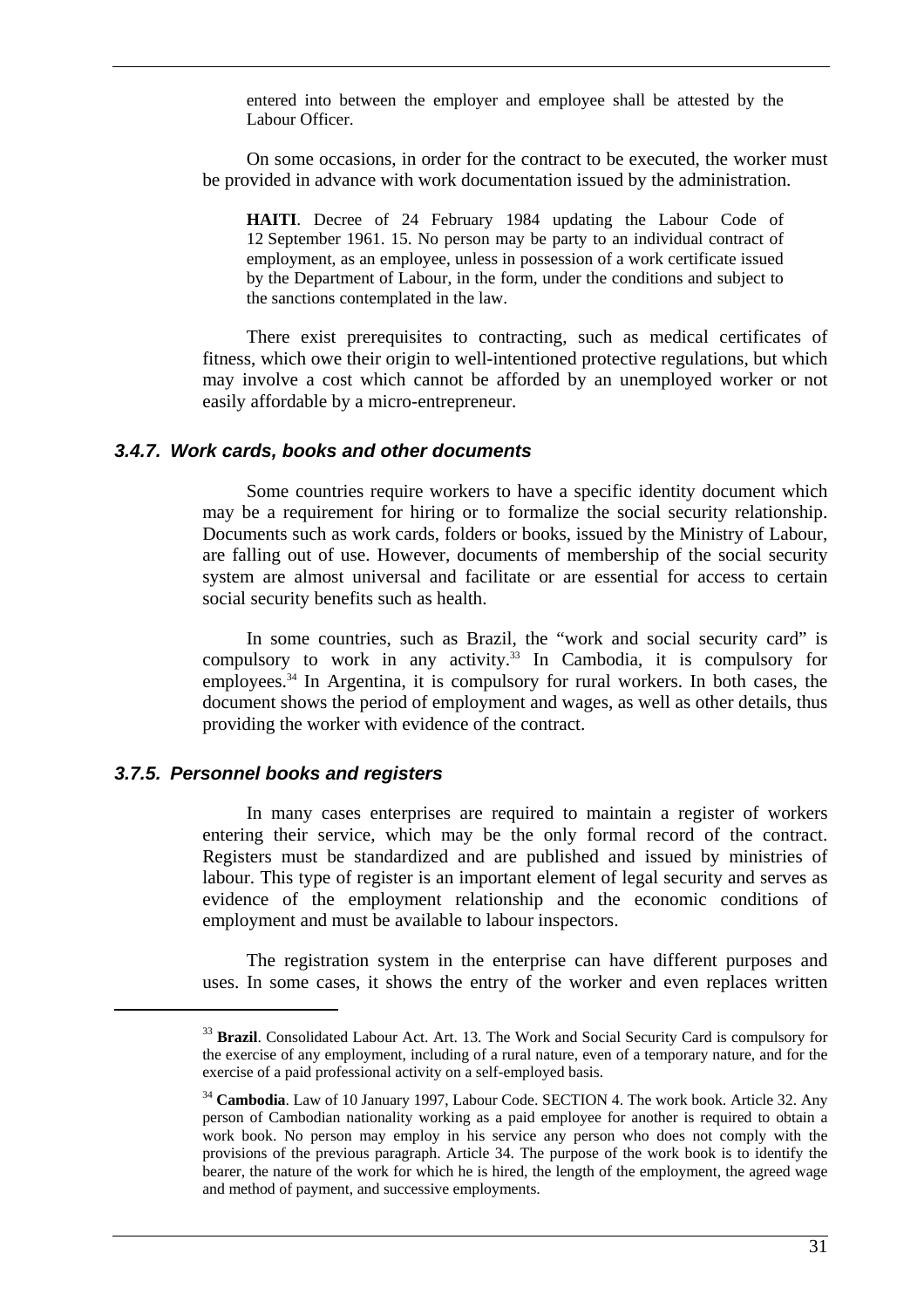contracts, especially in the case of temporary contracts. It also shows termination of services.

**SPAIN**. Royal Legislative Decree 1/1994 of 20 June. Revised text of the General Social Security Act. Article 101. Personnel Registration Book.

Employers shall maintain and keep up to date a Personnel Registration Book, in which all workers shall be recorded from the time when they commence providing their services.

2. Other systems of documentation of enterprises may be established in place of the Registration Book by regulatory provisions of general or specific scope.

In other cases, they also serve to note workers' wages and deductions in respect of social security contributions or taxes.

**SENEGAL**. Law No. 97-17 of 1 December 1997. Labour Code.

Article L.116. Irrespective of the nature and duration of work performed and the amount of remuneration received, all payments of wages, unless otherwise authorized on an individual basis by the labour inspector and the social security department, shall be the subject of a supporting document known as a pay slip, prepared and certified by the employer, and given to the worker at the time of payment.

All information shown on the pay slip must be copied, at the time of each wage payment, in a register known as a payroll register. At the time of each payment, this register, together with the pay slip itself, shall be initialled by the worker concerned …

… The payroll register shall be kept by the employer, at the establishment, on the same basis as the accounting records, and must be presented immediately on request to the labour and social security inspectorate, even in the absence of the chief of the establishment …

**LESOTHO**. Labour Code Order, 1992. 60. Records and Notices (1) The employer of any employee to whom a wages order applies shall keep in Sesotho or English such records as are necessary to show whether or not the provisions of this Part are being complied with in respect of such employees. The records shall be retained by the employer for a period of at least five years after the date of the last entry therein.

## **3.8. Work and the social security relationship: Formalities**

In order for the system of protection established by social security systems to be effective, a social security relationship must be established between the managing entities or administrators of the various schemes and employees or selfemployed workers. In contributory schemes, entitlement to benefits fixed for a certain contingency are only recognized, in the case of employees, when they are declared to the managing entity and when the enterprise has collected the contributions for the minimum qualifying period for each benefit.

Normally, to declare a worker, the enterprise must have been previously registered with the organization that manages the social security scheme and must have certificates to that effect. Once the workers have been declared, the enterprise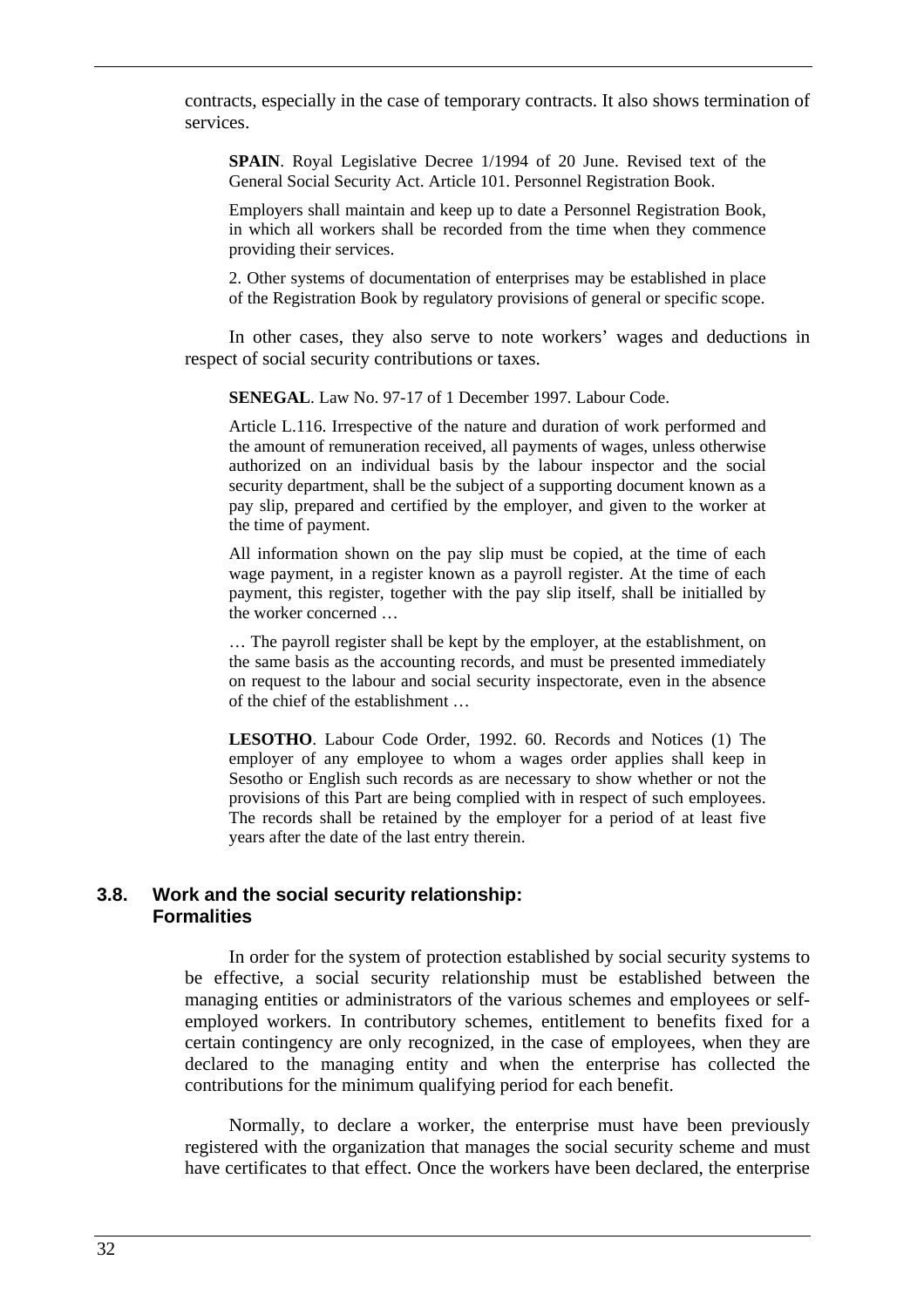must submit periodic declarations showing the contribution basis for each worker and must pay the corresponding contributions within the due time limits. Contributions are calculated on a pre-determined basis or on actual wages. For some contingencies, the whole contribution is charged to the employer, for others, a percentage is paid by the employer and part by the worker. In any case, the employer must deduct the worker's share and pay it together with his own to the collecting agency.

For independent or self-employed workers, the situation is similar. They are responsible for registering themselves and making periodic contribution payments.

The formality of the enterprise and the employee and the formality of the independent worker, in compulsory social security systems, are always subject to declaration. In order, however, for the situation to be legal as well as formal, the persons subject to the obligation must be able to prove payment of contributions.

This protection mechanism has a cost for the enterprise and for the worker, in the form of contributions. For the employer, in addition to the net cost, it may involve an administrative cost, which is why social security administrations in many countries have simplified procedures and provide direct assistance to small enterprises in preparing monthly declarations and declarations via the Internet.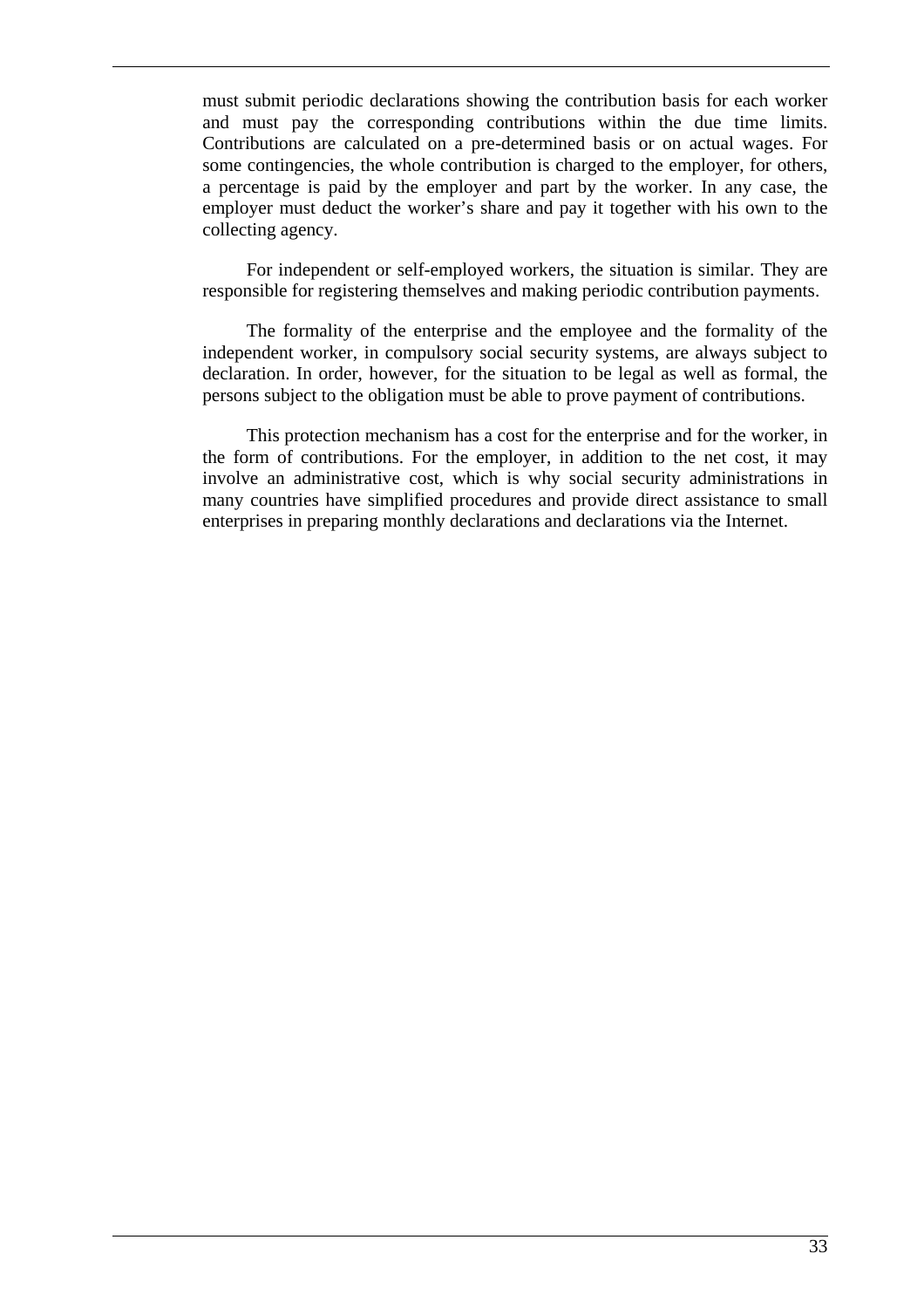# **4. Establishing the concept of informal work for the purposes of labour administration**

What does formality mean? In almost all countries, "formal" means that which conforms to the rules, and "formality" refers to conduct aimed at compliance with the rules or a state of being in compliance with the rules. "Formalities" usually means the set of procedures and documents which clothe the situation in legality. Their opposites "informal" and "informality" would be, respectively: that which does not conform to the rules and an attitude of non-compliance with the rules or a state of not being in compliance with the rules.

In practice, however, in some countries, all self-employed workers and micro-enterprises, and even small enterprises whose owners are natural persons, are subsumed in the concept of the informal economy or informal sector.

Efforts to define the informal sector in legal terms have been rare. Nonetheless, when it comes to persons engaged in informal work, there are frequent references to obligations or rights, emphasizing the abundance and economic burden of the former and the difficulties involved in implementing the latter. Despite the lack of definition, the term informal sector is found in some legal texts, especially in Africa and Asia, taking their meaning as read.

# **4.1. Labour administration**

As established in the ILO Labour Administration Convention, 1978 (No. 150), the term "system of labour administration" covers all public administration bodies responsible for and/or engaged in labour administration. It thus includes ministerial departments or public agencies, including parastatal and regional or local agencies or any other form of decentralised administration, and any institutional framework for the co-ordination of the activities of such bodies and for consultation with and participation by employers and workers and their organizations.

The system of labour administration, usually organized around a ministry of labour, normally has specialized units to manage each of the principal programmes entrusted to it by national legislation. Thus, for example, as indicated in the Labour Administration Recommendation, 1978 (No. 158), there should be units for such matters as the formulation of standards relating to working conditions and terms of employment; labour inspection; labour relations; employment, manpower planning and human resources development; international labour affairs; and, as appropriate, social security, minimum wage legislation and questions relating to specific categories of workers.

Labour laws establish a framework of rights and obligations for workers and enterprises. In many cases, the obligations of enterprises refer directly to their employees, but in others they refer to the public administration. In any case, labour laws are a focal point or source of formalities regulated through procedures conducted by organs of the public administration.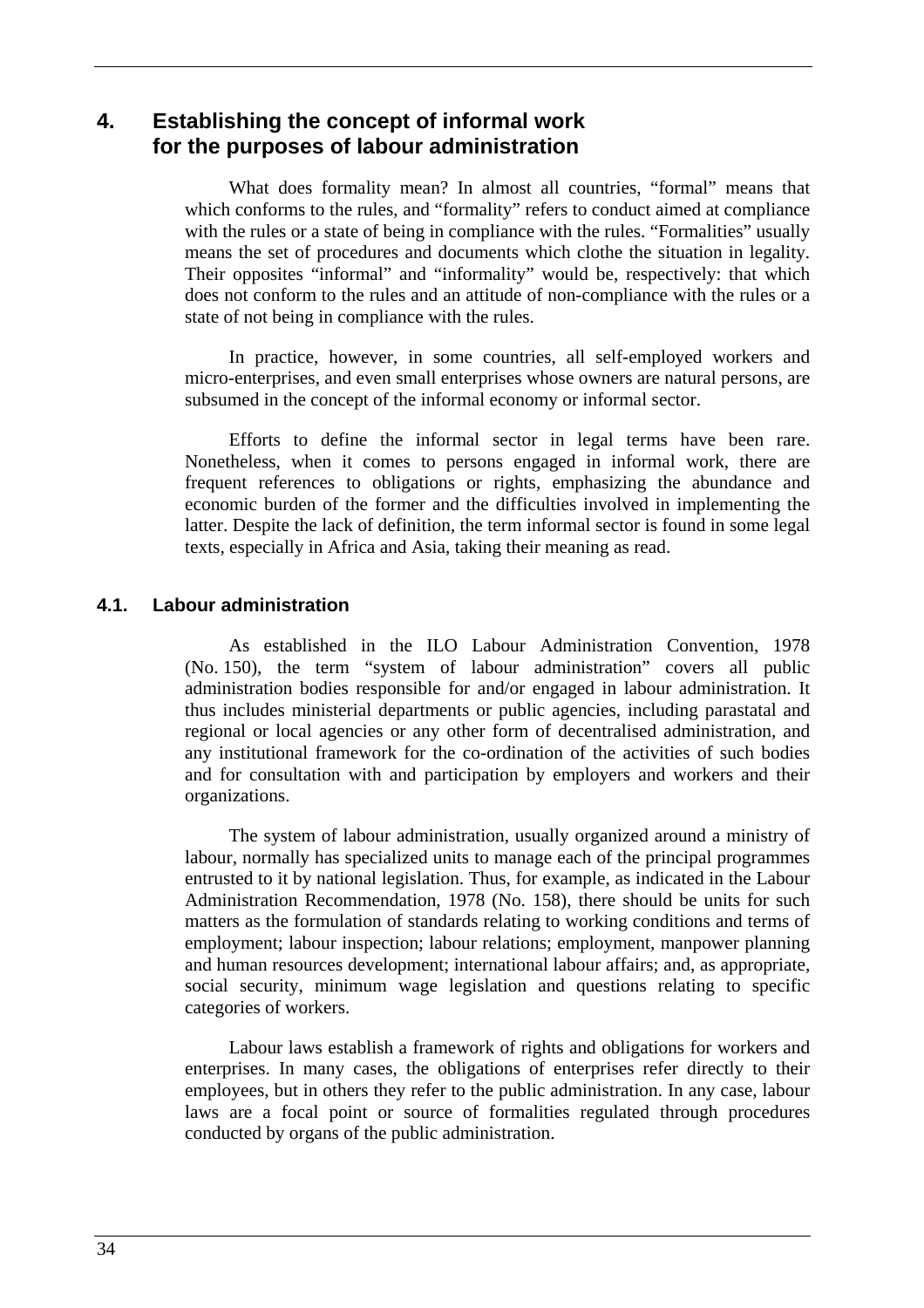A recent World Bank study which deals with the creation and activity of enterprises indicates that the basic formalities are: declaration of existence and registration with the fiscal authorities and social security administration. However, all countries demand more formalities, according to that study, and it has further been found that in the countries with the highest per capita incomes, formalities are less than in low income countries.<sup>35</sup>

With respect to informal work, it is important to know the functions of ministries in relation to registration of enterprises, declarations and authorizations to enterprises to operate, declarations of wages and social security contributions or even registration of trade unions. However, there are two services of the labour administration, namely the labour inspectorate and the public employment service, which have special relevance. Both services have been covered in detail in international standards, the Labour Inspection Convention, 1947 (No. 81) and the Employment Service Convention, 1948 (No. 88).

Labour inspection is responsible for securing the enforcement of the legal provisions relating to conditions of work and the protection of workers while engaged in their work, such as provisions relating to hours, wages, safety, health and welfare, the employment of children and young persons, and other connected matters, in so far as such provisions are enforceable by labour inspectors. It is clear that inspection operates within a framework of current laws and will intervene in enterprises and relationships covered by those laws.

The chief mission of public employment services is to assist workers to find suitable employment and assist employers to hire suitable workers for the needs of the enterprise. To this end, they maintain a register of applicants for employment, take note of their occupational qualifications, experience and work preferences. They also obtain from employers precise information on vacancies, including the requirements to be met by applicants for those vacancies.

The insufficient geographical coverage of employment services in developing countries, combined with their lack of resources has undermined their effectiveness. This has resulted in a lack of confidence on the part of employers and workers on the effectiveness of employment services. However, in many developed countries which have unemployment insurance, public employment services collaborate in the administration of benefits and the application of other measures designed to help the unemployed. In several countries they administer part of the vocational training provision. The combination of administration of benefits, vocational guidance and intermediation in recruitment, together with the administration of labour market programmes justifies the retention of this type of service in the public domain.

International instruments on labour administration only mention informality, as in article 7 of the Labour Administration Convention, 1987 (No. 150), when it refers to the possible extension of the functions of the system of labour administration to include activities of appropriate categories of workers who are not, in law, employed persons, such as: … (b) self-employed workers who do not engage outside help, occupied in the informal sector as understood in national practice…".

 $\overline{a}$ 

<sup>35</sup> *Doing business in 2004*. Understanding Regulation (WB Oxford University Press), 2004.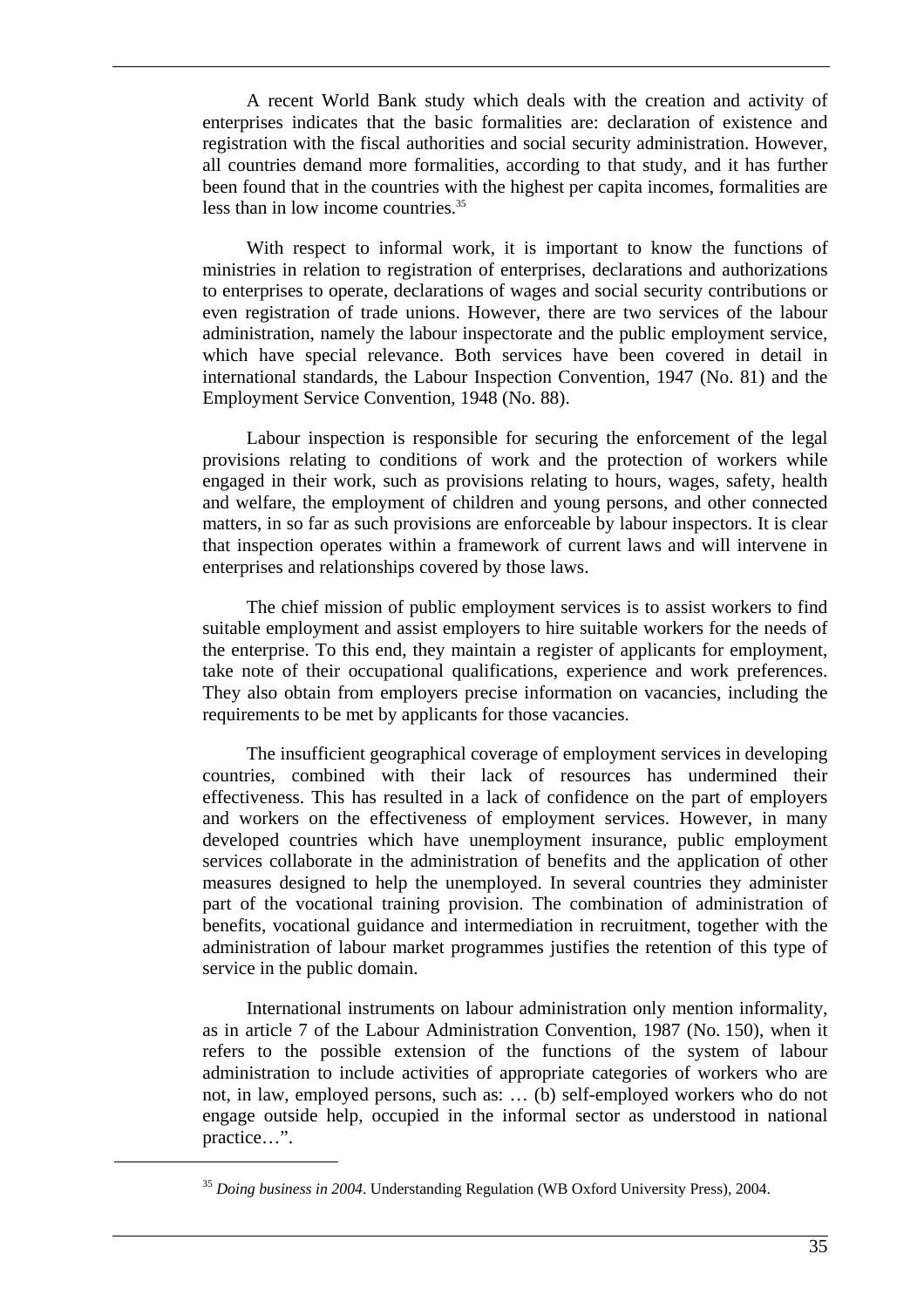# **4.2. Concept of informal work**

The concept of informal economy as accepted by the ILC in 2002 needs to be analysed in depth to arrive at a practical concept of "informal work", in the sense of serving as a reference for the activity of the labour administration. Not all the formalities which enterprises are obliged to observe are of a labour nature and not all the rights claimed by workers in the informal economy refer to labour rights or aspects of social protection.

If the obligations imposed by laws and compliance with obligations are the essence of formality, informality can only be expressed in a negative way, i.e. "not being" or "not doing". Two situations of informality can be distinguished:

- Activities of persons and enterprises which are not covered by the law which means that they operate outside it. There are no obligations to fulfil or rights to be satisfied or claimed.
- Activities of persons and enterprises where the applicable law is not enforced, i.e. the law is not applied in practice. Obligations are not fulfilled and rights are not recognized.

The difference between these situations is fundamental:

- In the first case, informality stems from the lack of a formal reference: there is no applicable law, thus it is not subject to rights or obligations.
- In the second case, the informality stems from not complying with formal requirements: there are applicable labour laws but they are wholly or partially not enforced.

How do these different situations arise?

- In the first case, when there is no law applicable to a situation, the cause lies in the absence of legal provision for that situation or express legal exclusion. In this situation, one can genuinely speak of informality.
- The cause which leads to the second situation, non-compliance, may be ignorance, because the very existence or content of the laws is not known. It may be the will of persons, deliberate behaviour to evade costs, without discounting the fact, recognized by the ILC in 2002, that sometimes the law itself discourages compliance because it is inappropriate, cumbersome and excessively costly. In this situation, one can speak of illegality.

We can establish a third, intermediate, category, for those situations where it is insufficiently covered by formal systems, although there may be problems of identification. This category could arise, for example, where there are regulations on conditions of work, but not social security.

The case where labour regulation exists together with exclusion from social security tends to result from inadequate development of social security institutions and is normally associated with a presumption or evidence of lack of capacity on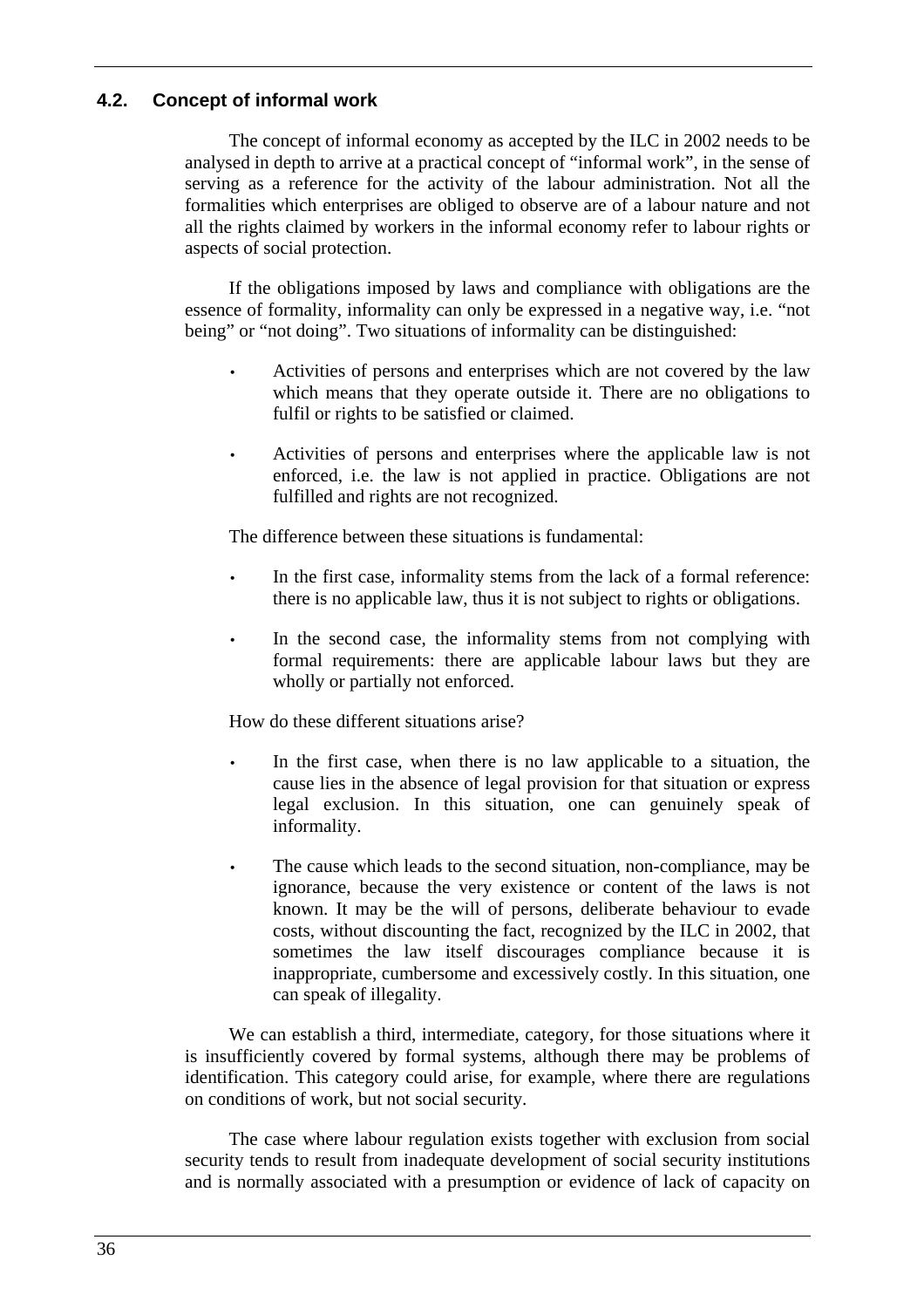the part of the persons concerned or the beneficiaries of protection to contribute. Here, too, one can properly speak of informality.

## **4.3. The decent work deficit in the informal economy**

At the 2002 ILC (RES Conclusions, para. 35), when its constituents asserted that the ILO should draw upon its mandate, tripartite structure and expertise to address the problems associated with the informal economy, they also suggested that an approach based on decent work deficits would have considerable merit and should be pursued. It should also reflect the diversity of situations and their underlying causes found in the informal economy.

The decent work deficit means the absence of sufficient employment opportunities, inadequate social protection, the denial of rights at work and shortcomings in social dialogue. This deficit can easily be visualized if it is borne in mind that of every 100 workers worldwide, six are fully unemployed according to the official ILO definition, and another 16 are unable to earn enough to get their families over the minimal poverty line of one dollar per person per day, that close to two countries out of every five have serious or severe problems of freedom of association, that an estimated 250 million children are working worldwide, that 3,000 people a day die as a consequence of work-related accidents or disease, and that only about 20 per cent of the world's workers have adequate social protection. Furthermore, it can be added that workers and employers in the informal economy are inadequately represented ,or even when they are organized, the absence of institutional mechanisms can hinder their participation in social dialogue.

All these ideas on the decent work deficit were set out in the Report of the Director-General of the ILO to the General Conference in 2001, adding that in the case of the *rights gap*, in many cases, progress could be achieved rapidly through legislative action and appropriate development policies.

## **4.3.1. Activities or persons or enterprises not covered by labour laws**

 $\overline{a}$ 

As we have seen in previous sections, some work situations are outside the scope of labour laws, such as self-employment and family work in almost all countries; and casual work and micro or small enterprises with 5-10 workers – in a few cases up to 20 – in some developing countries (in the latter case related to the size of the enterprise, 10 per cent of ILO member States are affected).

However, in the majority of cases, self-employment is subject to some form of declaration, and in the industrialized countries, its inclusion in the social security system is mandatory. The obligations of declaration and contribution fall on the independent worker, who may also be required to comply with safety regulations in respect of his own work.<sup>36</sup>

<sup>&</sup>lt;sup>36</sup> Safety and Health in Construction Convention, 1988 (No. 167). Article 7. National laws or regulations shall require that employers and self-employed persons have a duty to comply with the prescribed safety and health measures at the workplace.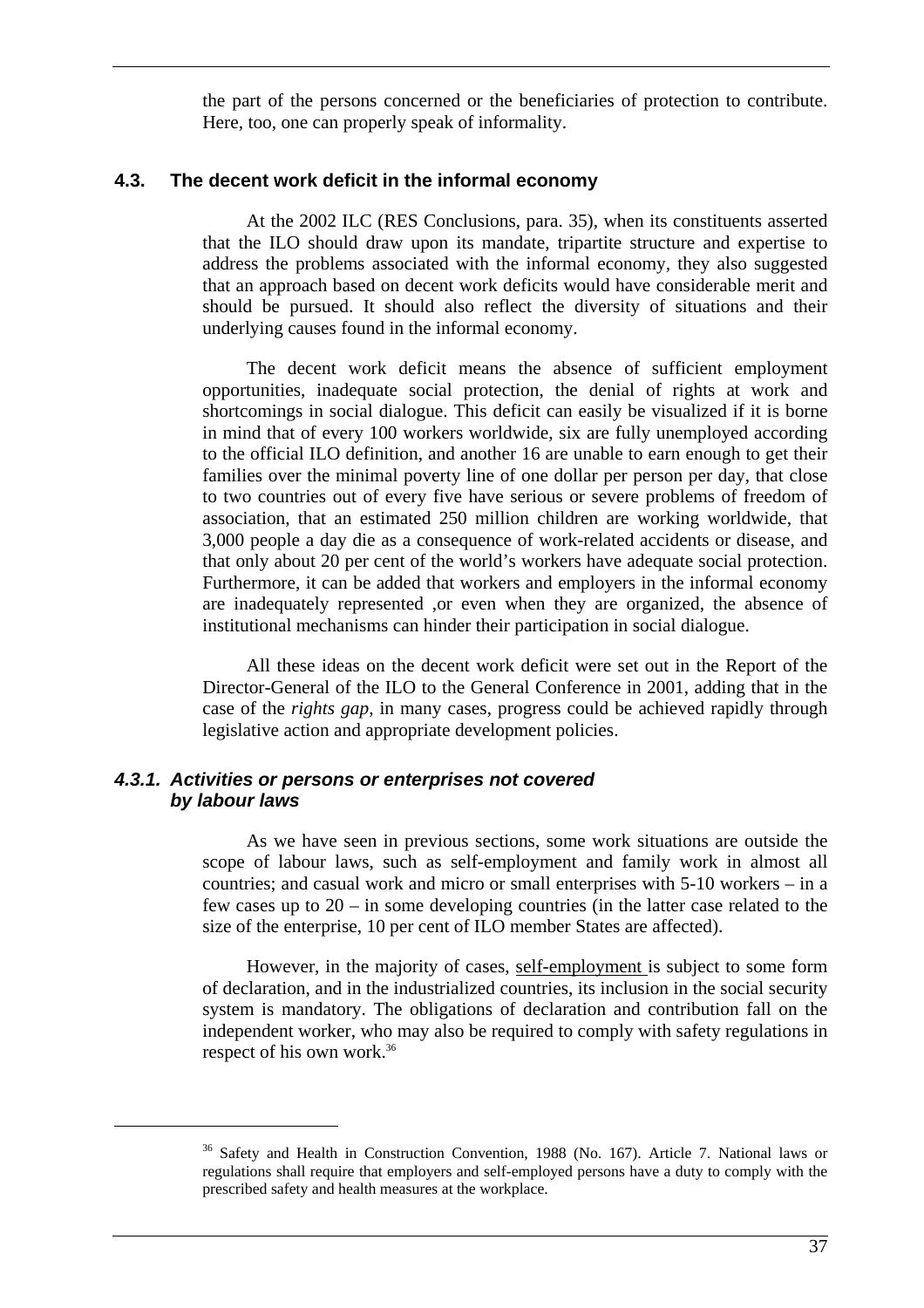Family workers tend to be equated with self-employed workers, so that if the one is unregulated, so is the other.

The subject of casual workers is more complex, since it may involve an area of informality in the midst of formal relations. In some cases, the definition of casual is so broad that its duration would be equivalent to temporary work in some cases, or seasonal workers in others. In both cases, casual workers may co-exist in the same enterprise alongside fixed and formal workers, the former having full rights and the latter no more entitlement than their wages and, at best, full coverage for work-related accidents.

In the case of micro or small enterprises with a defined maximum number of workers, we are faced with employment relationships in which the labour law exempts the employer from obligations, although we might suppose that the ordinary civil law of contract applies. We can find three common variants, the first micro and small enterprises without any applicable labour regulation; the second, with application of laws on conditions of work, sometimes limited to wages and working hours, without occupational safety rules and without social security obligations; and the third, only excluding social security laws.

If we equate regulation to formality and absence of regulation to informality, cases of the total absence of regulation would be true areas of informality. If there is no regulation, one cannot speak of obligations or rights.

Where there are no obligations requiring a responsible person, the labour administration has hardly any scope for action. Thus, for example, a labour inspector cannot require a small entrepreneur who is excluded to implement a particular safety measure in a production process or to give his workers a pay slip. In the event of a work-related accident, the victim will not be able to request monetary benefit, neither will he have medical assistance, and it is probable in the event of an accident that his only chance of claiming compensation will be restitution for injury as laid down in the civil or criminal law.

In the area of pure informality, the labour administration usually refrains from any initiative or, at best, may provide access to vocational training, information on prevention of risks or promotion of voluntary pensions provision. Cases can also be found of funds for the development of self-employment and micro-enterprises, but in many countries it is the ministries of industry or trade which are responsible for these subjects.

## **4.3.2. Activities where laws are not enforced or complied with in practice**

Without returning to the concept of undeclared work, and bearing in mind the different degrees of compliance with the laws in each country, the situations in which labour and social security laws are most frequently not enforced arise in domestic work, home work, rural work and micro and small enterprises.

Domestic work (household employees). In this case, recognized worldwide as a problem area, we find a few countries where there is no regulatory framework and many others where there are special labour regulations and a social security scheme applicable to household employees.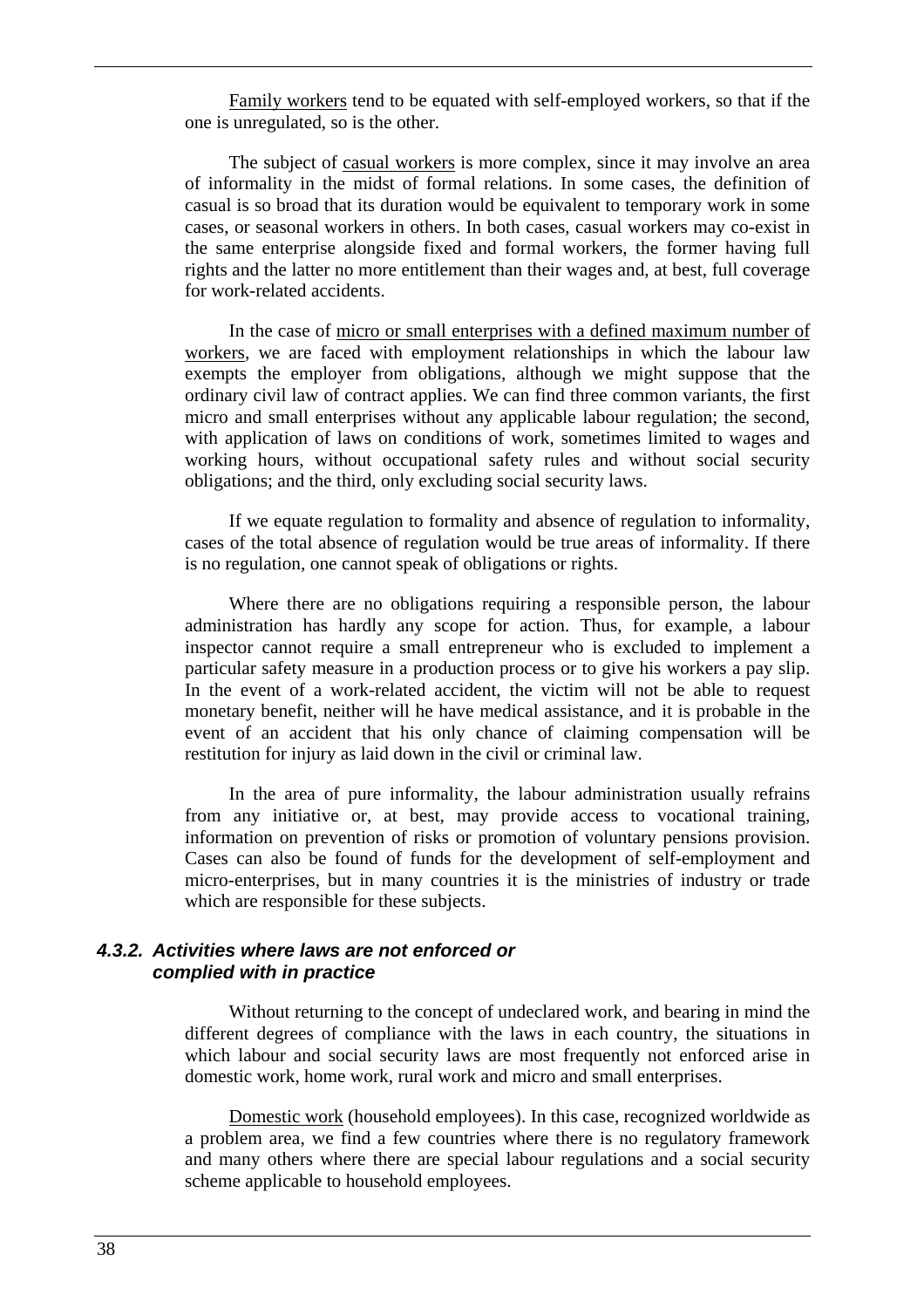Special labour regulations involve numerous exceptions to the general legislation, in terms of wages (possibility of counting food and lodging as part of wages), working hours and rest (hours of compulsory presence, time off, limited exits, night work, etc.) and termination of the employment relationship (wideranging grounds and lower compensation).

The applicable social security schemes tend to have lower contribution bases and reduced cover for contingencies. Sometimes the contribution is borne exclusively by the household employee, as when they provide services in several households.

The State exercises limited control, declarations of establishment are not made because employment in the service of a family is not considered a business activity and control is difficult, since inspection services do not normally have the legal power to enter private homes to carry out inspections.

Home work. In the majority of countries, this is regulated in the same way as any other employment relationship, except with respect to working hours and rest periods, which cannot be controlled by the employer. With regard to remuneration, piece work is very common and cases of payments below the current minimum wage may arise.

It is difficult for the State to control home work, since in many cases it involves concealed activities not declared by the employers (sometimes with the connivance of the workers – to evade contributions and taxes) or disguised as contracts or subcontracts. In many cases, only one employee is registered even though all family members work. Except when they have access to records or accounts of the enterprise, it is very difficult for inspectors to exercise control, as they usually lack authority to enter a workshop located in a private home.

Rural work. General or special legislation is difficult to apply in rural work. On one hand, in rural areas in many countries there can be a general ignorance of the existence of the applicable laws or their content. Added to this is the fact that the highest illiteracy rates usually occur among rural populations, whose local language may be other than the official language, making it more difficult for them to understand legal rules which are usually written only in the official language. Furthermore, ancestral customs in some communities have more sway than legislation. On the other hand, much agricultural work is seasonal and involves many itinerant workers – registration procedures are not observed when these are complex, time-consuming and costly.

The social security system is not always able to deliver immediate or at least accessible health services in certain regions, and as such there is little interest on the part of workers in contributing to a system which is deemed inadequate.

Finally, the State usually does not have a labour administration with sufficient manpower and resources to inform, assist and inspect agricultural enterprises, which means that labour laws are not respected, occupational safety and health regulations are ignored and the absence of registration of workers is not detected. Moreover, it is estimated that the use of child labour by agricultural producers is frequent.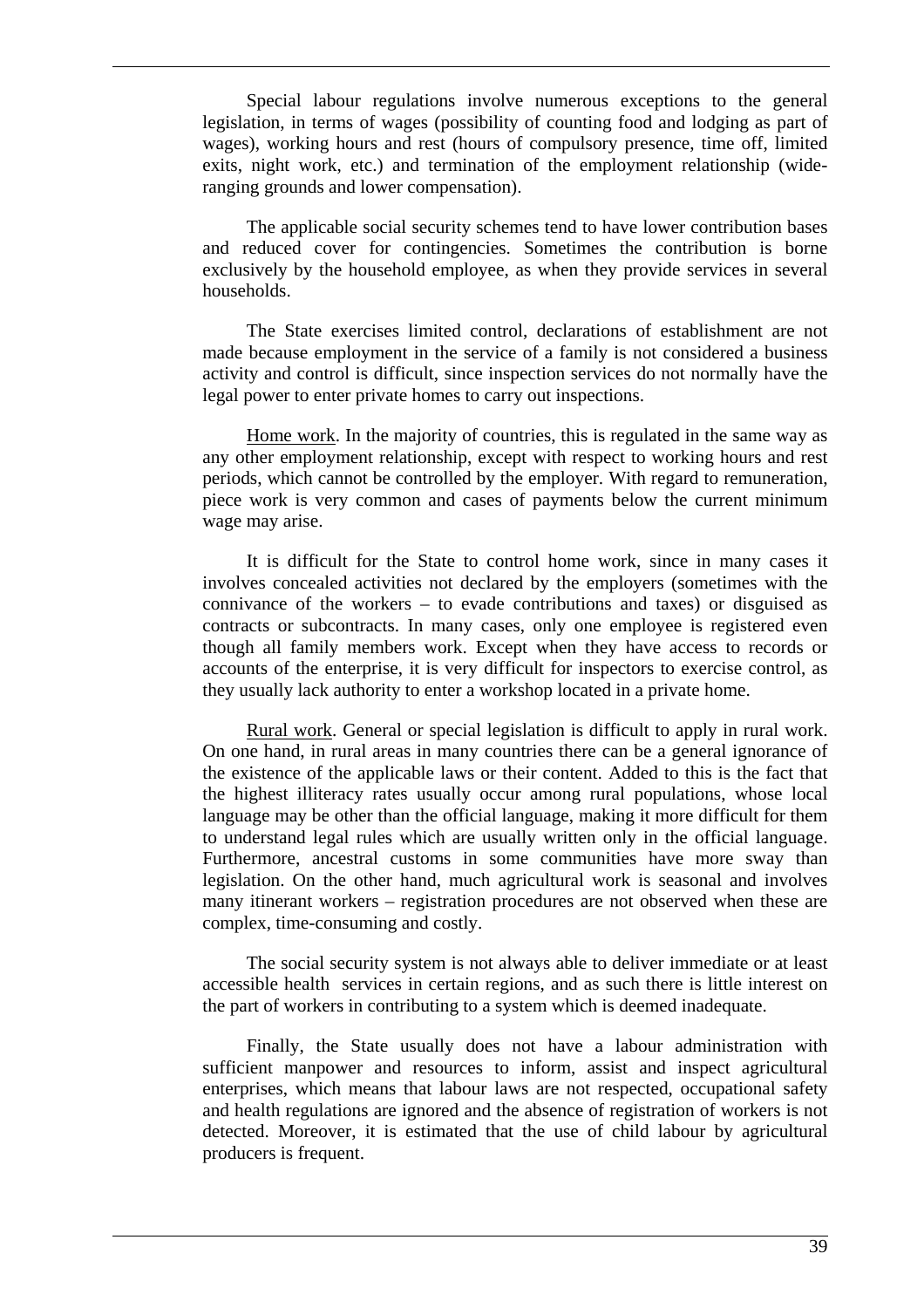Micro and small enterprises. It is in micro and small enterprises that the highest level of non-compliance with labour laws is found in all countries, according to the reports of labour inspection authorities. Violations include noncompliance with formalities, i.e. the absence of declarations or permits to establish the enterprise and failure to declare workers to the social security administration. Substantive non-compliance include violations of minimum wage laws, nonobservance of safety regulations, and failure to make social security contributions.

The administration's first problem is to detect, locate and identify enterprises and their owners, followed by the difficulty of identifying workers and the nature of their contracts or relationships. Next comes checking the conditions of work and the employer's obligations. When a single inspection service is responsible for enforcing labour legislation as a whole and has adequate resources at its disposal, the task becomes easier, but it is time-consuming and depends to some degree on the collaboration of local authorities and the frequency of complaints, whether by individuals or organizations. When there are several inspection services, the task is more difficult and complex, since various officials have to be coordinated and mobilized, applying different rules and procedures in accordance with work plans whose priorities may not coincide.

## **4.4. The special case of freedom of association**

There is a general feeling that workers in the informal economy need representation and help in organizing and bargaining. As in other areas of recognition and application of rights, the complex composition of the informal sector makes it necessary to seek solutions for each type of worker.

The Freedom of Association and Protection of the Right to Organise Convention, 1948 (No. 87) states that workers and employers, without distinction whatsoever, shall have the right to establish and, subject only to the rules of the organisation concerned, to join organisations of their own choosing without previous authorisation. This right, however, is applied in many different ways and national legislation may establish rules for the constitution and recognition of organizations. In some countries, general laws on the right of association are used, but in many cases there are laws specifically applicable to the right of work-related freedom of association. Ministries of labour are usually charged with administering these processes.

It is common for some laws to apply to employers and others to employees. Despite the existence of a legal framework for the formation of trade unions, some categories of workers, such as those on fixed-term contracts and seasonal and casual workers may face restrictions and in practice it may be very difficult to form an organization in the context of small enterprises.

Furthermore, not all specific laws cover self-employed workers. In some cases they are likened to employees and in others, when they have workers in their service, to enterprises. For these workers – who form the largest group in the informal economy – their only option to form an association may be to resort to the general law on associations, which is outside the remit of ministries of labour.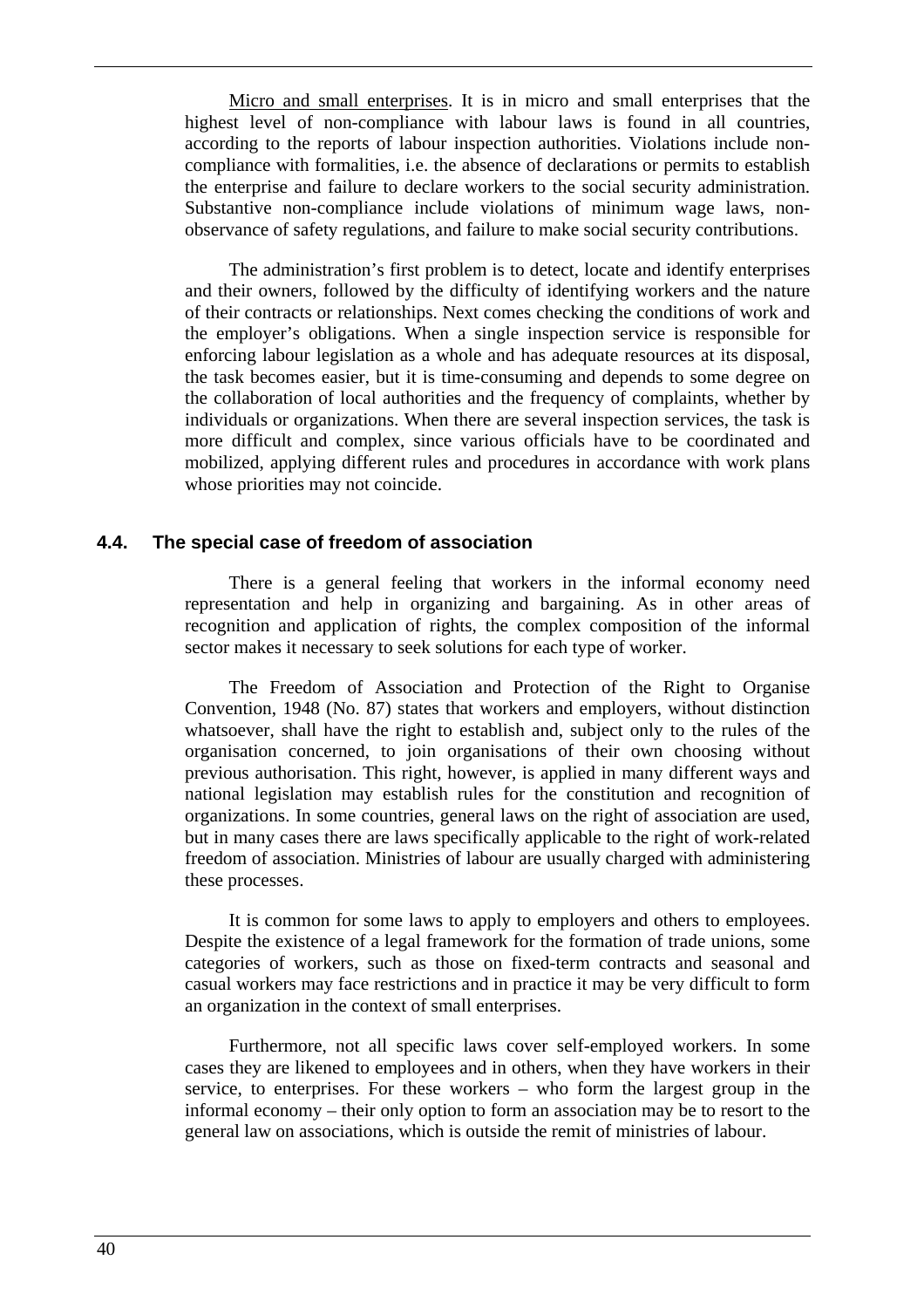As regards collective bargaining, this is confined by definition to paid employment. In the Collective Bargaining Convention, 1981 (No. 154), the term collective bargaining extends to all negotiations which take place between an employer, a group of employers or one or more employers' organizations, on the one hand, and one or more workers' organizations, on the other. Bargaining is also possible in the absence of trade unions between elected representatives of workers and employers, which can be very useful in the context of small enterprises not covered by higher level bargaining.<sup>37</sup>

Independent or self-employed workers do not have an employer, so they do not have conditions of work to negotiate and thus are not parties to collective bargaining in terms of labour law. However, self-employed workers may have interests to defend and, of course, to negotiate with national or local public administrations. There are a number of examples of bargaining between municipal authorities and vendors' associations which have led to agreements on occupation of public spaces and payment of rates. Although the result of the bargaining is a fully valid agreement, its legal nature will be different from that of a labour agreement, such that in the case of a dispute, neither the labour administration nor the labour courts will have power to intervene.

## **4.5. Informality and gender**

 $\overline{a}$ 

The ILC 2002 Resolution considered that women are more likely than men to be in the informal economy. Among the causes mentioned are the general character of the feminization of poverty and those related more specifically to discrimination in access to education and training and other economic resources.

As we have seen previously in activities with high female participation, such as domestic employment, there is a lack of regulation in a number of countries. In many countries, household employees are excluded from social security systems, so that many women who only have access to this type of work lack protection throughout their working life and do not have the benefits of health care, maternity programmes, family allowances or retirement pensions.

Women's work is underevaluted and in many cases invisible. In family enterprises, home work and rural work, it is common for all family members – men, women and even children – to contribute as much as they can to the business. However, in many cases, only the man's role is recognized as the sole owner of the business or property and the only party to contracts or arrangements of an employment or commercial nature. It is highly likely that only in cases of ownership of the business, home or land by women is it possible to provide them with any system of protection.

Women generally do not have the same opportunities as men to establish themselves as independent workers or entrepreneurs. Although the difficulties or obstacles do not necessarily stem from labour legislation, a few labour ministries have extended their activities and functions by establishing administrative units which provide information and advice to women on setting up enterprises or facilitate access to credit from public funds or private credit institutions.

<sup>37</sup> See Workers' Representatives Convention, 1971 (No. 135).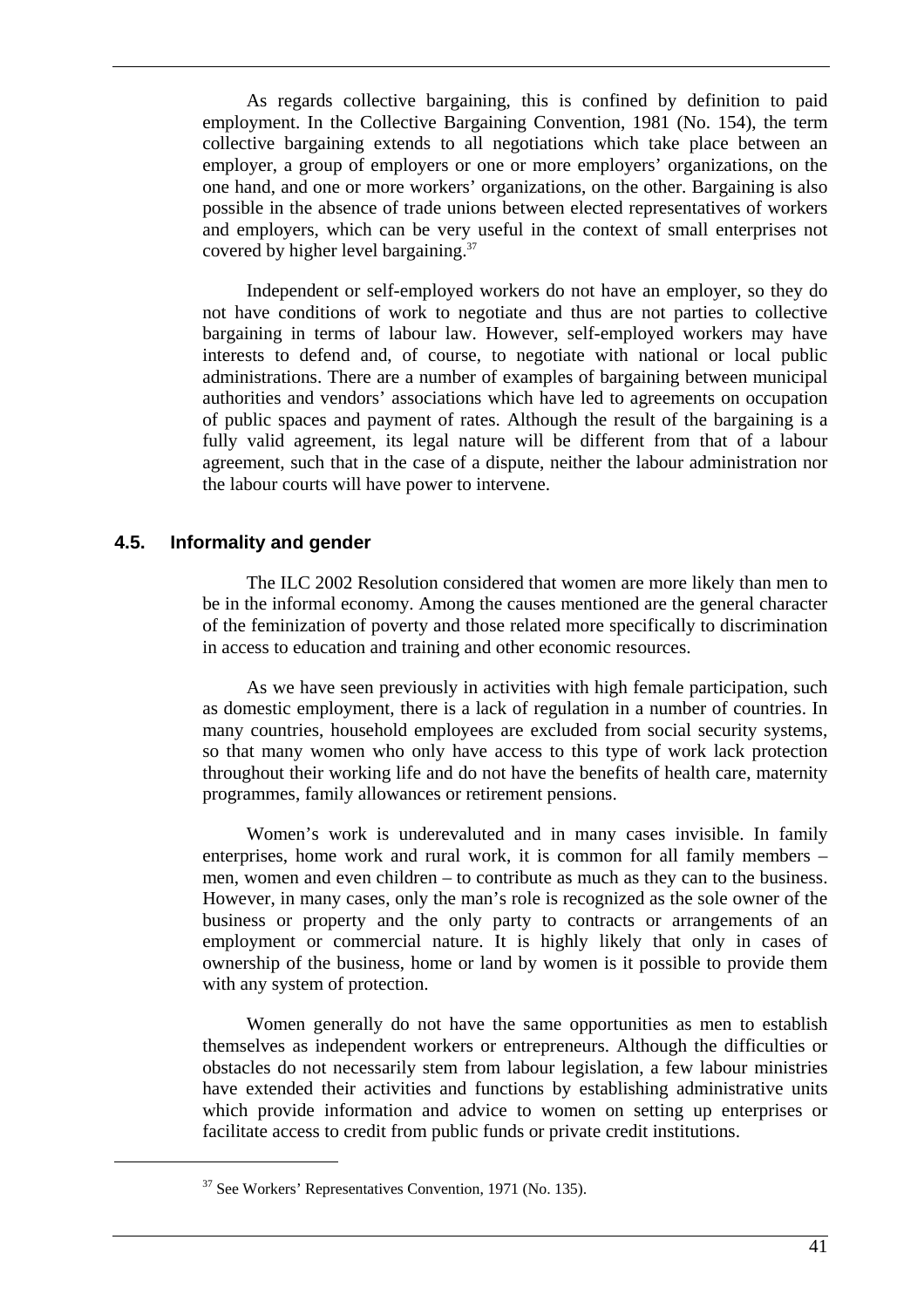With women accounting for the majority in the informal economy, trade unions can also make efforts to create or adapt internal structures to promote the participation and representation of women and accommodate their specific needs.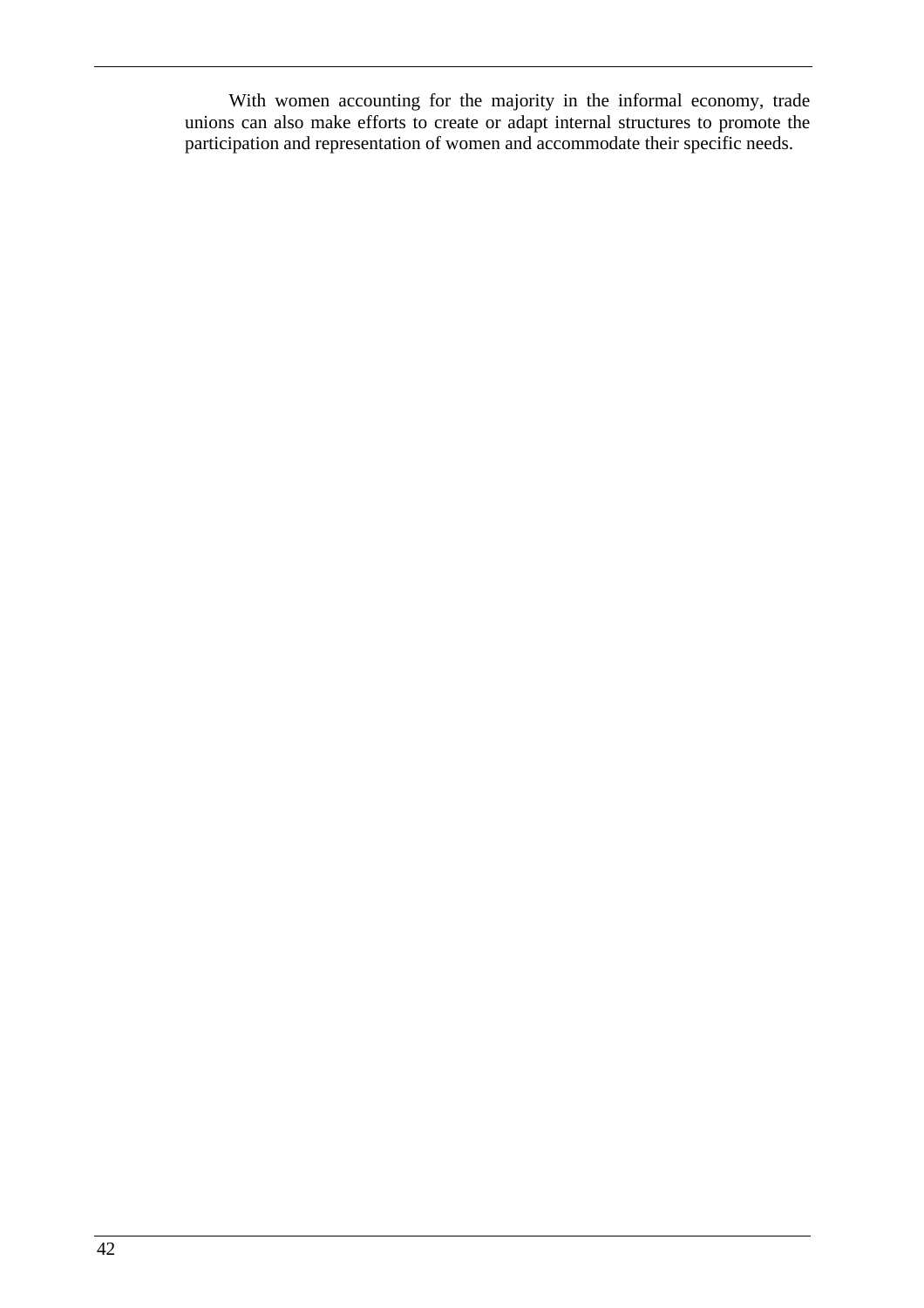# **5. Labour administration and the informal economy: Challenges, experiences and trends**

If the real issue is how to extend rights to everyone and not limit their application, the critical problem in this respect, as indicated by the Director-General of the ILO in 2001, is one of agency. The extension to the informal economy of the goal of decent work cannot depend exclusively on the mechanisms of state regulation and representation which are applied elsewhere. We need new ways to increase economic capabilities and strengthen voices, defend rights, generate and transfer resources and change incentives. There is often scope for new forms of action by existing actors, but there is also a need for new actors and new institutions to raise skills, open markets and improve working conditions.<sup>38</sup>

The ILC in 2002 stated that:

 $\overline{a}$ 

"Since decent work deficits are often traceable to good governance deficits, the government has a primary role to play. Political will and commitment and the structures and mechanisms for proper governance are essential. Specific laws, policies and programmes to deal with the factors responsible for informality, to extend protection to all workers and to remove the barriers to entry into the mainstream economy will vary by country and circumstance.

Governments have a lead responsibility to extend the coverage of social security, in particular to groups in the informal economy which are currently excluded. The implementation and enforcement of rights and protections should be supported by improved systems of labour inspection and easy and rapid access to legal aid and the judicial system. It is the responsibility of governments to provide an enabling framework at national and local levels to support representational rights. National legislation must guarantee and defend the freedom of all workers and employers, irrespective of where and how they work, to form and join organizations of their own choosing without fear of reprisal or intimidation. Obstacles to the recognition of legitimate, democratic, accessible, transparent and accountable membership-based organizations of workers and employers in the informal economy must be removed, so that they are able to participate in social dialogue structures and processes."

The Labour Administration Convention, 1978 (No. 150), Article 7, deals in article 7 with the extension of services to a series of workers outside the scope of labour law and which in many countries are considered per se as belonging to the informal economy. The text reads as follows:

When national conditions so require, with a view to meeting the needs of the largest possible number of workers, and in so far as such activities are not already covered, each Member which ratifies this Convention shall promote the extension, by gradual stages if necessary, of the functions of the system of labour administration to include activities, to be carried out in co-operation with other competent bodies, relating to the conditions of work and working life of appropriate categories of workers who are not, in law, employed persons, such as--

<sup>&</sup>lt;sup>38</sup> Reducing the decent work deficit: A global challenge, Report of the Director-General, 89<sup>th</sup> Session of the International Labour Conference, Geneva, 2001.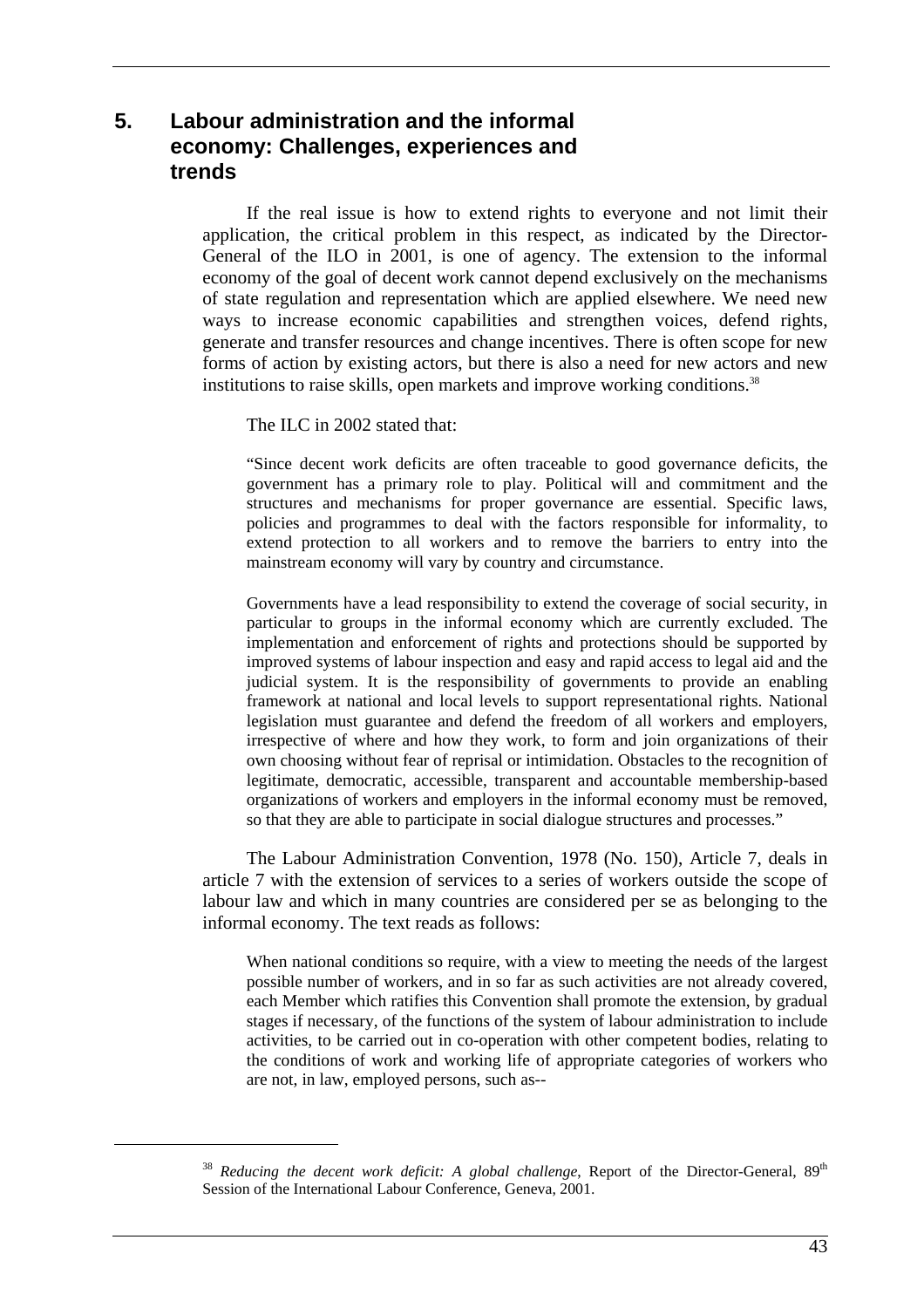(a) tenants who do not engage outside help, sharecroppers and similar categories of agricultural workers;

(b) self-employed workers who do not engage outside help, occupied in the informal sector as understood in national practice;

- (c) members of co-operatives and worker-managed undertakings;
- (d) persons working under systems established by communal customs or traditions.

Of these four groups, only co-operatives and worker-managed undertakings, which are usually included in the term "social economy" have been the subject of general treatment by labour administrations, and in some countries self-employed workers also. Reports of the Committee of Experts show that in other cases there are no significant experiences. However, if we go as far as to consider artisans as being in the last category, various experiences could be described.

# **5.1. Challenges**

To effect change in the current situation in which some workers have protection and others have little or no protection at all, the starting point is the political will and commitment to extend protection to all workers.

This starting point affects the whole of society and thus the government, which must have the framework and mechanisms to produce change. The government, through its various ministries, will have to influence the factors responsible for informality and eliminate entry barriers to the formal economy.

To meet the needs of the population, the government as a whole must work on three fronts: to prevent informality, to formalize informal activities and to reduce the protection gap. It also means designing and implementing policies on prevention, formalization or regularization and extension of protection.

The ministry of labour, as the typical organ of labour administration, with its dependent agencies and in collaboration with other government departments, must:

- 1. influence the factors responsible for informality within the scope of its powers and eliminate barriers to entry to the formal economy created by its own procedures;
- 2. prepare laws, policies and programmes to extend protection to all workers and increase social security coverage;
- 3. ensure the application and enforcement of rights and protection with the support of more effective labour inspection systems and easy and rapid access to legal assistance;
- 4. adapt their structure and organization, modifying or creating services and mechanisms to produce change in the areas for which it is responsible, in cooperation with other administrations, if applicable; and
- 5. create a framework which supports the rights of association and allows participation in bodies and processes for social dialogue by all those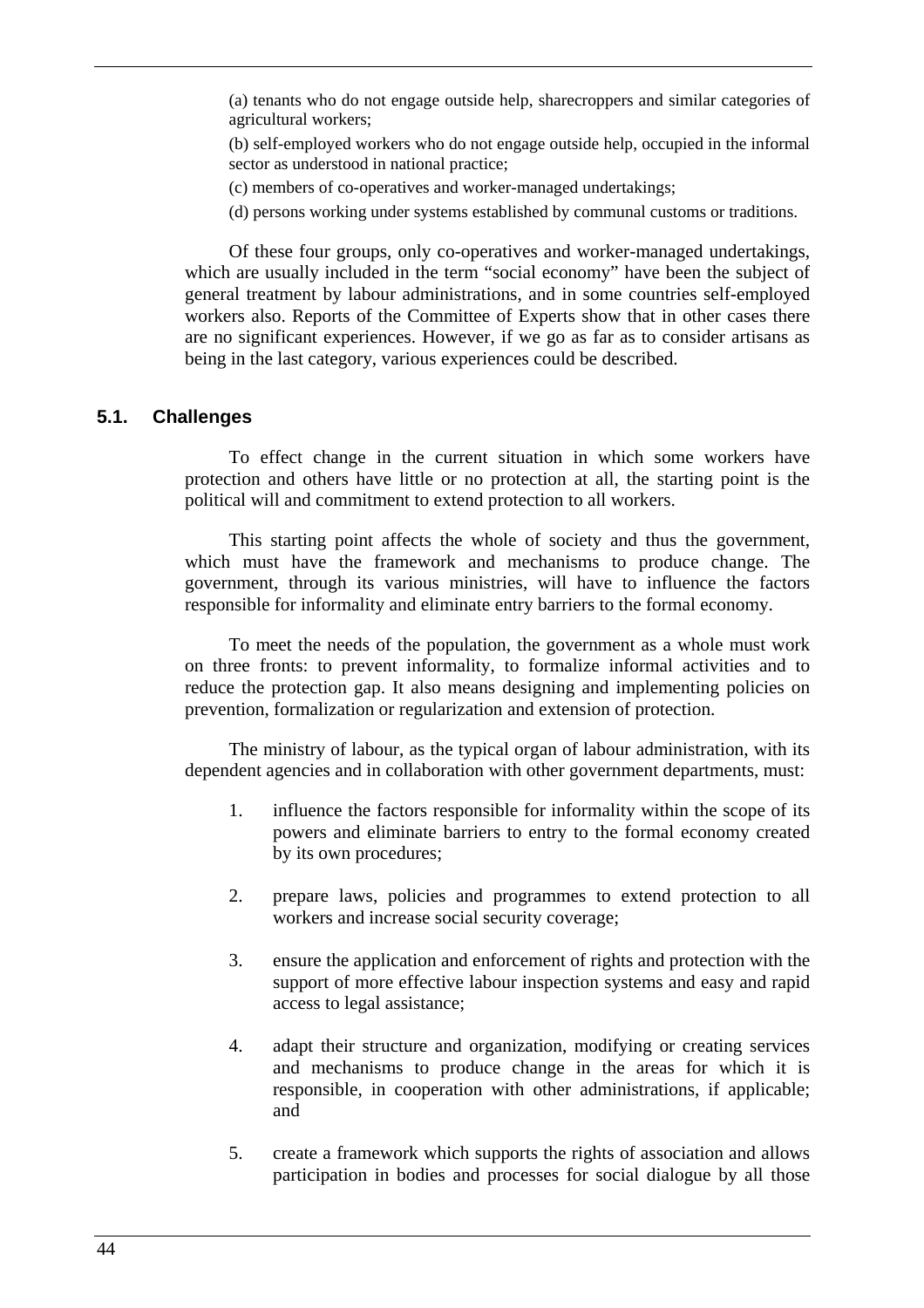who, because they carry out their activities in an informal way, lack representation.

In practice, all these measures, in succession or simultaneously, complement or combine with each other, as individual measures on their own may not yield appreciable results.

## **5.2. Experiences**

Following are examples of consolidated experiences and other more or less novel initiatives which may suggest the way forward.

*1. Intervention in the factors responsible for informality and elimination of barriers by simplifying work-related procedures.* 

Several countries, such as Burundi and Comoros, among others, exempt written contracts from all types of stamp and registration. Other countries which have reformed their labour codes in recent years, such as Honduras (1997), Guatemala (1995) and Panama (1995), also make all procedures with respect to the labour administration free of charge.

**Djibouti**. A 1996decree introduced a single form of contract and membership in social organizations. The form consists of five separable sheets, the first for the national employment service, the second for the social insurance scheme, the third for the inter-enterprise medical service, the fourth for the worker and the fifth is retained by the employer, who must give the other copies to the intended recipients within forty-eight hours following recruitment. Employers may obtain the form from various organizations and job applicants are provided with a form on registering with the national employment service.

**India**. A 1988 law (*Exemption from Furnishing Returns and Maintaining Register by Certain Establishments Act*, *1988*) simplifies the documentation and declarations to the labour authority on wages in so-called "small enterprises" (10-19 employees) and "very small enterprises" (up to 9 workers).

**France**. The Labour Code (Art. L.129-2) introduced the method of payment by employment-service cheque, which can be used by individuals to pay the wages of domestic workers and social security contributions. The system is designed to facilitate hourly-paid domestic work. The amount includes a 10 per cent top-up as proportional holidays remuneration. The employer submits an application to join the *Centre National de Traitement du Chèque Emploi Service (CNTCES)* which authorizes the entity to deduct social security contributions directly in respect of the workers concerned. The cheques and contributions slips in which the number of hours worked are declared can be obtained free of charge from the bank where the householder has his account.

**Peru**. The Micro and Small Enterprise (Promotion and Formalization) Act, 2003 (Law No. 2815) is aimed at promoting competitiveness, formalization and development of micro and small enterprises to increase sustainable employment, their productivity and profitability, their contribution to the gross domestic product,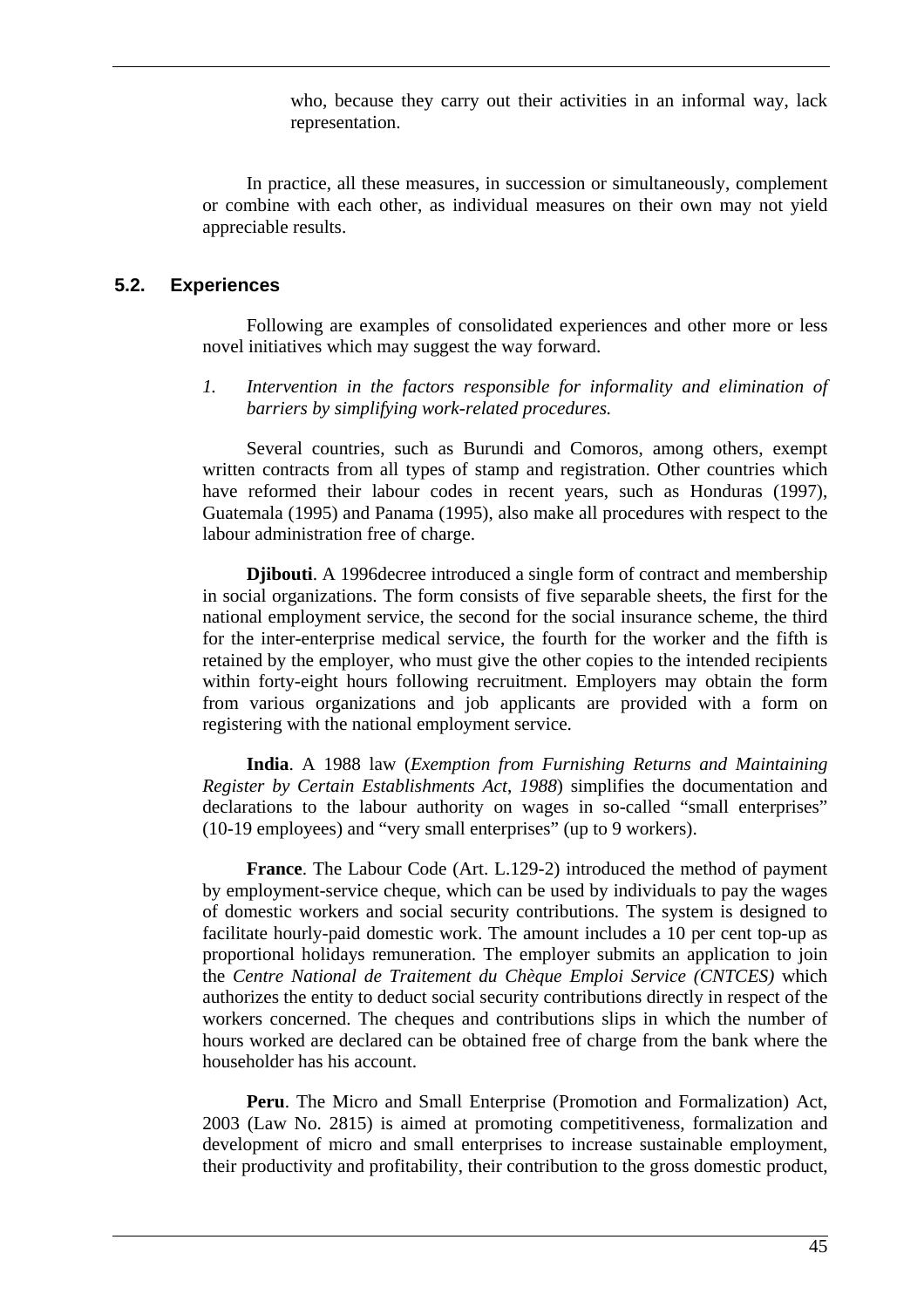expansion of the domestic market and exports, and their contribution to tax revenues. The Act provides for training and technical assistance instruments, mechanisms to facilitate access to markets and access to financing. With an eye on formalization, it simplifies procedures for the formation of corporations and obtaining municipal licences. It also establishes a tax regime for micro and small enterprises and a special labour scheme for micro-enterprises (up to 10 workers and a certain turnover) on a temporary basis.

## *2. Preparation of laws, policies and programmes aimed at extending protection and social security coverage to all workers.*

**Sri Lanka**. Under the National Workers Charter, the State must ensure that workers in the "non-organized sectors" are guaranteed minimum conditions of work to prevent them from being exploited. The Labour Commission is empowered to fix wages and conditions of work for such workers and is responsible for carrying out inspections to enforce the laws on working hours and rest. It also states that it must ensure full protection under labour laws to workers employed by contractors.

**Morocco**. The new Labour Code (Law 65-99 of 6 May 2004) extends its scope to paid homeworkers, simplifying their classification to preclude the possibility of them being classed as independent subcontractors. It establishes special arrangements for different sectors and envisages a special law to regulate relationships and conditions of work in sectors of a purely traditional character, considering employers as natural persons with family assistants, who engage in a manual trade involving the manufacture of traditional products for sale.

**South Africa**. *The Basic Conditions of Employment Act*, amended in 2002, establishes a series of criteria for the classification of a person as employed, unless proved to the contrary, irrespective of the form of contract, including, among other things, "a person who is economically dependent on another person for whom he works or provides a service" or "a person who works or provides services solely for another person". In addition, the same Act (*Sectional Determination 8: Farm Worker Sector No. R. 1499.Official Gazette, 2002*) regulates the conditions of work of farm and agricultural workers, and establishes minimum wages, including those for domestic staff and keepers.

**Malawi**. The Employment Act, 2000 considers an employee to be any person who by virtue of his work is in a situation of economic dependence on another or whose situation is closer to that of an employee than an independent worker, including sharecroppers.

**Dominican Republic**. Law 87-01 of 2001 which creates the Dominican Social Security System provides, with respect to the Contributory Pensions Scheme (old age, incapacity and survivors' insurance) that membership by an employee and the employee is obligatory, indivisible and permanent, whether or not the beneficiary remains employed, engages in two or more jobs simultaneously or transfers to work in the informal sector.

**India**. The Indian State of Tamil Nadu was one of the pioneers in the extension of social security to workers in the "non-organized" sector. In 1994, a law was passed by the state Ministry of Labour creating a Social Welfare Board for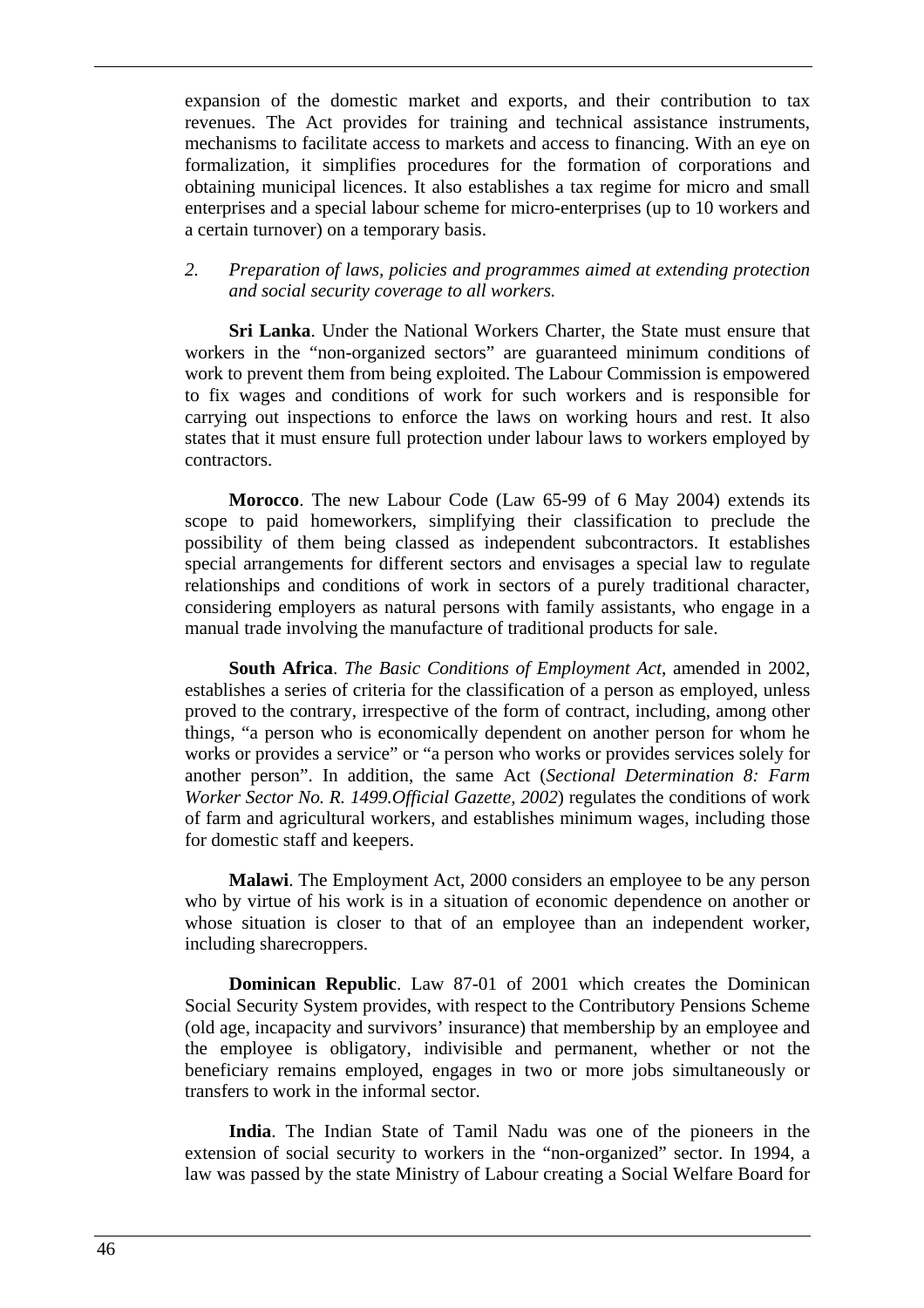construction workers. The Board, run by a committee chaired by the Commissioner of Labour, and with employer and worker participation, administers a social welfare scheme which includes work-related accident insurance, education subsidies and marriage, birth and death grants. The fund is financed by payment of 0.3 per cent of the budget estimate for each construction work. The majority of the Board's administrative staff have been provided by the Ministry of Labour, which has reduced the administrative costs. The fund covers over half a million workers in the sector, and has kept the level of disbursements relatively low, providing benefits to some 39,000 beneficiaries, which has allowed a considerable level of reserves to be accumulated. At present, there is a project to introduced a pension scheme.

There is also a national social security project for workers in the nonorganized sector (workers not covered by the Industrial Employment Act, 1946 and the Factories Act, 1948, and those in commercial establishments not covered by the social security laws) which will benefit 37 million workers. The new legislation established a fixed contribution payable by small productive units.

**Indonesia**. A decree of the Ministry of Human Resources of 17 January 2000 introduces a social security programme for casual workers and workers with single job or piecework contracts. It establishes economic benefits for work-related accidents, illness, maternity, old age and death, as well as health assistance. If the duration of work is less than three months, a contribution is made in respect of work-related accidents and life insurance. If the work lasts three months or more (and at least 20 days per month for casual workers) contributions are also made to old age and health schemes.

**Thailand**. The Social Security Act, 1990 established a general social security system to be introduced progressively. Initially, it only covered workers in enterprises with 20 or more workers, with the intention of covering workers in enterprises of 10 or more workers over a period of three years. Progressive increases in contributions and benefits were also envisaged, leading to the introduction of the retirement pension in 1998. Contributions are set at 9 per cent of wages, paid in equal shares by employers and workers. The State provides a further 2.5 per cent subsidy. The system would thus cover 9.5 million workers in one million three hundred thousand enterprises. Finally, the Royal Decree of 2002 provided that all employers, starting from one worker, came within the scope of the Social Security Act. This extension to micro-enterprises meant coverage to a further three and a half million workers in one million two hundred thousand enterprises.

## *3. Guaranteeing the application and enforcement of rights and protection supported by effective administrative services*

**Peru**. The General Labour Inspection and Worker Protection Act was amended in 2004 (Law No.28292), guaranteeing confidentiality of complaints, strengthening inspectors' powers and extending their scope of action to worker cooperatives and home work employment agencies. The Micro and Small Enterprise (Promotion and Formalization) Act, 2003 (Law No. 2815) envisaged annual inspection targets of 20 per cent of registered micro-enterprises.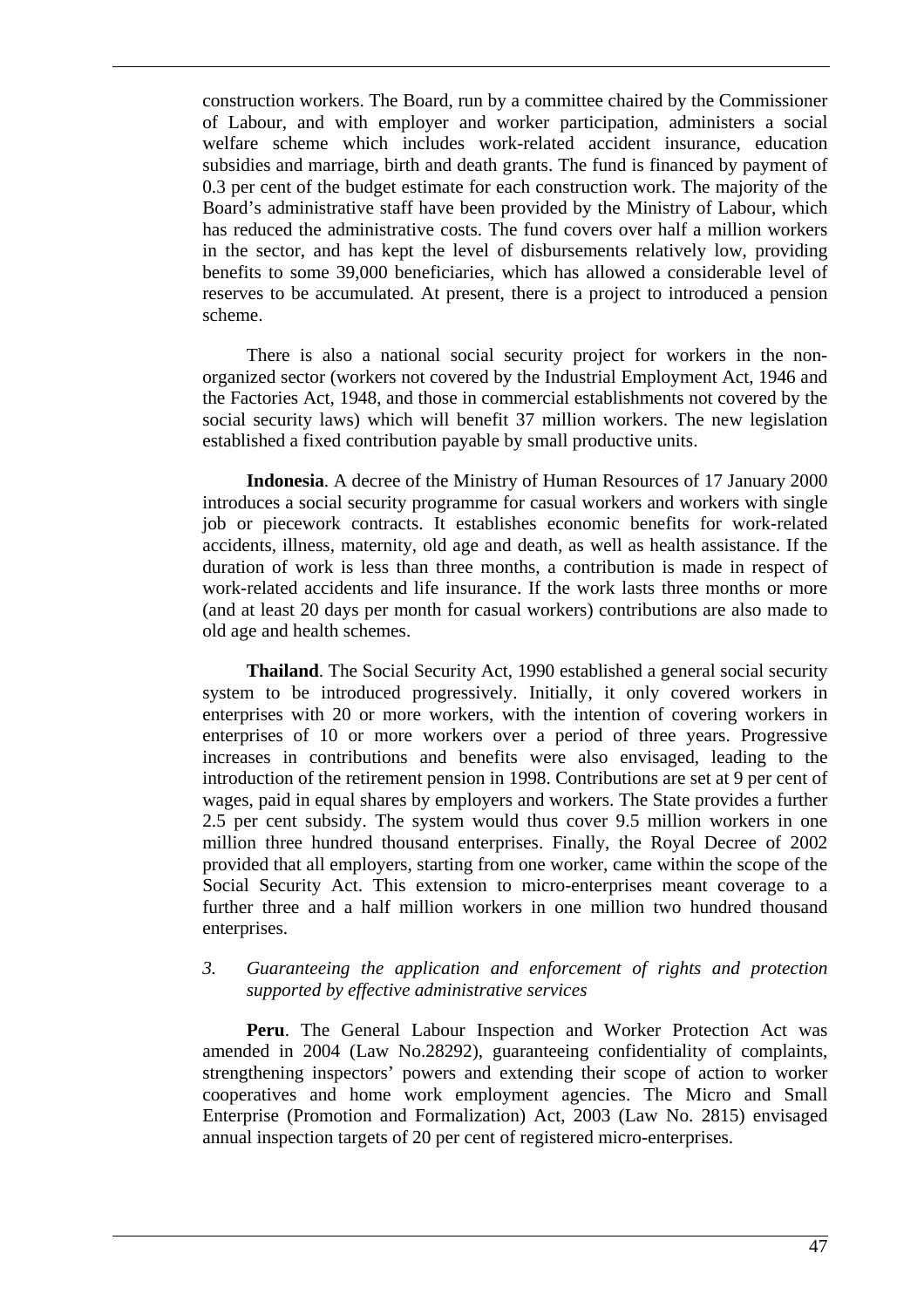**Chile**. The Labour Code, amended in 2003, established a system of sanctions which are progressively severe as a function of the number of workers in an enterprise. It allows fines imposed by the labour inspectorate on enterprises of less than ten workers to be replaced (only once per year) by compulsory attendance at training programmes organized by the Directorate of Labour for a period not exceeding two weeks.

**Dominican Republic**. The Dominican Social Security System, created by Law 87-01, is a single system of membership, contributions, benefits plan and service provision. It introduced a single pensions register which encompassed the beneficiaries of all pension funds and plans existing at the time. It also charged the National Social Security Council (CNSS) with the tasks of establishing within one year a single information system to optimize the process of joining, collection and payment, and ensuring the timely detection and sanctioning of evasion and late payment. The information sub-systems of the pensions fund administrators, health insurance administrators and social security schemes formed part of the single information system which, in turn, was made compatible with the central government integrated financial management system. The CNSS remained responsible for ensuring the prompt registration of all members in the system. Pensions and occupational safety supervisors were given powers to inspect and carry out investigations as appropriate for early detection of evasion or fraud by employers and/or workers, and to examine any of the employer's documents or records. It also established coordination and collaboration between the Secretariat of State for Labour, the Directorate of Inland Taxes and all other public or private agency which could provide relevant information.

# *4. Adaptation of the framework and organization of the labour administration*

**Burkina Faso**. The Decree of 7 March 1997 establishing the organizational structure of the Ministry of Employment, Labour and Social Security created a Directorate for the Promotion of the Informal Sector in the Directorate General of Employment and Vocational Training, responsible for: contributing to better knowledge of the sector; identification of its basic and further training needs and organization; undertaking initiatives to consolidate jobs in the sector; assisting in modernizing the sector by encouraging creativity among micro-entrepreneurs; contributing to better incomes, etc. This unit was retained in the recent amendment of 2002 (Decree 465 of 28 October 2002) under which the former ministry became the Ministry of Labour, Employment and Youth. In addition, in its local branches, established in 2003 in the regional directorates, the employment and vocational training service is charged with promoting the informal sector. Under the technical supervision of the Ministry, a support fund for the informal sector (FASI) has been in operation since 1999 (Decree 98-053 of 28 February 1998) which is active in the agricultural and livestock sectors, commerce, construction, transport and crafts production, services and the arts. In its first three years of operation, the FASI granted credits to finance 3,957 projects, which led to the creation of 5,829 jobs and the consolidation of a further 7,824 jobs.

**Costa Rica**. The Integrated System for Support to Micro and Small Enterprises (SYAMYPE) was created in 1998. It includes a support fund, FONAMYPE, as a second-tier financing institution serving as a conduit for resources from the formal financial sector and international cooperation. Enterprises are classified legally in accordance with criteria involving the number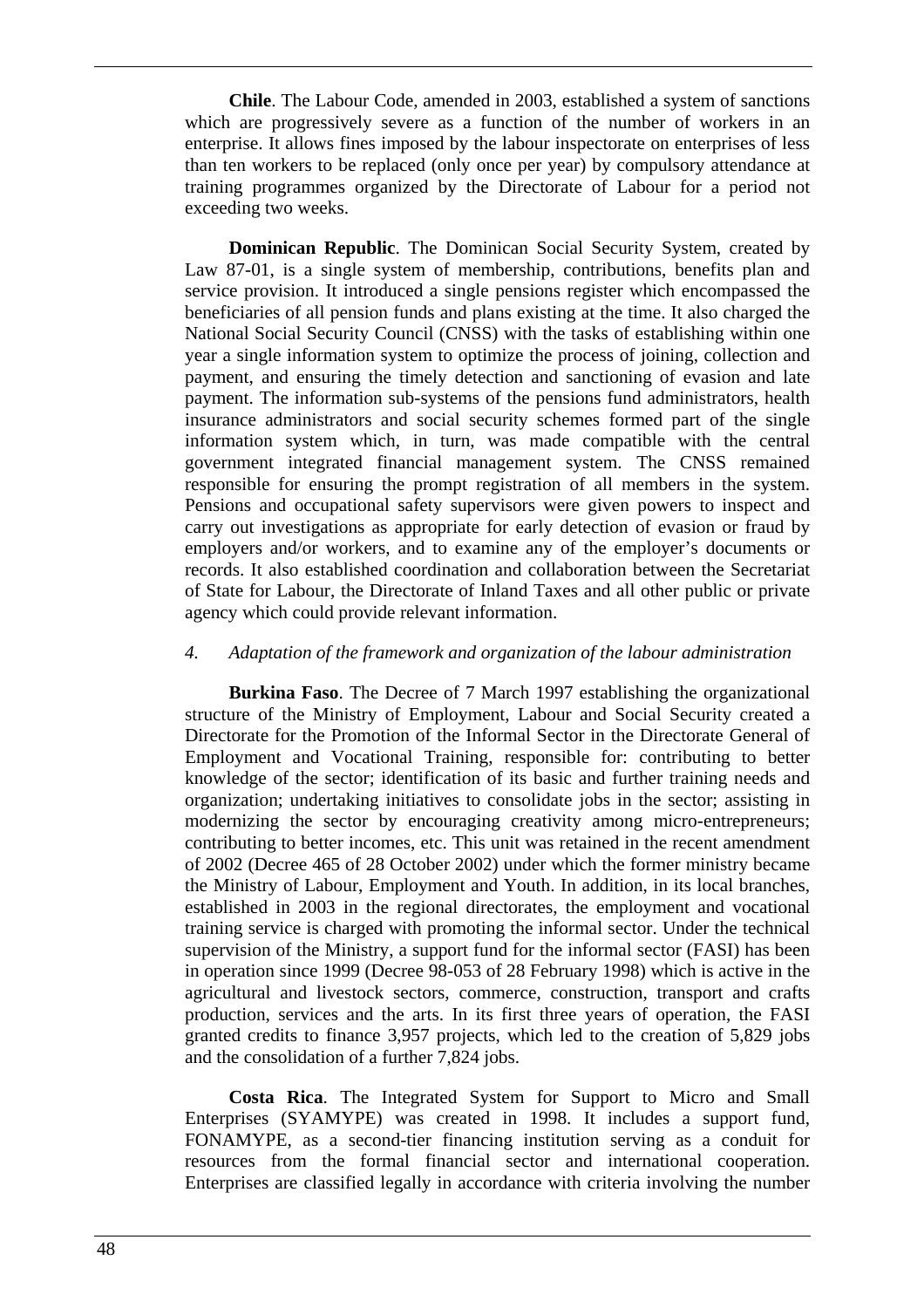of workers, asset values and annual sales. The system's governing and coordinating organ is the Supreme Council for Support to Micro and Small Enterprise (COSUMPYE), chaired by the Minister of Labour and Social Security and composed of representatives from the public sector (five ministries) and the private sector (four representatives). The latter include a representative of associations and guilds of micro and small entrepreneurs.

**Egypt**. Decree No. 2013/2003 regulates employment in the informal sector, defined as illegal work. It established a commission in the Ministry of Labour and Emigration to monitor employment in the informal sector, especially agricultural workers, seasonal workers, seafarers, mining and quarry workers, and public construction workers. The Commission's functions include proposing rules on safety and health, travel and subsistence, and examining applications for authorization of employment offices for such workers (which may be extended to associations, institutions and trade unions). Contracting or subcontracting by labour contractors is prohibited; sanctions are established for violations, and the employment offices concerned are required to protect workers against exploitation by intermediaries.

**Tanzania**. The 1999 Act creating the National Employment Promotion Service makes it responsible for promoting wage employment and selfemployment. The Service operates through local offices which deal with registration and intermediation. It established a national employment advisory council whose functions include: advising the minister on job creation in rural and urban areas; carrying out studies into the productive use of human resources in the government, industrial, commercial, agricultural and informal sectors; and advising on proposed legislation, the informal sector and micro-enterprises, the establishment of centres for the informal sector and the promotion of special funds to finance activities in the informal sector.

**Belgium**. A law of 3 May 2003 instituted a Federal Council for the prevention of illegal work and social fraud, a Federal Coordinating Committee and district offices. The Council must ensure the implementation of the policy defined by the Council of Ministers which involves coordinating the actions of the various departments concerned and raising awareness among various services and departments. It must also provide guidance on prevention and may submit proposals for amending legislation. The district offices, set up in each judicial district, organize and coordinate checks on compliance with legislation. The law envisages the conclusion of partnership agreements between the responsible ministries and professional organizations, which could lead to information and awareness campaigns aimed at professionals and consumers and the detection of clandestine work. One of these agreements was signed in 2003 with the Federation of Passenger Transport Employers (FEAA) in order to collaborate in combating unfair competition from "black" labour, all forms of unfair employment and noncompliance with regulations. To this end, the administration undertakes to increase checks, together with other information and preventive measures which will also be evaluated by the parties.

*5. Creation of a legal framework to support rights of association and allow participation in the structures and processes of social dialogue*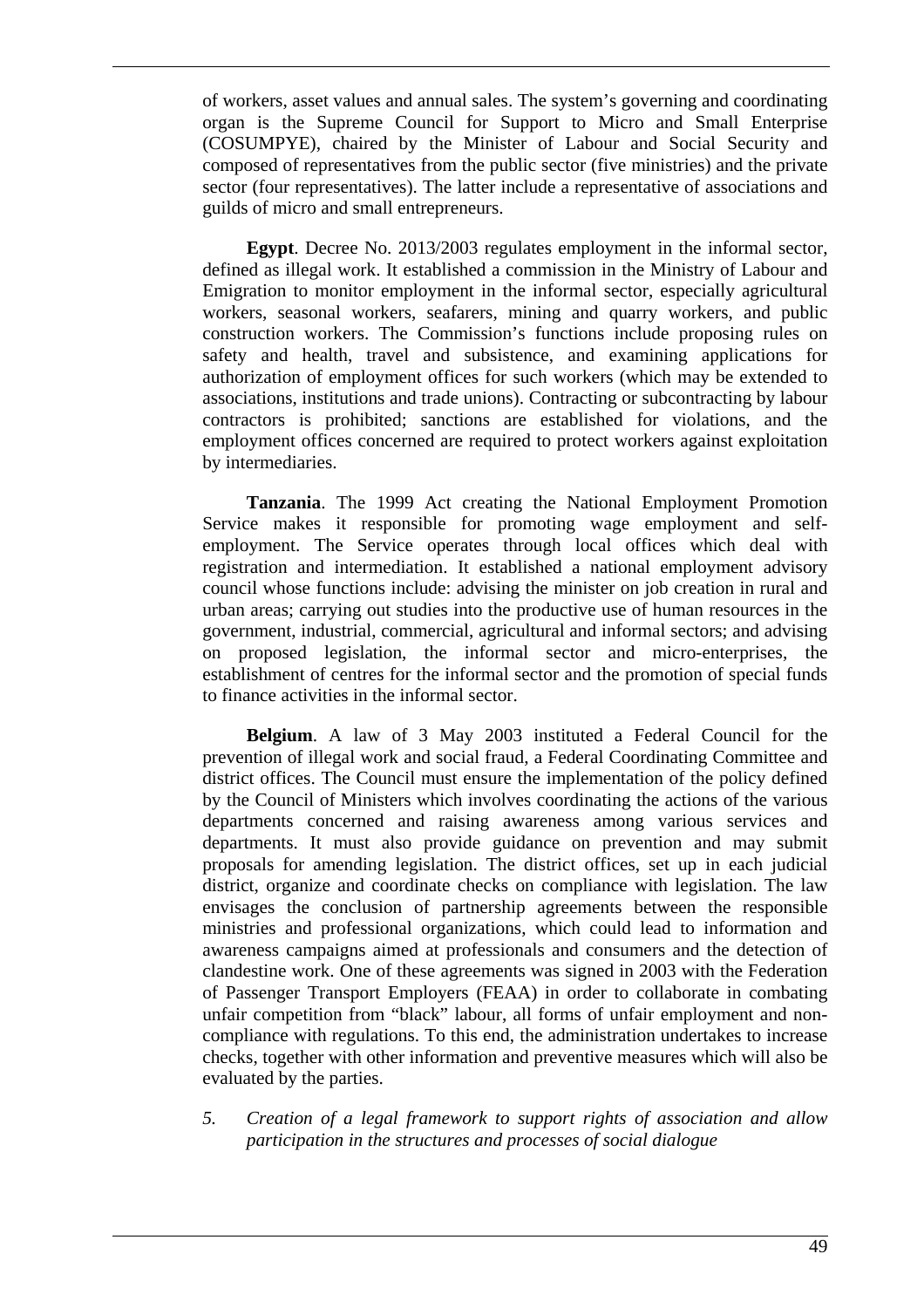**Spain**. The Freedom of Association Act (Law 11/1985, 2 August 1985) allows self-employed workers who do not have workers in their employ, unemployed workers and those who have ceased work as a result of incapacity or retirement to join trade unions. They are not permitted to found trade unions which have the specific object of protecting individual interests, without prejudice to their capacity to form associations under specific legislation.

**Peru**. Decree Law No. 25593 of 1992, which regulates the labour relations of workers in the private sector, introduced the possibility of independent workers forming organizations, when it states in Article 6 that: "Organizations of workers who are not dependent within an employment relationship shall be governed by the provisions of this decree law, as applicable." Trade unions formed in this way shall acquire legal personality and be entered in the appropriate register maintained by the labour authority. Registration is a formal, voluntary act, which cannot be refused except in the case of failure to comply with the requirements laid down by the decree law.

**Burkina Faso**. Law 08-93-ADP of 13 May 1993 established the Chamber of Representatives, the 120-member consultative body (includes four representatives of the informal sector).

# **5.3. Trends**

- *1. Clarification of concepts and definitions* 
	- Introduction by law of the definition of micro enterprise and small enterprise, based on objective criteria.
	- Legal definition of independent worker and criteria to determine the existence of an employment relationship.
	- Regulation of artisans and crafts industries.
	- Definition of casual labour.
- *2. Simplification of procedures and reduction of costs of formalization* 
	- Substantial reduction or elimination of expenses involved in the registration of enterprises with labour administrations and social security authorities.
	- Replacement of authorizations to open establishments by simple declarations of opening.
	- Simplification of requirements, forms and procedures for hiring workers through public employment offices.
	- Introduction of one-stop shops or unified procedures for the creation of enterprises.
	- Recognition of contracts of employment irrespective of the form in which they are concluded and acceptance of any means of evidence.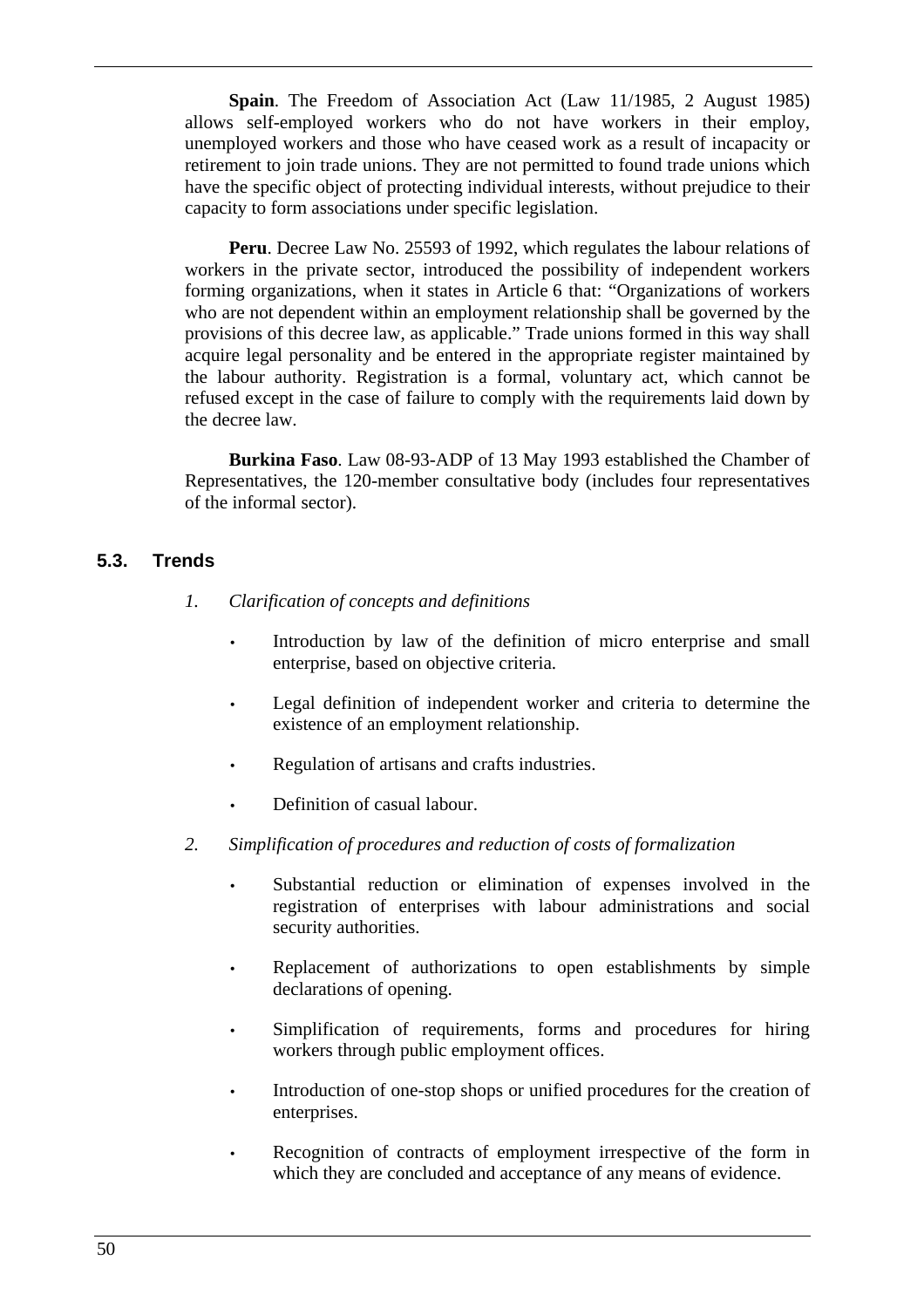- *3. Extension of protection* 
	- Modification of labour legislation extending its scope to all types of wage workers, sometimes with the introduction of exemptions or special regulations in situations in which specific laws or rules are difficult to apply or enforce.
	- Extension of social security systems to new categories of wage workers, especially in small enterprises, and temporary workers. The extension applies at least for certain contingencies, with contribution schemes set at a level which enables employers to meet the periodic payments.
	- Introduction of special voluntary and compulsory social security schemes for self-employed workers, including those in agriculture, with contribution arrangements adjusted to the ability to pay of those concerned through the choice of contribution base.
- *4. Improving management tools, methods and procedures* 
	- Creation or upgrading of databases and statistics on enterprises and workers.
	- Cooperation between different agencies of the labour administration and other government departments.
	- Development of plans and information programmes on the content of labour laws aimed primarily at micro and small enterprises, including information centres, help lines, publications, leaflets, websites and visits to employment centres.
	- Modification of working methods of labour inspectors, focusing on micro and small enterprises. Review of sanction procedures and use of persuasive and punitive measures as alternative or complementary measures.
- *5. Administrative changes* 
	- Creation of support funds for the creation of micro and small enterprises or to allow workers to set up a business on their own account.
	- Creation of administrative units aimed at promoting the social economy, such as cooperatives and other associative enterprises.
	- Creation of units and programmes aimed at working women.
	- Extension of the activities of occupational safety services to micro and small enterprises, and to self-employed workers.
	- Introduction of Internet-based administrative practices.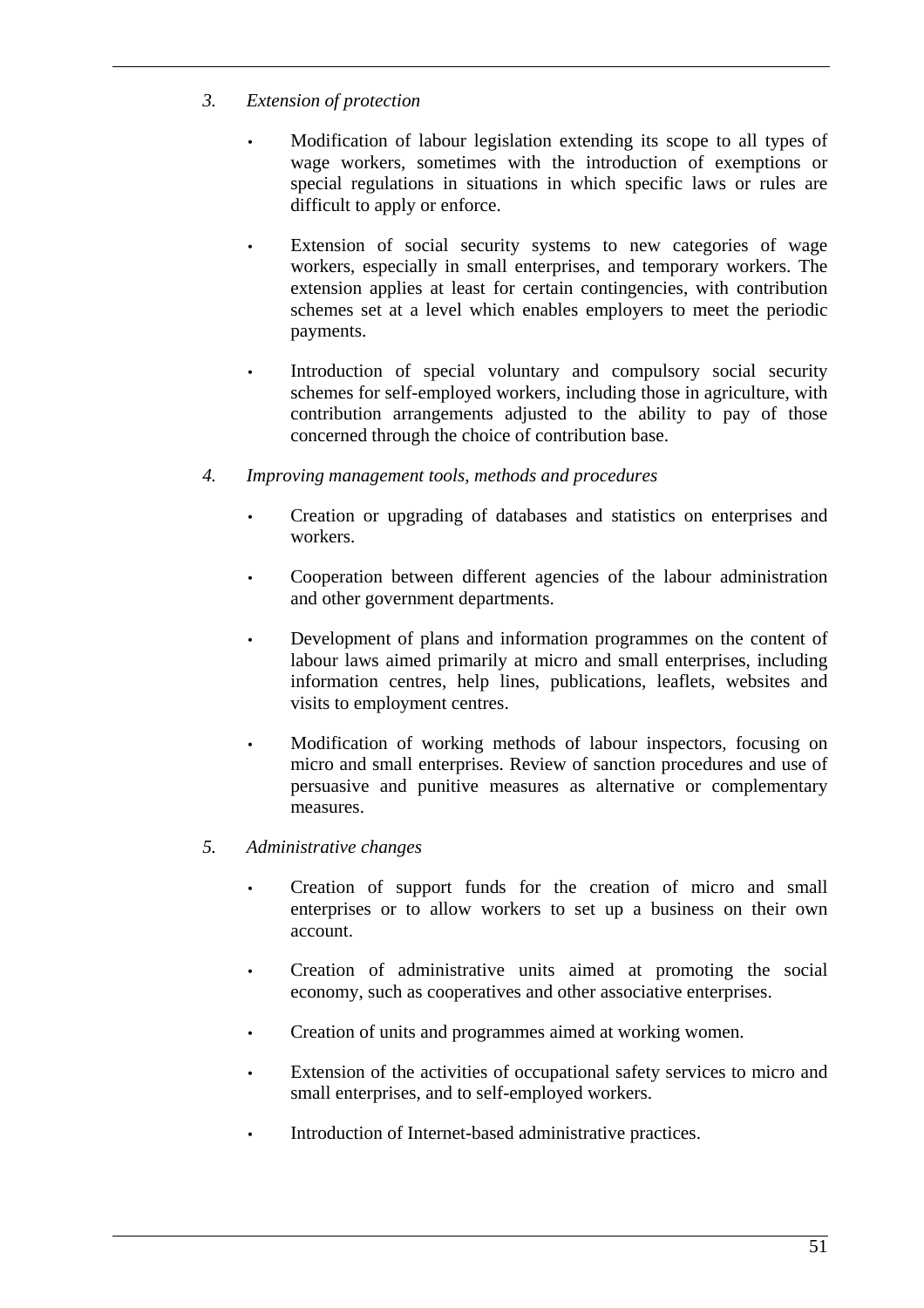- *6. Limited extension of rights of representation* 
	- Legal extension of the right of association to independent workers, either by including them in wage workers' organizations, or by the formation of their own organizations with a status equivalent to trade union.
	- Inclusion of representatives of associations of persons working in the informal economy in various consultative bodies.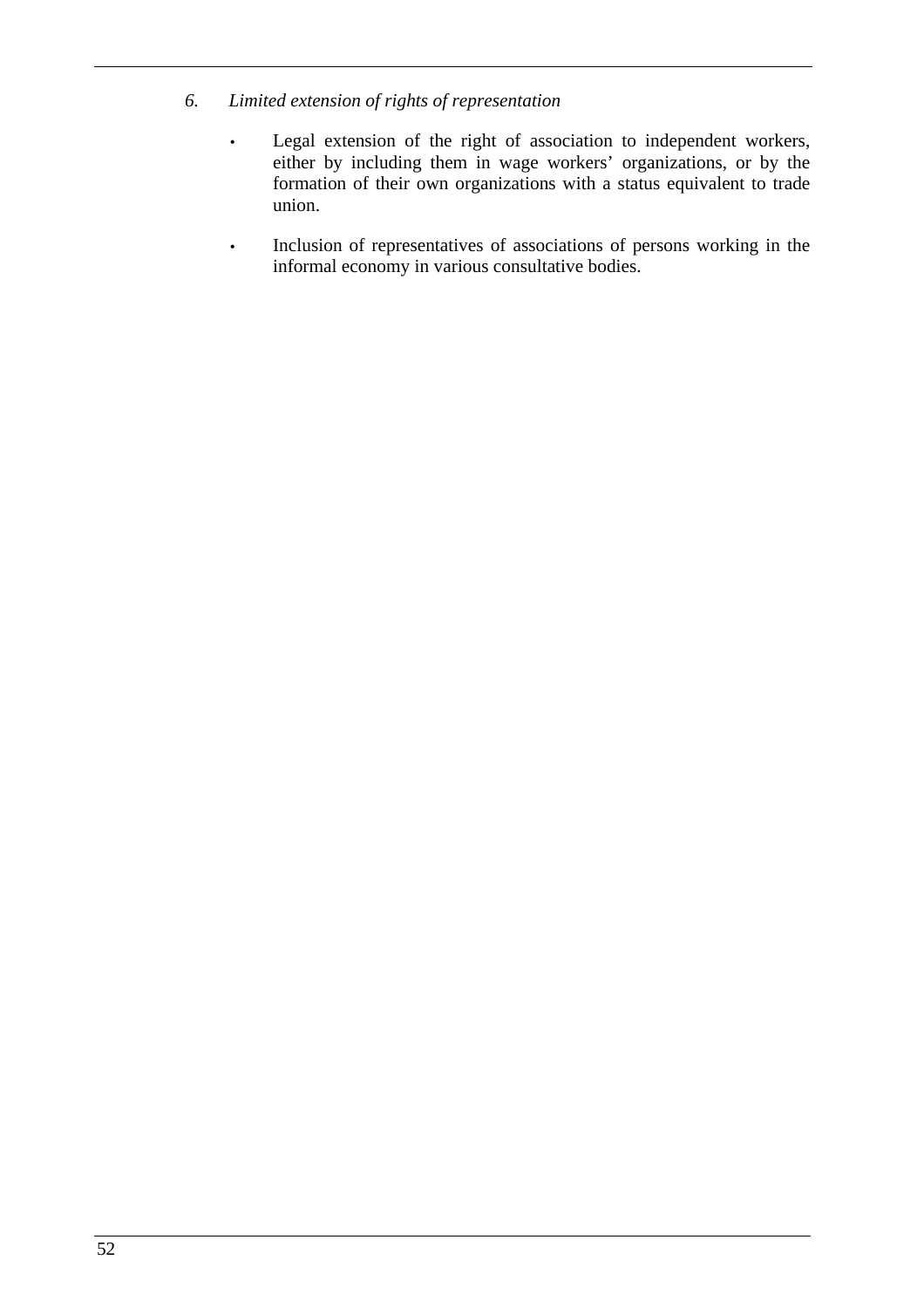# **6. Conclusions**

*1. The most commonly used definitions of the informal sector are not practical for labour administration.* 

The definitions in use include heterogeneous situations which do not always allow the same legal treatment. The definitions include situations of persons and entities, some not regulated and others regulated, including different degrees of regulation. The definitions include elements foreign to the applicable legal frameworks and do not take into account the difference between the absence of rules, non-compliance with the rules and their effects.

## *2. Formality and informality in work.*

Formality implies compliance with a series of legal rules of a civil, commercial, administrative, fiscal, labour and social security nature. Formality in work can be limited to compliance with labour and social security laws, at least as far as the scope of action or intervention of the labour administration is concerned.

## *3. Different categories of workers in the informal economy.*

There are two types of worker active in the informal economy: wage workers and self-employed workers. The legal status applicable to each is different and cannot be ignored by the labour administration or the persons concerned. Solutions to the problems and needs of each, although some may be common, involve differential treatment. Moreover, some of the problems of enterprises and selfemployed workers fall outside the ambit of the labour administration.

## *4. Protection and rights.*

To speak of protection of workers in the informal economy is not the same as speaking of rights. Protection refers to a result, a condition of the process of obtaining it. Thus one can speak of social protection or protection from occupational hazards. Rights, in labour terms, have their counterpart in obligations. The counterpart of wage workers' rights is employers' obligations, together with their own obligations as employees. The rights of self-employed workers depend on their own obligations, normally in relation to agencies of the public administration.

# *5. The exercise of rights by salaried workers implies labour formality of employers.*

If there is a legal framework which determines the obligations of the employer and the employer does not fulfil them, informality is understood as irregularity or illegality, which implies liability. The goal of the labour administration to guarantee labour rights means making employers fulfil their obligations, i.e. compulsory formalization. However, the procedures and methods used by labour administrations to achieve these results can vary.

6. *To make social protection effective, a regulatory framework and a system of financing is necessary.*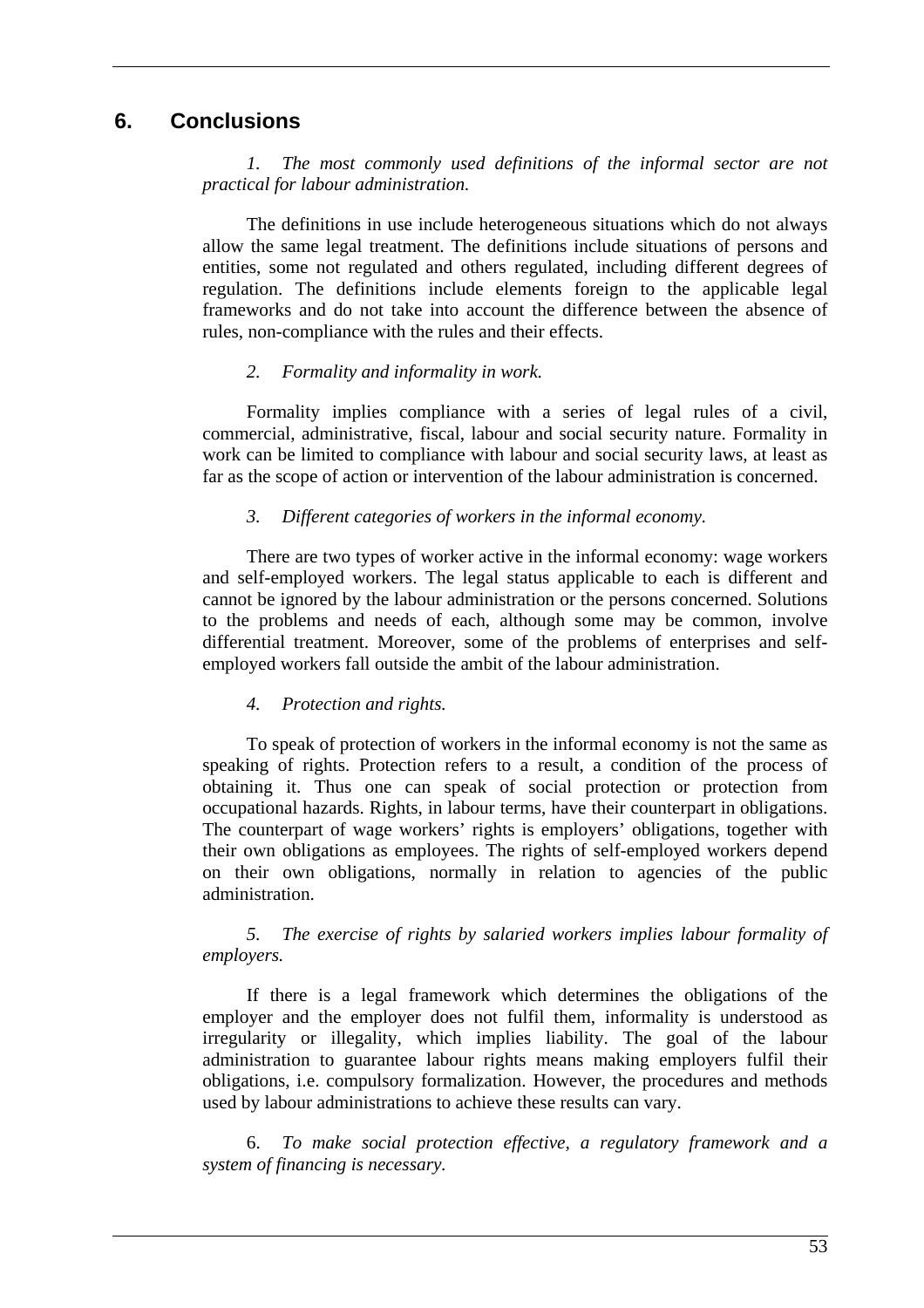When protection is sought for those who are without it, it means extending social security benefits. In some cases, those not covered can be accommodated more or less easily in existing systems. In other cases, it will be necessary to create new or special schemes, but in all cases it is necessary to provide financing and decide who will bear the costs and how contributions will be collected and benefits administered. In general, all this falls within the ambit of the labour administration or involves some kind of activity on its part, thus it must at the same time upgrade the services concerned.

*7. The exercise of collective rights goes hand in hand with recognition of the personality of collective persons.* 

To give a voice to workers in the informal economy, it is necessary to facilitate the formation of organizations to represent them. In the case of selfemployed workers and micro-enterprises, in addition to the associative framework, a framework must be developed to recognize their personality, interests and representativeness, so as to allow public administrations to take them into account.

*8. Services and units of the labour administration for micro and small enterprises and self-employed workers.* 

The experience of several countries suggests the value of organizing services aimed at small productive units and self-employed workers, especially when there is a special regulatory framework. The functions to be performed and the type of service to be organized may vary, but targeting information and prevention can be most helpful in extending formality.

## *9. Ensuring compliance with legal provisions.*

The system of labour inspection, with adequate resources, must extend its activities to all establishments, in all sectors, to make workers' rights a reality. Inspection services must have functional powers and be able to monitor compliance with all legal provisions relating to conditions of work and protection of workers.

## *10. Decent work policies in the informal sector.*

A policy of extending rights and social protection coverage is not the same as a policy of enforcing rights or effective protection. In the first case, it is necessary to introduce legislative measures, while in the second it is a case of making use of the administrations' mechanisms through its administrative units, programmes, procedures and methods of work.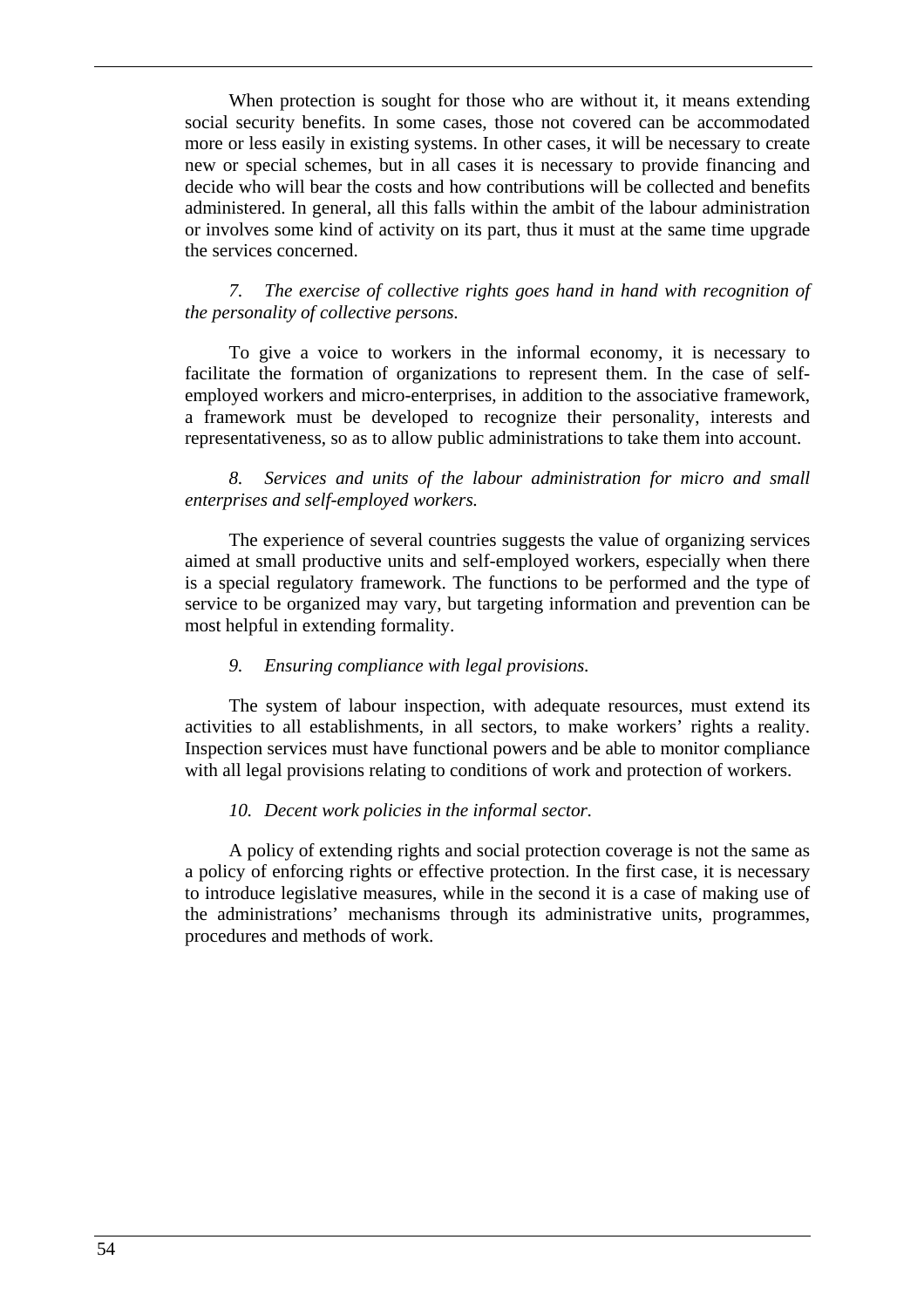# **Annex: Selected texts from international labour standards**

# **Informal sector**

R169 Employment Policy (Supplementary Provisions) Recommendation, 1984

## V. Informal sector

27. (1) National employment policy should recognise the importance as a provider of jobs of the informal sector, that is economic activities which are carried on outside the institutionalised economic structures.

(2) Employment promotion programmes should be elaborated and implemented to encourage family work and independent work in individual workshops, both in urban and rural areas.

- 28. Members should take measures to promote complementary relationships between the formal and informal sectors and to provide greater access of undertakings in the informal sector to resources, product markets, credit, infrastructure, training facilities, technical expertise and improved technologies.
- 29. (1) While taking measures to increase employment opportunities and improve conditions of work in the informal sector, Members should seek to facilitate its progressive integration into the national economy.

(2) Members should take into account that integration of the informal sector into the formal sector may reduce its ability to absorb labour and generate income. Nevertheless, they should seek progressively to extend measures of regulation to the informal sector.

## R195 Human Resources Development Recommendation, 2004

3. Members should identify human resources development, education, training and lifelong learning policies which:

d) address the challenge of transforming activities in the informal economy into decent work fully integrated into mainstream economic life; policies and programmes should be developed with the aim of creating decent jobs and opportunities for education and training, as well as validating prior learning and skills gained to assist workers and employers to move into the formal economy; …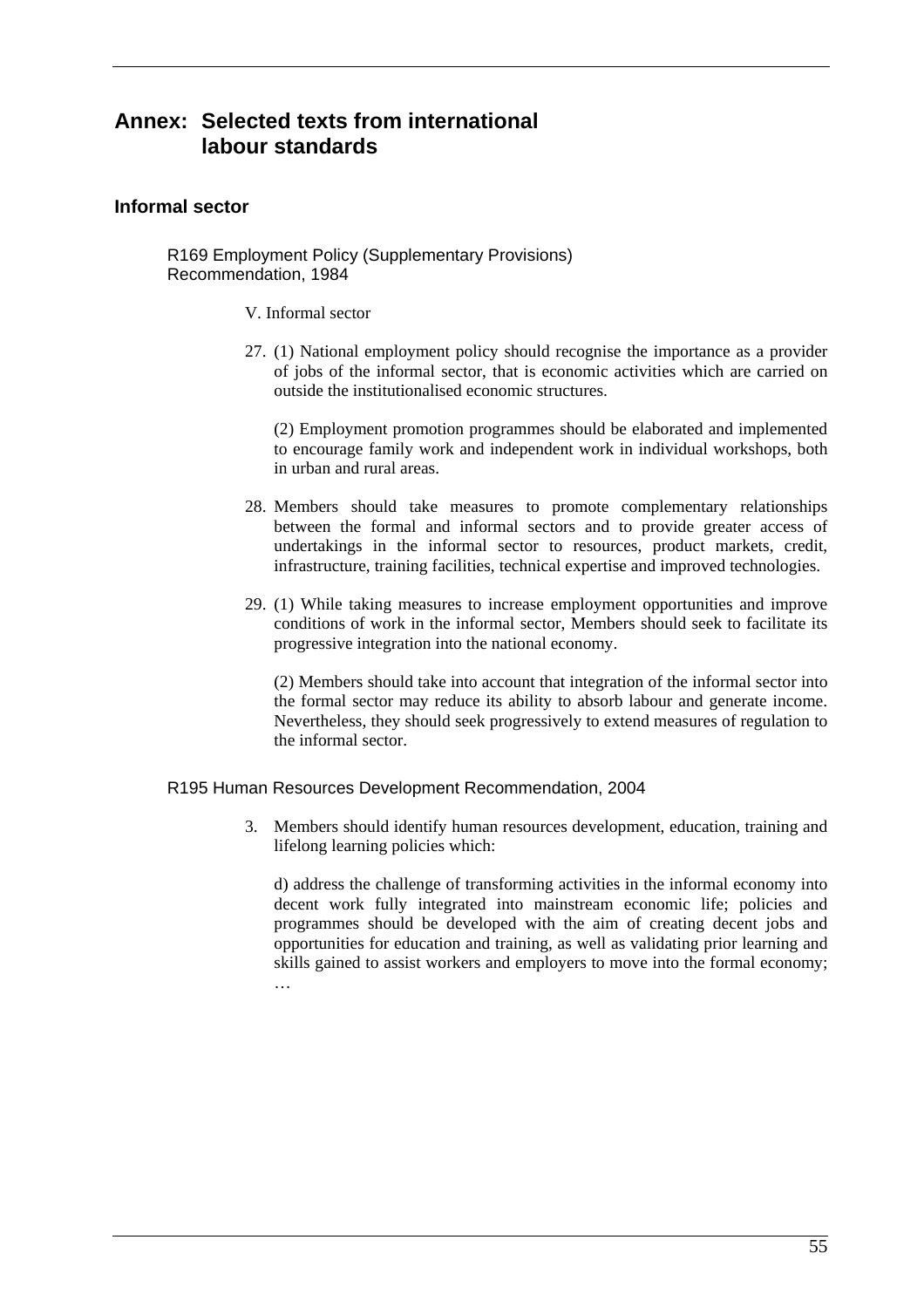## **Self-employed workers**

- R192 Safety and Health in Agriculture Recommendation, 2001
	- IV. Other provisions

Self-employed farmers

12. (1) Taking into consideration the views of representative organizations of selfemployed farmers, Members should make plans to extend progressively to selfemployed farmers the protection afforded by the Convention, as appropriate.

(2) To this end, national laws and regulations should specify the rights and duties of self-employed farmers with respect to safety and health in agriculture.

(3) In the light of national conditions and practice, the views of representative organizations of self-employed farmers should be taken into consideration, as appropriate, in the formulation, implementation and periodic review of the national policy referred to in Article 4 of the Convention.

- 13. (1) In accordance with national law and practice, measures should be taken by the competent authority to ensure that self-employed farmers enjoy safety and health protection afforded by the Convention.
	- (2) These measures should include:
		- (a) provisions for the progressive extension of appropriate occupational health services for self-employed farmers;
		- (b) progressive development of procedures for including self-employed farmers in the recording and notification of occupational accidents and diseases; and
		- (c) development of guidelines, educational programmes and materials and appropriate advice and training for self-employed farmers covering, inter alia:

(i) their safety and health and the safety and health of those working with them concerning work-related hazards, including the risk of musculoskeletal disorders, the selection and use of chemicals and of biological agents, the design of safe work systems and the selection, use and maintenance of personal protective equipment, machinery, tools and appliances; and

- (ii) the prevention of children from engaging in hazardous activities.
- 14. Where economic, social and administrative conditions do not permit the inclusion of self-employed farmers and their families in a national or voluntary insurance scheme, measures should be taken by Members for their progressive coverage to the level provided for in Article 21 of the Convention. This could be achieved by means of:
	- (a) developing special insurance schemes or funds; or
	- (b) adapting existing social security schemes.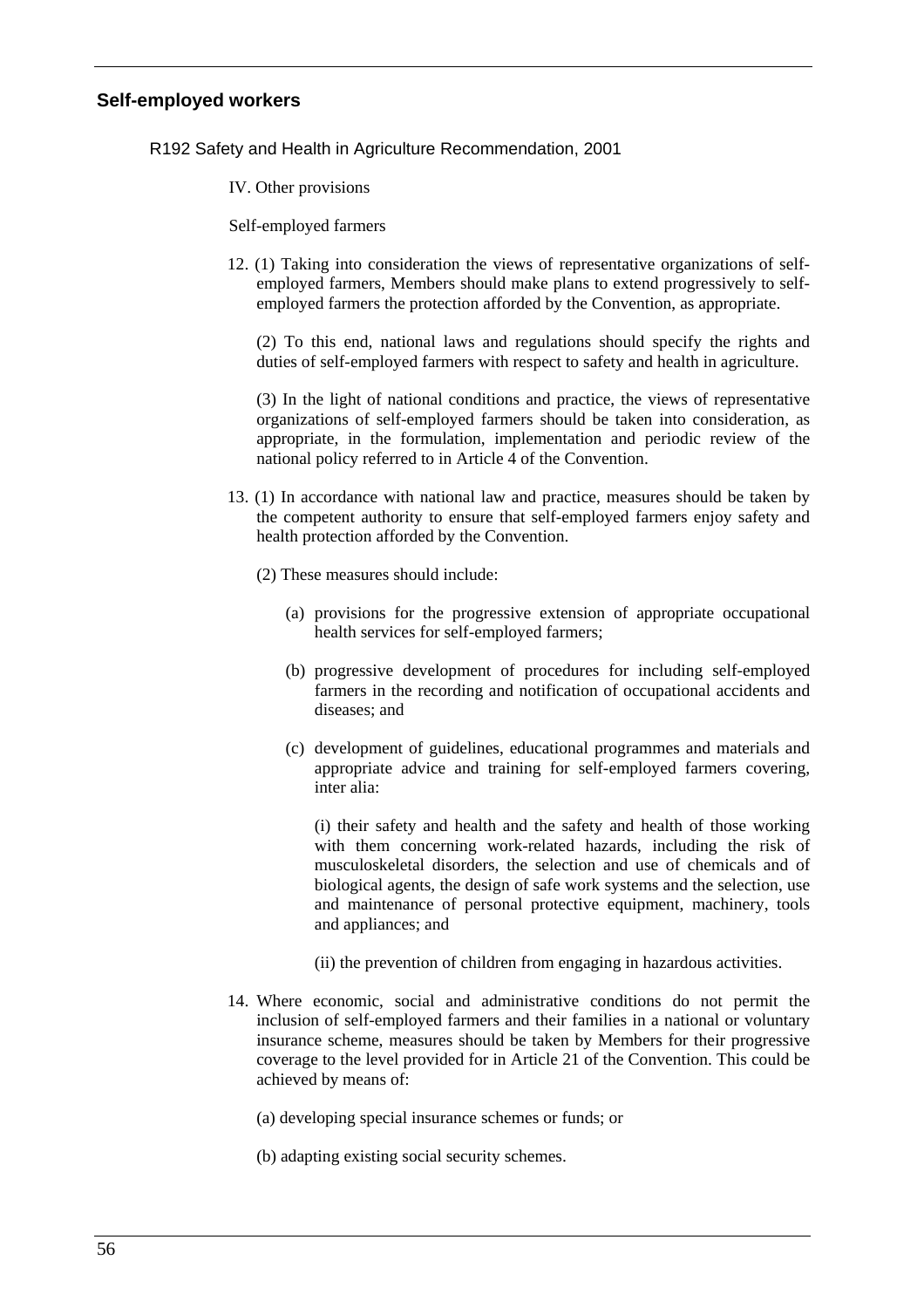15. In giving effect to the above measures concerning self-employed farmers, account should be taken of the special situation of:

(a) small tenants and sharecroppers;

(b) small owner-operators;

(c) persons participating in agricultural collective enterprises, such as members of farmers' cooperatives;

(d) members of the family as defined in accordance with national law and practice;

(e) subsistence farmers; and

(f) other self-employed workers in agriculture, according to national law and practice.

## **Small enterprises**

R169 Employment Policy (Supplementary Provisions) Recommendation, 1984

- VI. Small undertakings
- 30. National employment policy should take account of the importance of small undertakings as providers of jobs, and recognise the contribution of local employment creation initiatives to the fight against unemployment and to economic growth. These undertakings, which can take diverse forms, such as small traditional undertakings, co-operatives and associations, offer employment opportunities, especially for workers who have particular difficulties.
- 31. After consultation and in co-operation with employers' and workers' organisations, Members should take the necessary measures to promote complementary relationships between the undertakings referred to in Paragraph 30 of this Recommendation and other undertakings, to improve working conditions in these undertakings, and to improve their access to product markets, credit, technical expertise and advanced technology.

#### R189 Job Creation in Small and Medium-Sized Enterprises Recommendation, 1998

II. Policy and legal framework

5. In order to create an environment conducive to the growth and development of small and medium-sized enterprises, Members should:

(a) adopt and pursue appropriate fiscal, monetary and employment policies to promote an optimal economic environment (as regards, in particular, inflation, interest and exchange rates, taxation, employment and social stability);

(b) establish and apply appropriate legal provisions as regards, in particular, property rights, including intellectual property, location of establishments, enforcement of contracts, fair competition as well as adequate social and labour legislation;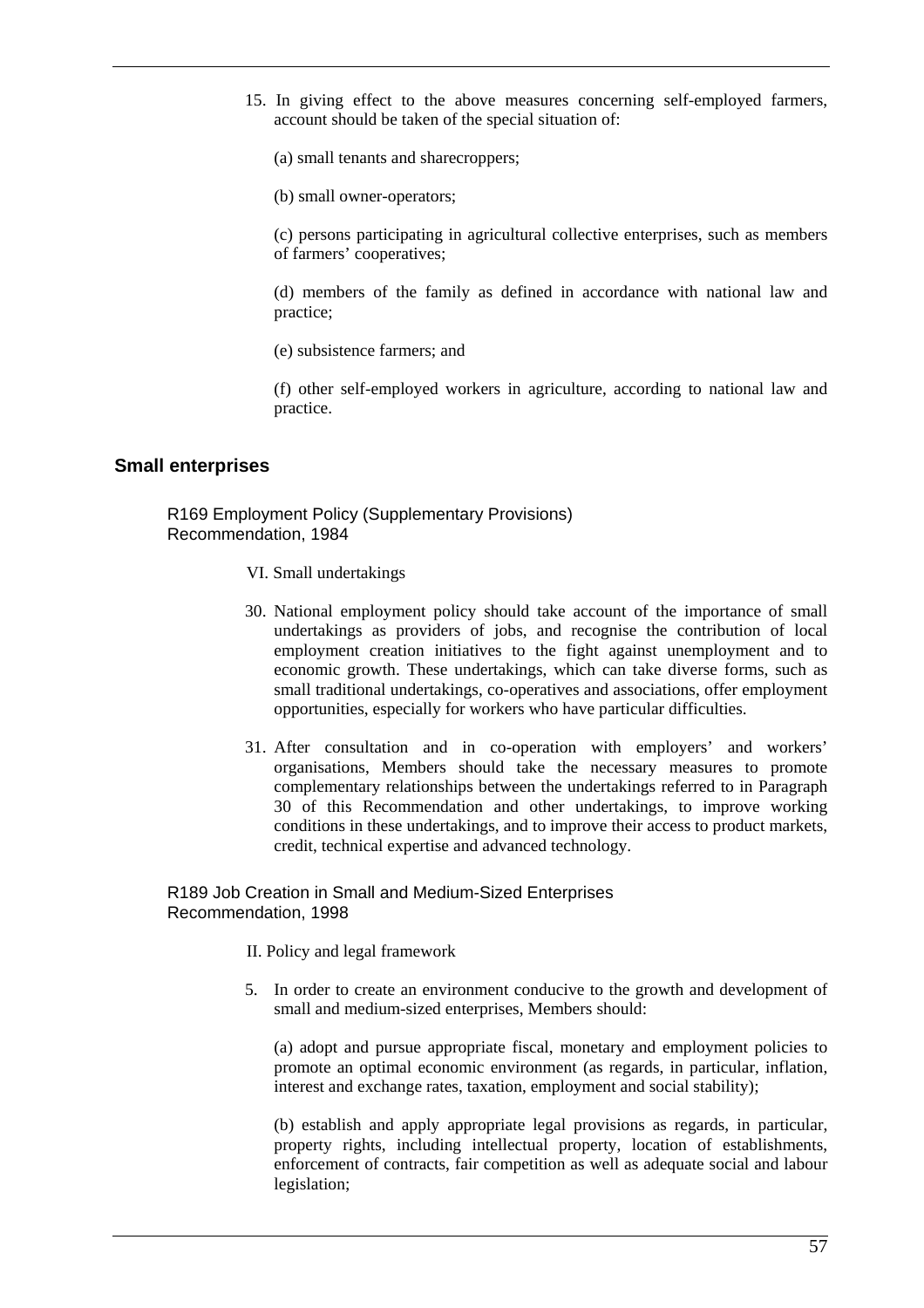(c) improve the attractiveness of entrepreneurship by avoiding policy and legal measures which disadvantage those who wish to become entrepreneurs.

- 6. The measures referred to in Paragraph 5 should be complemented by policies for the promotion of efficient and competitive small and medium-sized enterprises able to provide productive and sustainable employment under adequate social conditions. To this end, Members should consider policies that:
	- (1) create conditions which:
		- (a) provide for all enterprises, whatever their size or type:
			- (i) equal opportunity as regards, in particular, access to credit, foreign exchange and imported inputs; and
			- (ii) fair taxation;
		- (b) ensure the non-discriminatory application of labour legislation, in order to raise the quality of employment in small and medium-sized enterprises;
		- (c) promote observance by small and medium-sized enterprises of international labour standards related to child labour;
	- (2) remove constraints to the development and growth of small and mediumsized enterprises, arising in particular from:
		- (a) difficulties of access to credit and capital markets;
		- (b) low levels of technical and managerial skills;
		- (c) inadequate information;
		- (d) low levels of productivity and quality;
		- (e) insufficient access to markets;
		- (f) difficulties of access to new technologies;
		- (g) lack of transport and communications infrastructure;
		- (h) inappropriate, inadequate or overly burdensome registration, licensing, reporting and other administrative requirements, including those which are disincentives to the hiring of personnel, without prejudicing the level of conditions of employme effectiveness of labour inspection or the system of supervision of working conditions and related issues;
		- (i) insufficient support for research and development;
		- (j) difficulties in access to public and private procurement opportunities;
	- (3) include specific measures and incentives aimed at assisting and upgrading the informal sector to become part of the organized sector.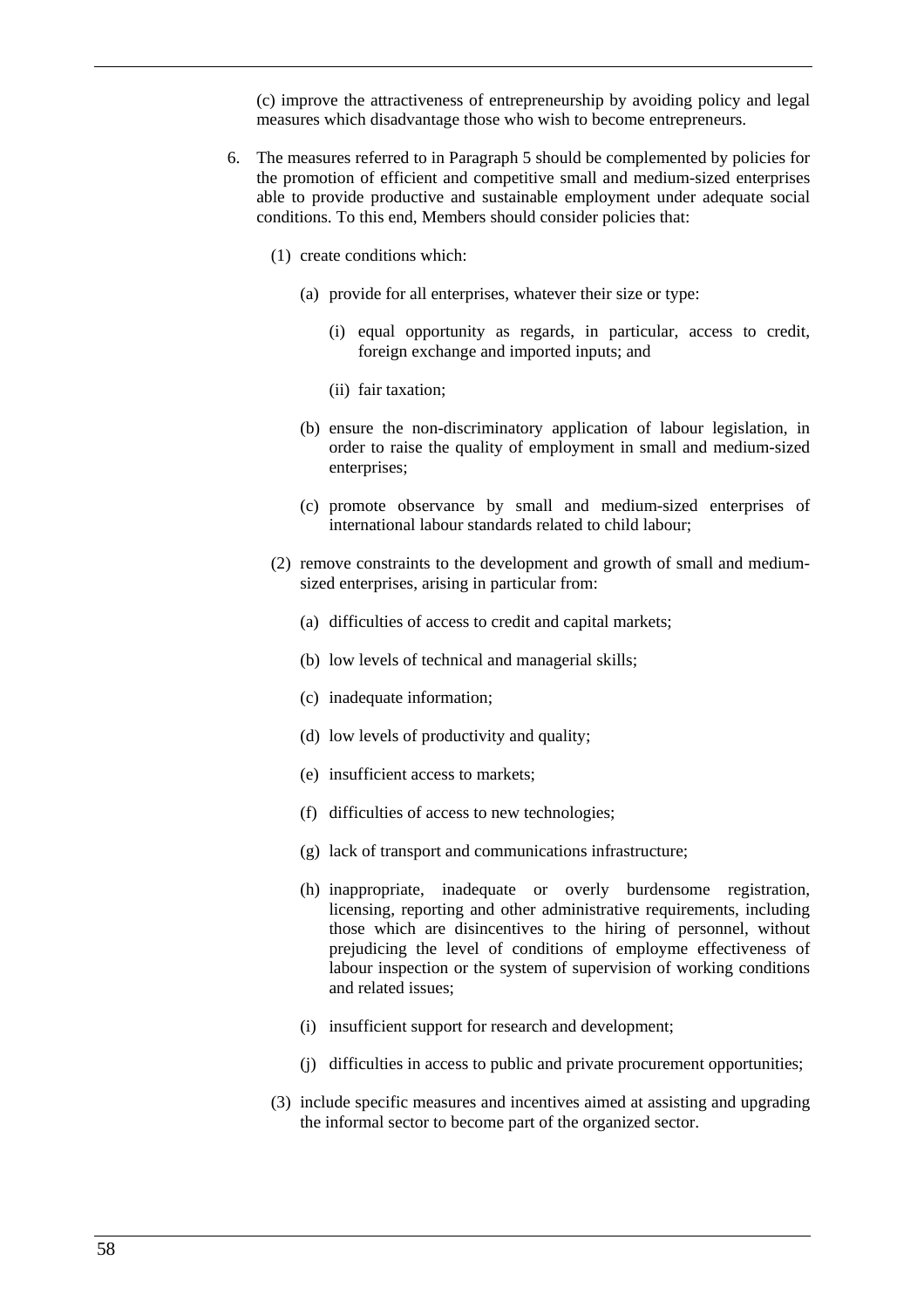- IV. Development of an effective service infrastructure
- 15. Members should consider appropriate policies to improve all aspects of employment in small and medium-sized enterprises by ensuring the nondiscriminatory application of protective labour and social legislation.

# **Agriculture**

C141 Rural Workers' Organisations Convention, 1975

Article 3

1. All categories of rural workers, whether they are wage earners or self-employed, shall have the right to establish and, subject only to the rules of the organisation concerned, to join organisations, of their own choosing without previous authorisation.

C129 Labour Inspection (Agriculture) Convention, 1969

Article 3

Each Member of the International Labour Organisation for which this Convention is in force shall maintain a system of labour inspection in agriculture.

Article 4

The system of labour inspection in agriculture shall apply to agricultural undertakings in which work employees or apprentices, however they may be remunerated and whatever the type, form or duration of their contract.

C184 Safety and Health in Agriculture Convention, 2001

Temporary and seasonal workers

Article 17

Measures shall be taken to ensure that temporary and seasonal workers receive the same safety and health protection as that accorded to comparable permanent workers in agriculture.

## **Home work**

C177 Home Work Convention, 1996

Article 3

Each Member which has ratified this Convention shall adopt, implement and periodically review a national policy on home work aimed at improving the situation of homeworkers, in consultation with the most representative organizations of employers and workers and, where they exist, with organizations concerned with homeworkers and those of employers of homeworkers.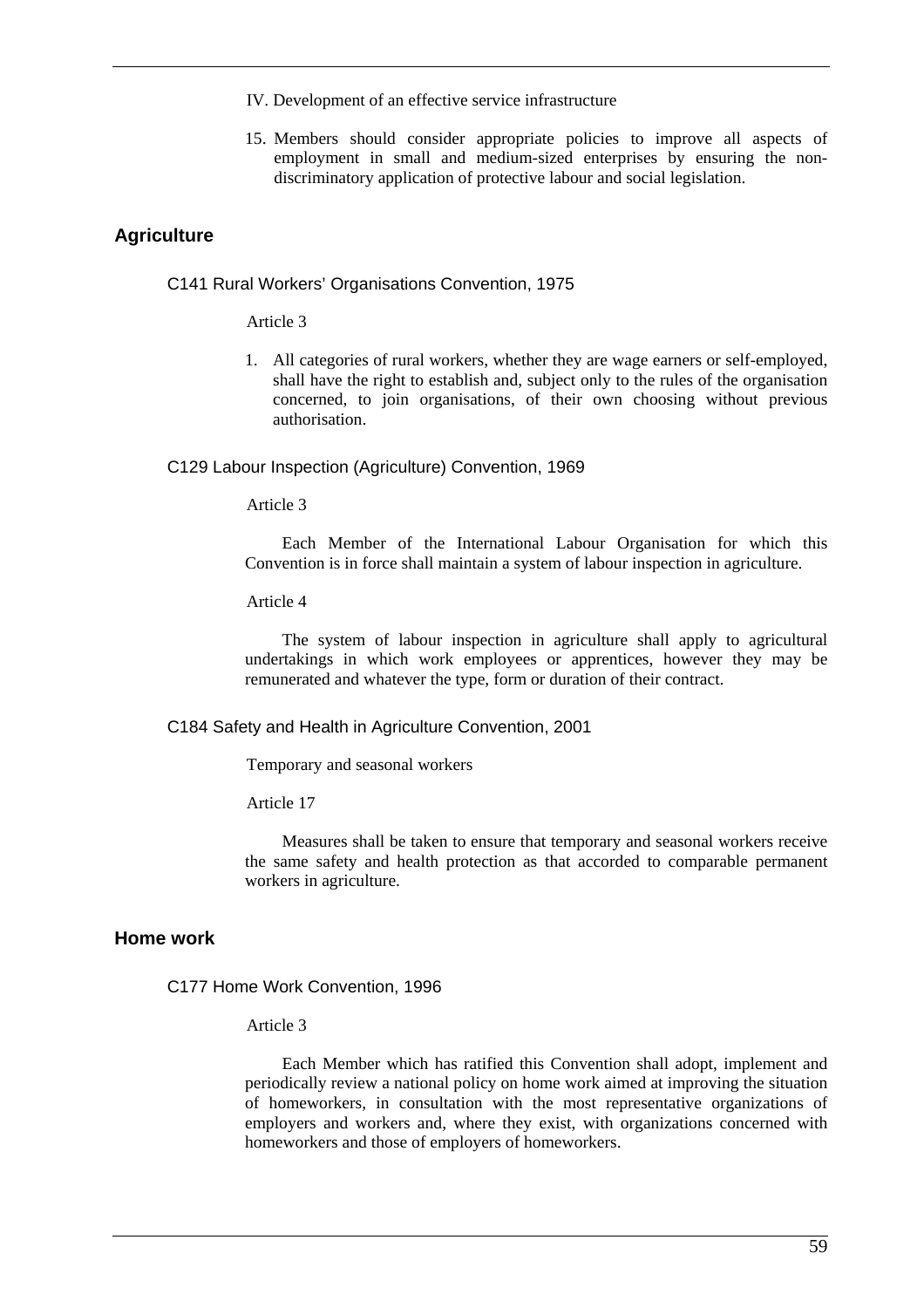#### Article 4

1. The national policy on home work shall promote, as far as possible, equality of treatment between homeworkers and other wage earners, taking into account the special characteristics of home work and, where appropriate, conditions applicable to the same or a similar type of work carried out in an enterprise.

#### Article 7

National laws and regulations on safety and health at work shall apply to home work, taking account of its special characteristics, and shall establish conditions under which certain types of work and the use of certain substances may be prohibited in home work for reasons of safety and health.

#### Article 9

1. A system of inspection consistent with national law and practice shall ensure compliance with the laws and regulations applicable to home work.

2. Adequate remedies, including penalties where appropriate, in case of violation of these laws and regulations shall be provided for and effectively applied.

## **Cooperatives**

R193 Promotion of Cooperatives Recommendation, 2002

8. (1) National policies should notably:

(a) promote the ILO fundamental labour standards and the ILO Declaration on Fundamental Principles and Rights at Work, for all workers in cooperatives without distinction whatsoever;

(b) ensure that cooperatives are not set up for, or used for, non-compliance with labour law or used to establish disguised employment relationships, and combat pseudo cooperatives violating workers' rights, by ensuring that labour legislation is applied in all enterprises;

(c) promote gender equality in cooperatives and in their work;

(d) promote measures to ensure that best labour practices are followed in cooperatives, including access to relevant information;

(e) develop the technical and vocational skills, entrepreneurial and managerial abilities, knowledge of business potential, and general economic and social policy skills, of members, workers and managers, and improve their access to information and communication technologies;

(f) promote education and training in cooperative principles and practices, at all appropriate levels of the national education and training systems, and in the wider society;

(g) promote the adoption of measures that provide for safety and health in the workplace;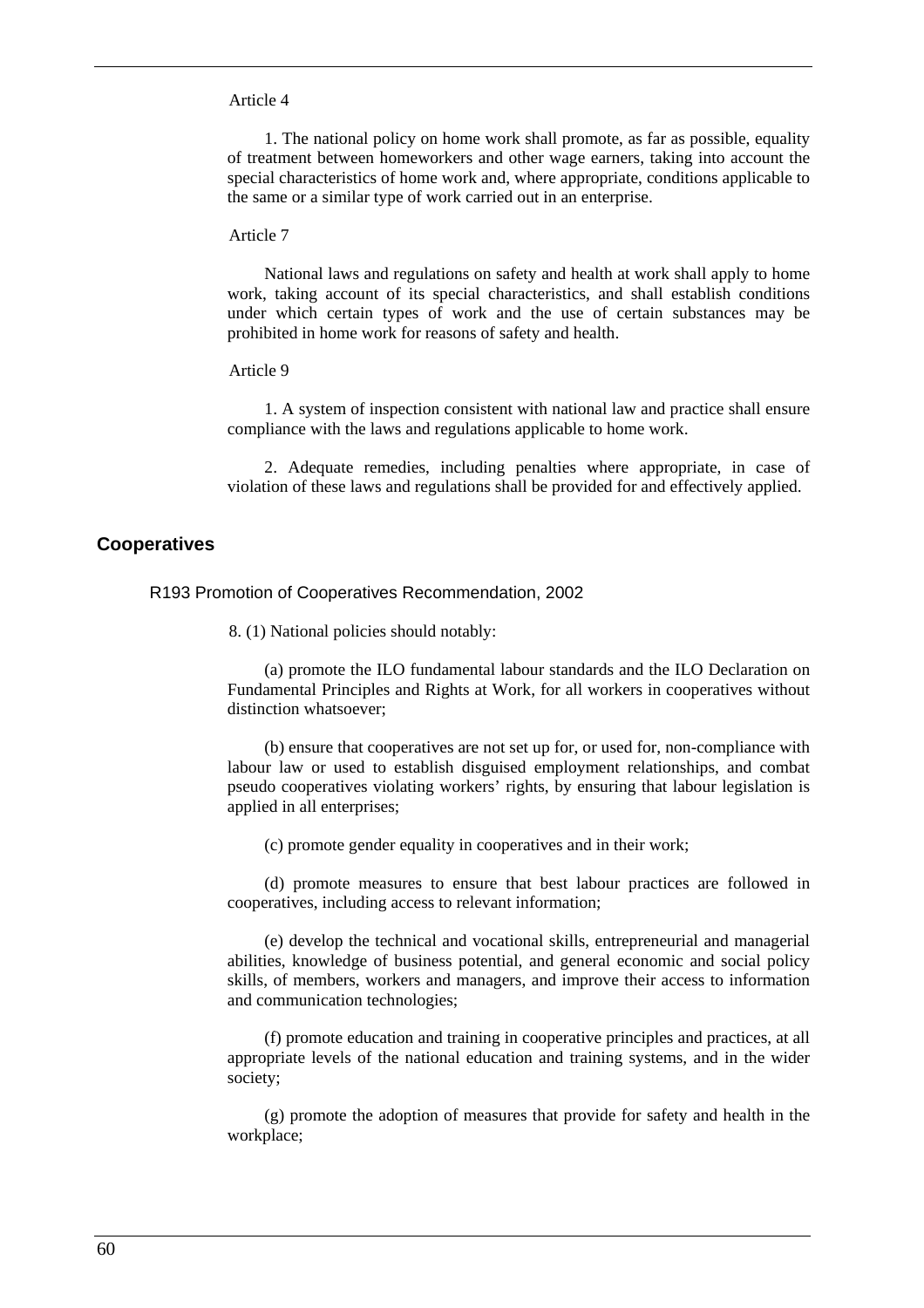(h) provide for training and other forms of assistance to improve the level of productivity and competitiveness of cooperatives and the quality of goods and services they produce;

(i) facilitate access of cooperatives to credit;

(j) facilitate access of cooperatives to markets;

(k) promote the dissemination of information on cooperatives; and

(l) seek to improve national statistics on cooperatives with a view to the formulation and implementation of development policies.

### **Indigenous people**

C169 Indigenous and Tribal Peoples Convention, 1989

Part III. Recruitment and conditions of employment

Article 20

1. Governments shall, within the framework of national laws and regulations, and in co-operation with the peoples concerned, adopt special measures to ensure the effective protection with regard to recruitment and conditions of employment of workers belonging to these peoples, to the extent that they are not effectively protected by laws applicable to workers in general.

3. The measures taken shall include measures to ensure:

(a) that workers belonging to the peoples concerned, including seasonal, casual and migrant workers in agricultural and other employment, as well as those employed by labour contractors, enjoy the protection afforded by national law and practice to other such workers in the same sectors, and that they are fully informed of their rights under labour legislation and of the means of redress available to them;

4. Particular attention shall be paid to the establishment of adequate labour inspection services in areas where workers belonging to the peoples concerned undertake wage employment, in order to ensure compliance with the provisions of this Part of this Convention.

Part IV. Vocational training, handicrafts and rural industries

## Article 23

1. Handicrafts, rural and community-based industries, and subsistence economy and traditional activities of the peoples concerned, such as hunting, fishing, trapping and gathering, shall be recognised as important factors in the maintenance of their cultures and in their economic self-reliance and development. Governments shall, with the participation of these people and whenever appropriate, ensure that these activities are strengthened and promoted.

2. Upon the request of the peoples concerned, appropriate technical and financial assistance shall be provided wherever possible, taking into account the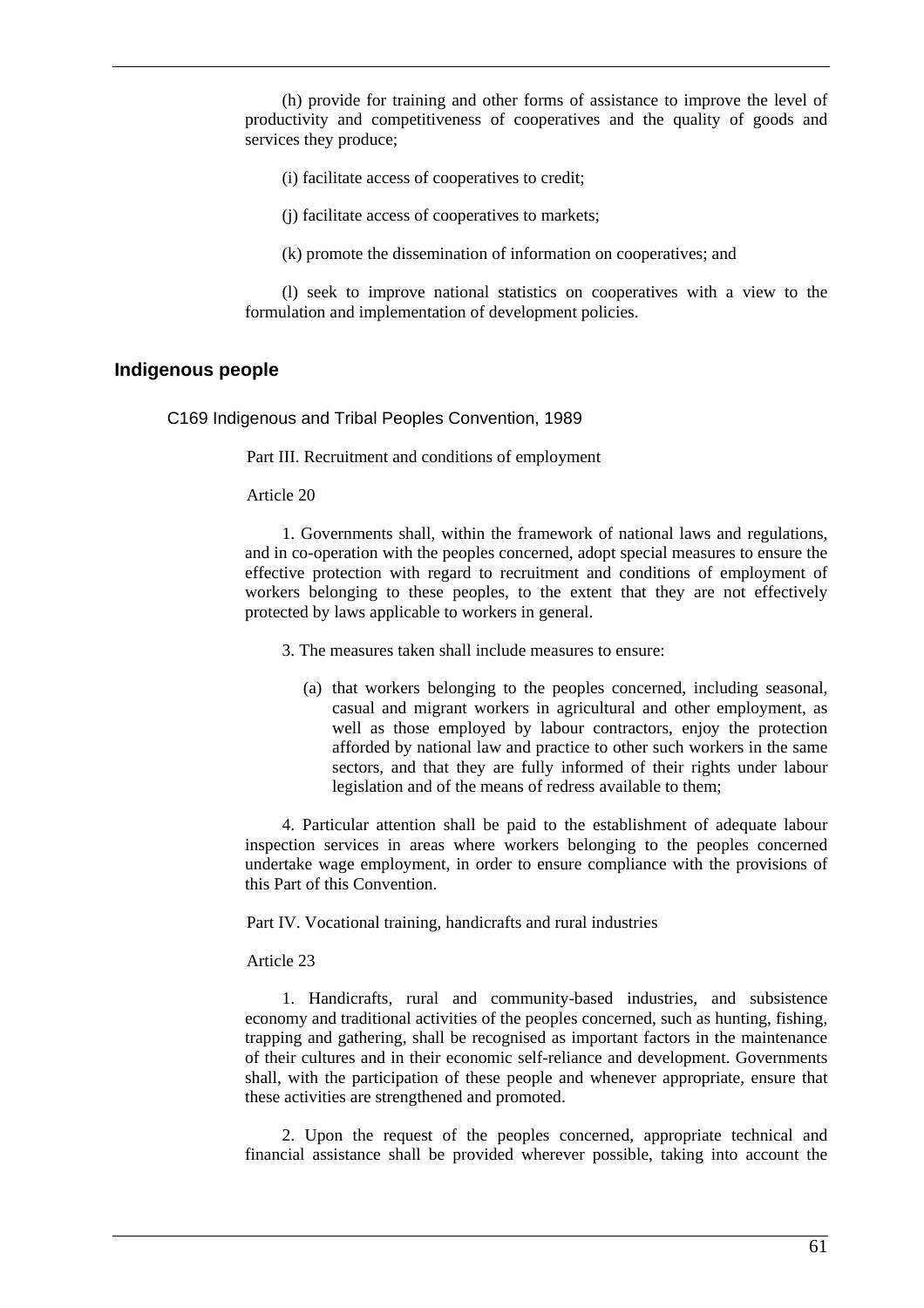traditional technologies and cultural characteristics of these peoples, as well as the importance of sustainable and equitable development.

Part V. Social security and health

Article 24

Social security schemes shall be extended progressively to cover the peoples concerned, and applied without discrimination against them.

## **Child labour**

C138 Minimum Age Convention, 1973

Article 1

Each Member for which this Convention is in force undertakes to pursue a national policy designed to ensure the effective abolition of child labour and to raise progressively the minimum age for admission to employment or work to a level consistent with the fullest physical and mental development of young persons.

Article 2

1. Each Member which ratifies this Convention shall specify, in a declaration appended to its ratification, a minimum age for admission to employment or work within its territory and on means of transport registered in its territory; subject to Articles 4 to 8 of this Convention, no one under that age shall be admitted to employment or work in any occupation.

Article 5

3. The provisions of the Convention shall be applicable as a minimum to the following: mining and quarrying; manufacturing; construction; electricity, gas and water; sanitary services; transport, storage and communication; and plantations and other agricultural undertakings mainly producing for commercial purposes, but excluding family and small-scale holdings producing for local consumption and not regularly employing hired workers.

#### R190 Worst Forms of Child Labour Recommendation, 1999

Programmes of action

2. The programmes of action referred to in Article 6 of the Convention should be designed and implemented as a matter of urgency, in consultation with relevant government institutions and employers' and workers' organizations, taking into consideration the views of the children directly affected by the worst forms of child labour, their families and, as appropriate, other concerned groups committed to the aims of the Convention and this Recommendation. Such programmes should aim at, inter alia:

- (a) identifying and denouncing the worst forms of child labour;
- (b) preventing the engagement of children in or removing them from the worst forms of child labour, protecting them from reprisals and providing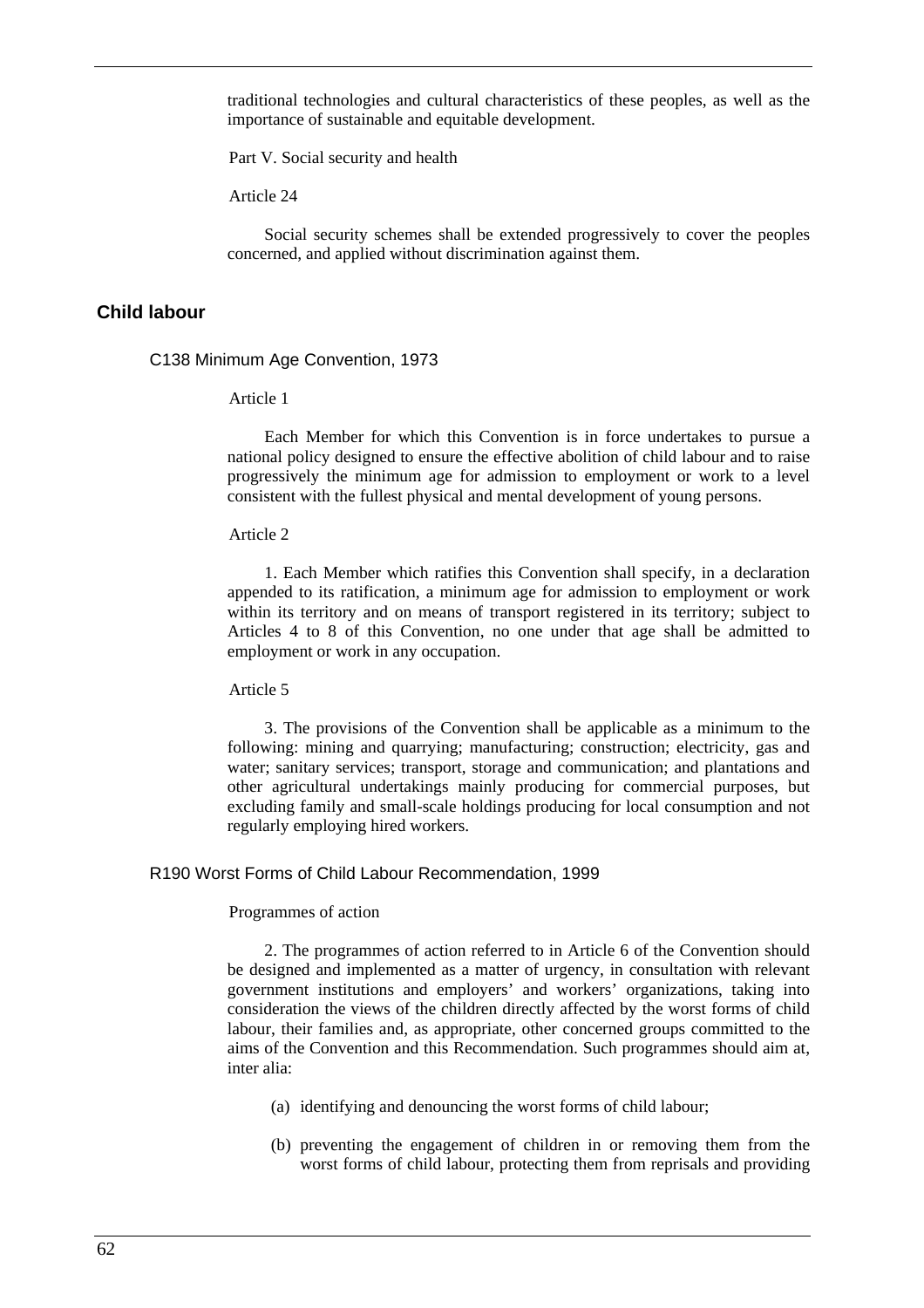for their rehabilitation and social integration through measures which address their educational, physical and psychological needs;

- (c) giving special attention to:
	- (i) younger children;
	- (ii) the girl child;
	- (iii) the problem of hidden work situations, in which girls are at special risk;
	- (iv) other groups of children with special vulnerabilities or needs;
- (d) identifying, reaching out to and working with communities where children are at special risk;
- (e) informing, sensitizing and mobilizing public opinion and concerned groups, including children and their families.

#### II. Hazardous work

3. In determining the types of work referred to under Article 3(d) of the Convention, and in identifying where they exist, consideration should be given, inter alia, to:

- (a) work which exposes children to physical, psychological or sexual abuse;
- (b) work underground, under water, at dangerous heights or in confined spaces;
- (c) work with dangerous machinery, equipment and tools, or which involves the manual handling or transport of heavy loads;
- (d) work in an unhealthy environment which may, for example, expose children to hazardous substances, agents or processes, or to temperatures, noise levels, or vibrations damaging to their health;
- (e) work under particularly difficult conditions such as work for long hours or during the night or work where the child is unreasonably confined to the premises of the employer.

## **Migrants**

C143 Migrant Workers (Supplementary Provisions) Convention, 1975

## Article 2

1. Each Member for which this Convention is in force shall systematically seek to determine whether there are illegally employed migrant workers on its territory and whether there depart from, pass through or arrive in its territory any movements of migrants for employment in which the migrants are subjected during their journey, on arrival or during their period of residence and employment to conditions contravening relevant international multilateral or bilateral instruments or agreements, or national laws or regulations.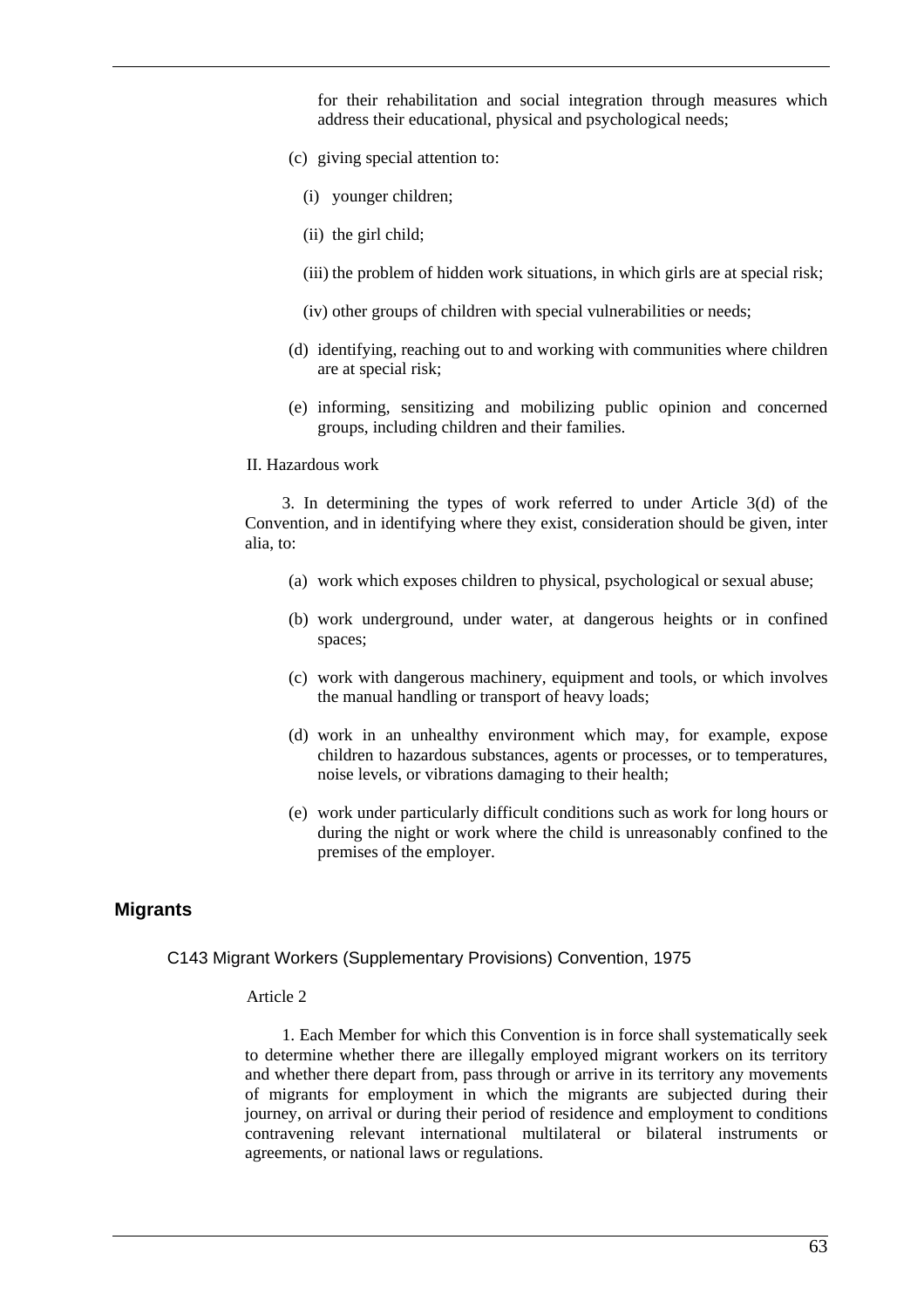2. The representative organisations of employers and workers shall be fully consulted and enabled to furnish any information in their possession on this subject.

#### Article 3

Each Member shall adopt all necessary and appropriate measures, both within its jurisdiction and in collaboration with other Members—

- (a) to suppress clandestine movements of migrants for employment and illegal employment of migrants, and
- (b) against the organisers of illicit or clandestine movements of migrants for employment departing from, passing through or arriving in its territory, and against those who employ workers who have immigrated in illegal conditions, in order to prevent and to eliminate the abuses referred to in Article 2 of this Convention.

#### Article 6

1. Provision shall be made under national laws or regulations for the effective detection of the illegal employment of migrant workers and for the definition and the application of administrative, civil and penal sanctions, which include imprisonment in their range, in respect of the illegal employment of migrant workers, in respect of the organisation of movements of migrants for employment defined as involving the abuses referred to in Article 2 of this Convention, and in respect of knowing assistance to such movements, whether for profit or otherwise.

## **Labour administration standards**

C150 Labour Administration Convention, 1978

#### Article 7

When national conditions so require, with a view to meeting the needs of the largest possible number of workers, and in so far as such activities are not already covered, each Member which ratifies this Convention shall promote the extension, by gradual stages if necessary, of the functions of the system of labour administration to include activities, to be carried out in co-operation with other competent bodies, relating to the conditions of work and working life of appropriate categories of workers who are not, in law, employed persons, such as--

- (a) tenants who do not engage outside help, sharecroppers and similar categories of agricultural workers;
- (b) self-employed workers who do not engage outside help, occupied in the informal sector as understood in national practice;
- (c) members of co-operatives and worker-managed undertakings;
- (d) persons working under systems established by communal customs or traditions.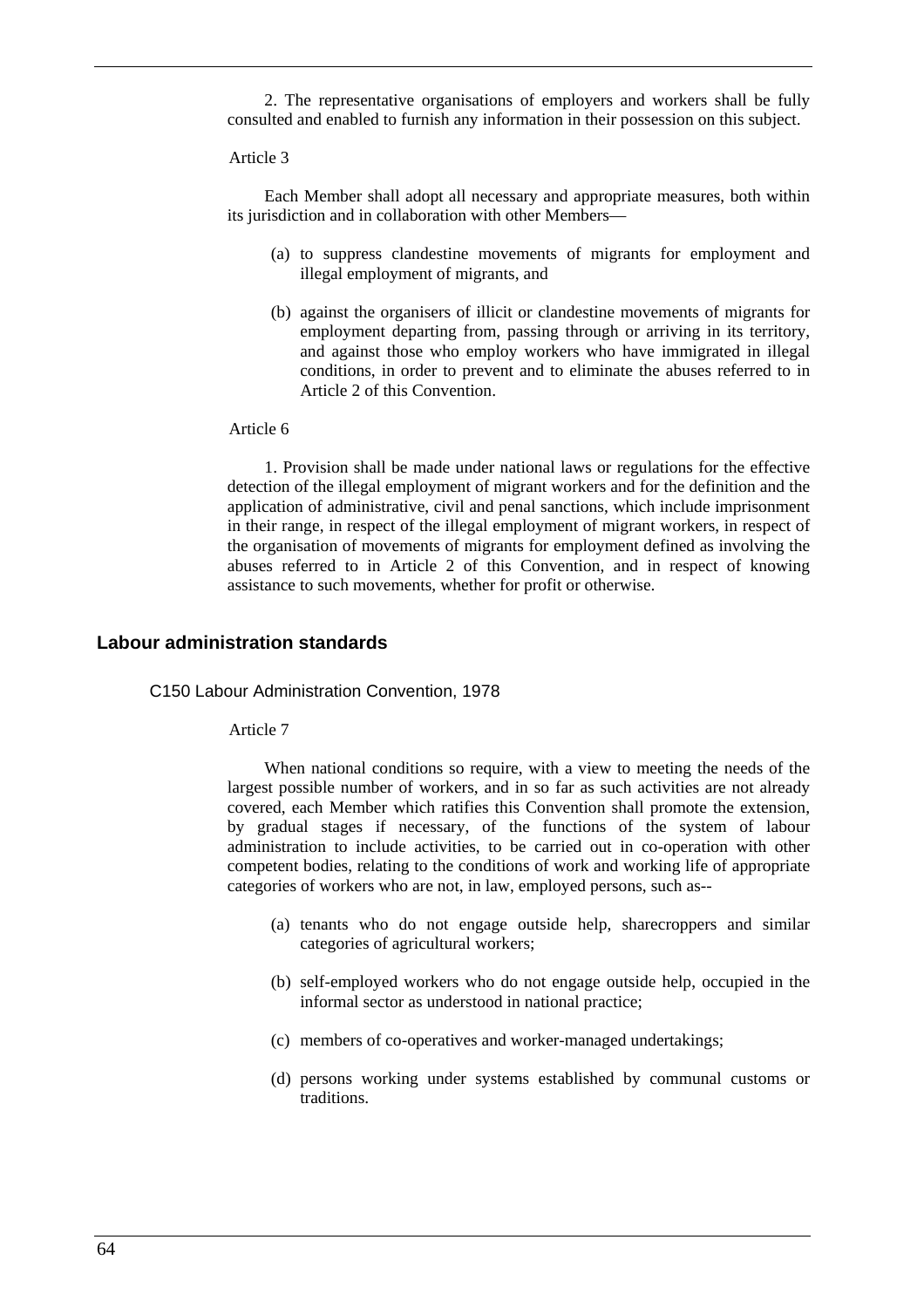#### C81 Labour Inspection Convention, 1947

Article 1

Each Member of the International Labour Organisation for which this Convention is in force shall maintain a system of labour inspection in industrial workplaces.

Article 2

1. The system of labour inspection in industrial workplaces shall apply to all workplaces in respect of which legal provisions relating to conditions of work and the protection of workers while engaged in their work are enforceable by labour inspectors.

2. National laws or regulations may exempt mining and transport undertakings or parts of such undertakings from the application of this Convention.

Article 3

1. The functions of the system of labour inspection shall be:

- (a) to secure the enforcement of the legal provisions relating to conditions of work and the protection of workers while engaged in their work, such as provisions relating to hours, wages, safety, health and welfare, the employment of children and young persons, and other connected matters, in so far as such provisions are enforceable by labour inspectors;
- (b) to supply technical information and advice to employers and workers concerning the most effective means of complying with the legal provisions;
- (c) to bring to the notice of the competent authority defects or abuses not specifically covered by existing legal provisions.

2. Any further duties which may be entrusted to labour inspectors shall not be such as to interfere with the effective discharge of their primary duties or to prejudice in any way the authority and impartiality which are necessary to inspectors in their relations with employers and workers.

C88 Employment Service Convention, 1948

Article 1

1. Each Member of the International Labour Organisation for which this Convention is in force shall maintain or ensure the maintenance of a free public employment service.

2. The essential duty of the employment service shall be to ensure, in cooperation where necessary with other public and private bodies concerned, the best possible organisation of the employment market as an integral part of the national programme for the achievement and maintenance of full employment and the development and use of productive resources.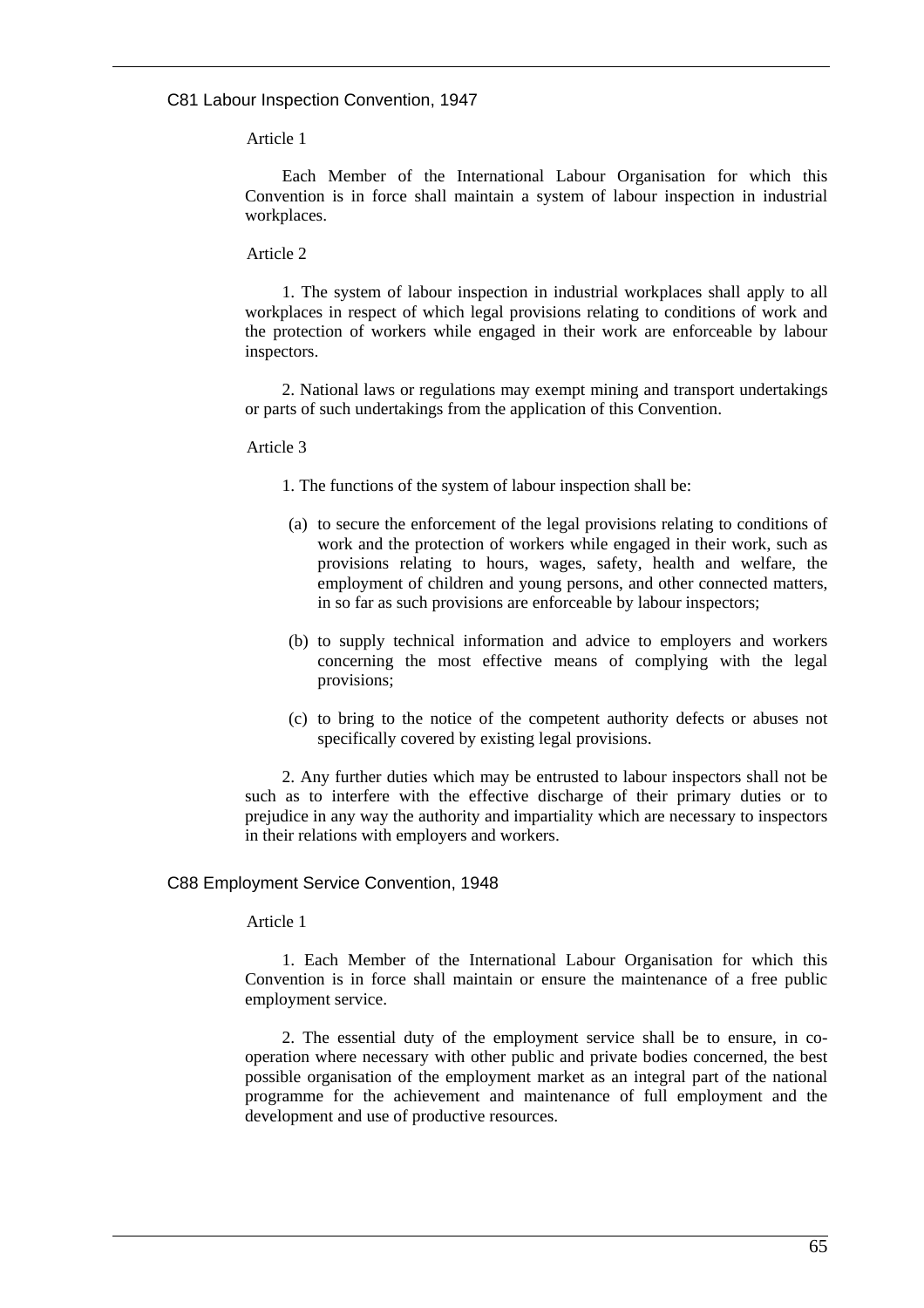#### Article 2

The employment service shall consist of a national system of employment offices under the direction of a national authority.

Article 3

1. The system shall comprise a network of local and, where appropriate, regional offices, sufficient in number to serve each geographical area of the country and conveniently located for employers and workers.